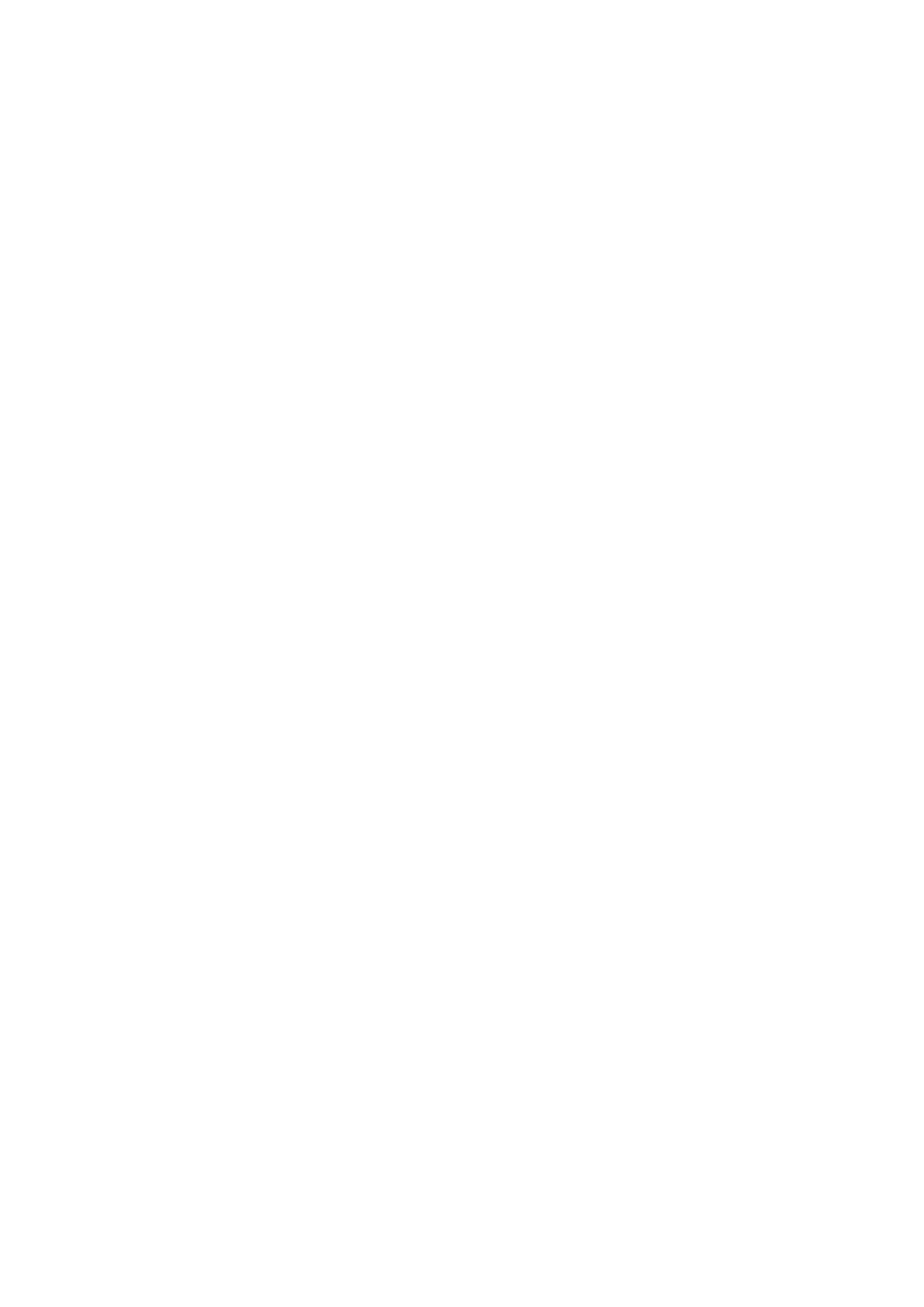## **Table of Contents**

|    |                                                                                       | Page |  |  |
|----|---------------------------------------------------------------------------------------|------|--|--|
|    |                                                                                       |      |  |  |
| 1. |                                                                                       |      |  |  |
| 2. |                                                                                       |      |  |  |
| 3. |                                                                                       |      |  |  |
| 4. |                                                                                       |      |  |  |
| 5. | Sector-specific methodologies (2): Market intermediaries (Securities broker-          |      |  |  |
| 6. |                                                                                       |      |  |  |
| 7. |                                                                                       |      |  |  |
|    | Attachment 1: Proposed indicators for assessing systemic importance of NBNI financial |      |  |  |
|    | Attachment 2: FSB NBNI G-SIFI assessment methodology procedural steps 41              |      |  |  |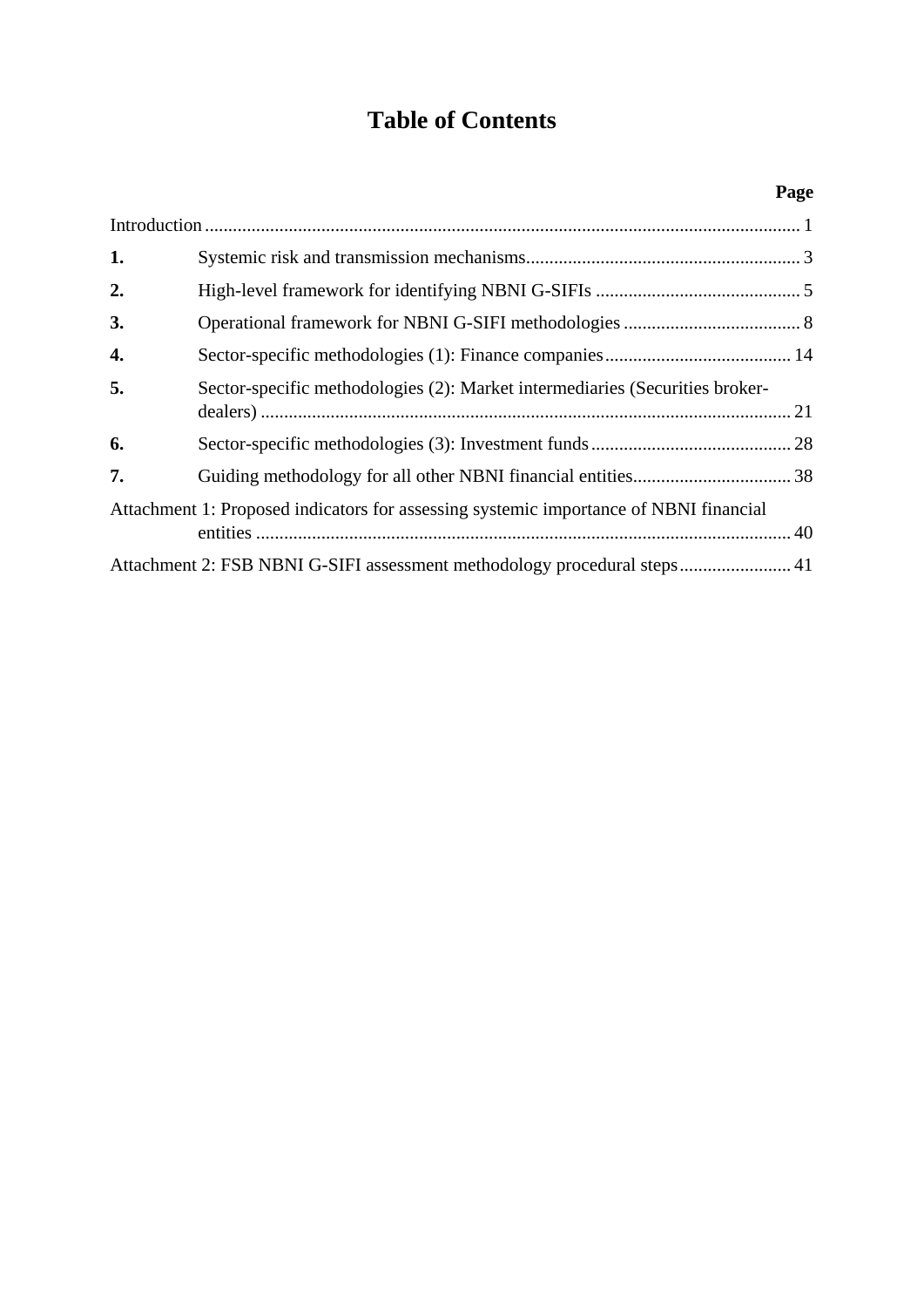## <span id="page-3-0"></span>**Introduction**

At the Cannes Summit in November 2011, the G20 Leaders asked the Financial Stability Board (FSB), in consultation with the International Organization of Securities Commissions (IOSCO), to prepare methodologies to identify systemically important non-bank non-insurer (NBNI) financial entities. In response to the G20 request, the FSB tasked its Workstream on Other Shadow Banking Entities (WS3) to prepare, in consultation with IOSCO, proposed assessment methodologies for identifying non-bank non-insurer global systemically important financial institutions (NBNI G-SIFIs). This task was reaffirmed at the G20 Summit in St Petersburg on 5-6 September 2013, when the G20 Leaders asked the FSB, in consultation with IOSCO and other standard-setting bodies, to develop for public consultation methodologies for identifying NBNI G-SIFIs by the end of 20[1](#page-3-1)3.<sup>1</sup>

Systemically important financial institutions (SIFIs) are institutions whose distress or disorderly failure, because of their size, complexity and systemic interconnectedness, would cause significant disruption to the wider financial system and economic activity. At the Seoul Summit in 2010, the G20 Leaders endorsed the FSB framework for reducing the systemic and moral hazard risks posed by SIFIs. [2](#page-3-2)

The implementation of the SIFI framework requires, as a first step, the assessment of the systemic importance of financial institutions at a global level (or G-SIFIs). The framework recognises that SIFIs vary in their structures and activities, and that systemic importance and impact upon distress or failure can vary significantly across sectors. It requires that the FSB and national authorities, in consultation with the standard-setting bodies, and drawing on relevant indicators, determine which institutions will be designated as G-SIFIs. The assessment methodologies to identify G-SIFIs need to reflect the nature and degree of risks they pose to the global financial system. To date, assessment methodologies have been developed for global systemically important banks (G-SIBs) and insurers (G-SIIs).<sup>[3](#page-3-3)</sup>

This document sets out, for public consultation, the proposed assessment methodologies for identifying NBNI G-SIFIs, extending the SIFI framework that currently covers banks and insurers to all other financial institutions.<sup>[4](#page-3-4)</sup> This is challenging as the high-level framework and specific methodologies have to capture a wide range of business models and risk profiles, while maintaining broad consistency with the methodologies for banks and insurers.<sup>[5](#page-3-5)</sup> Also, unlike banks and insurers, the NBNI financial entities generally face limitations in the data availability.

<span id="page-3-1"></span><sup>&</sup>lt;sup>1</sup> See Para.70 of the [G20 Leaders' Declaration.](http://www.g20.org/news/20130906/782776427.html)

<span id="page-3-2"></span><sup>&</sup>lt;sup>2</sup> For details of the SIFI framework, see http://www.financialstabilityboard.org/publications/r 101111a.pdf and [http://www.financialstabilityboard.org/publications/r\\_130902.pdf.](http://www.financialstabilityboard.org/publications/r_130902.pdf) 

<span id="page-3-3"></span><sup>&</sup>lt;sup>3</sup> Se[e http://www.bis.org/publ/bcbs255.pdf](http://www.bis.org/publ/bcbs255.pdf) and [http://www.iaisweb.org/view/element\\_href.cfm?src=1/19151.pdf.](http://www.iaisweb.org/view/element_href.cfm?src=1/19151.pdf)

<span id="page-3-4"></span><sup>4</sup> NBNI G-SIFIs in this document also exclude financial market infrastructures (FMIs). Under the CPSS-IOSCO *Principles for Financial Market Infrastructures* [\(http://www.bis.org/publ/cpss101.htm\)](http://www.bis.org/publ/cpss101.htm), there is a presumption that all FMIs, as defined in the principles, are systemically important or critical, at least in the jurisdiction where they are located.

<span id="page-3-5"></span><sup>5</sup> While systemic risks may arise in financial markets, products and instruments (see, for example, [http://www.iosco.org/library/pubdocs/pdf/IOSCOPD347.pdf\)](http://www.iosco.org/library/pubdocs/pdf/IOSCOPD347.pdf), the proposed assessment methodologies are specifically designed to focus on the distress and failure of institutions and the mechanisms by which risks may be transmitted from entity to entity, in light of the G20 request.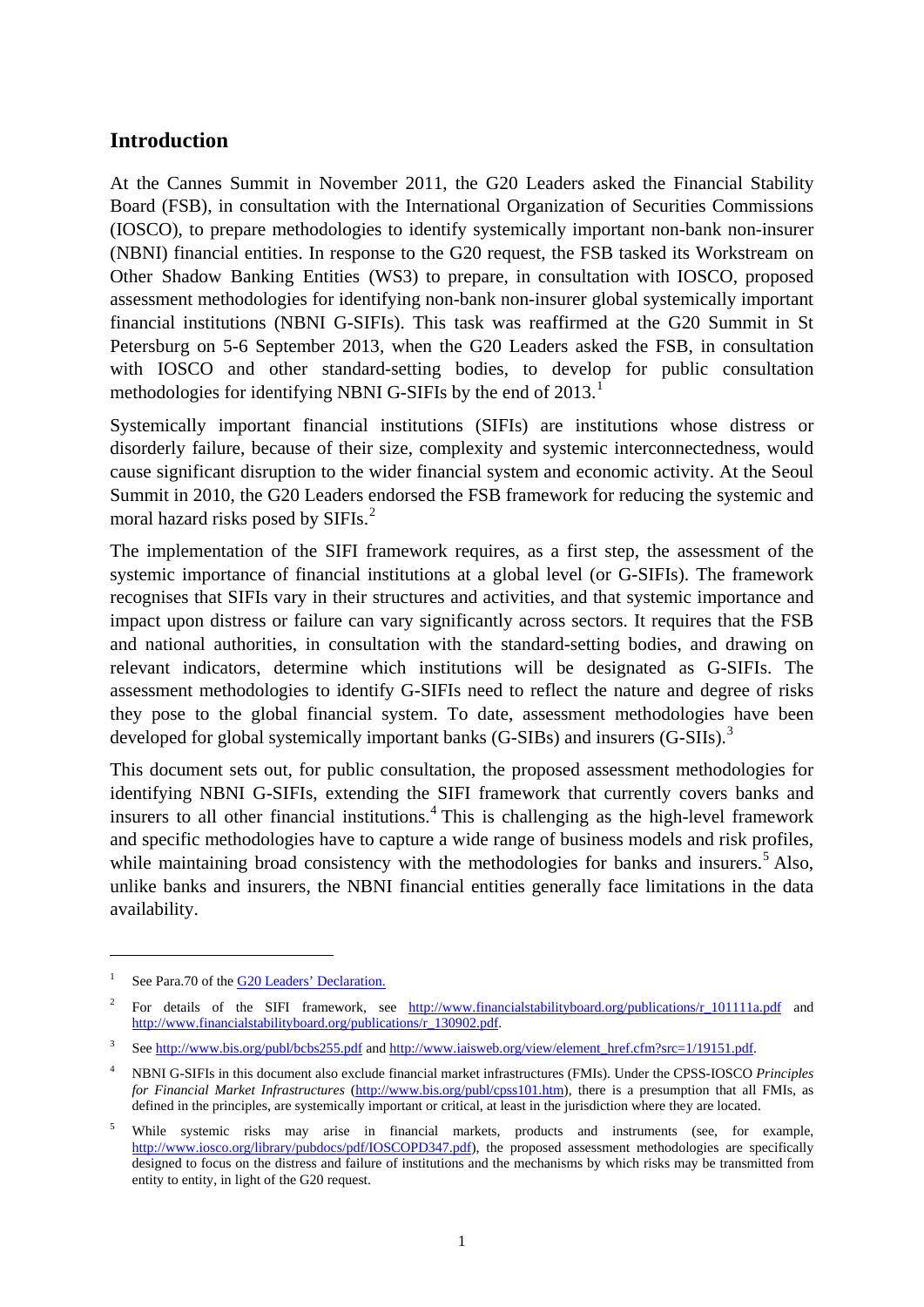While this document proposes specific methodologies for the identification of NBNI G-SIFIs, it does not propose any specific entities for designation, nor any policy measures that would apply to NBNI G-SIFIs. In a report to the G20 Leaders published in September 2013, the FSB explained that these steps will be taken at a later stage.<sup>[6](#page-4-0)</sup>

In developing the methodologies, the FSB based its work on the following principles:

- (i) The overarching objective in developing the methodologies is to identify NBNI financial entities whose *distress or disorderly failure*, because of their size, complexity and systemic interconnectedness, *would cause significant disruption to the global financial system and economic activity across jurisdictions*. [7](#page-4-1)
- (ii) The general framework for the methodologies should be broadly consistent with methodologies for identifying G-SIBs and G-SIIs, i.e. an indicator-based measurement approach where multiple indicators are selected to reflect the different aspects of what generates negative externalities and makes the distress or disorderly failure of a financial entity critical for the stability of the financial system (i.e. "impact factors" such as size, interconnectedness, and complexity).

This document, first of all, explains how the financial distress or disorderly failure of an NBNI financial entity could be transmitted to other financial entities and markets, and thereby pose a threat to global financial stability (Section 1). It then sets out a high-level framework for identifying G-SIFIs and implementation approaches that will apply across all NBNI financial entities (Sections 2 and 3). This is followed by descriptions of detailed NBNI financial sector-specific methodologies (Sections 4-6) for (i) finance companies, (ii) market intermediaries (securities broker-dealers), and (iii) investment funds (including hedge funds). The FSB led the development of (i), while the development of (ii) and (iii) was led by IOSCO. Finally, there is a guiding methodology for assessing the global systemic importance of all other NBNI financial entities (or entity types) as a "backstop" to identify any potential G-SIFIs not captured by the above NBNI G-SIFI methodologies (Section 7).

The FSB and IOSCO welcome comments on this document. Comments should be submitted by **7 April 2014** by email to [fsb@bis.org](mailto:fsb@bis.org) or post (Secretariat of the Financial Stability Board, c/o Bank for International Settlements, CH-4002, Basel, Switzerland). All comments will be shared with IOSCO and will be published on the FSB and IOSCO websites unless a commenter specifically requests confidential treatment.

<span id="page-4-0"></span><sup>6</sup> The FSB, in cooperation with IOSCO and other standard-setting bodies where relevant, will begin work to develop within the SIFI framework the incremental policy measures needed to address the systemic risks posed by NBNI SIFIs, once the identification methodologies have been finalised and published. See [http://www.financialstabilityboard.org/publications/r\\_130902.pdf.](http://www.financialstabilityboard.org/publications/r_130902.pdf)

<span id="page-4-1"></span><sup>&</sup>lt;sup>7</sup> Therefore, the methodologies' emphasis is on identifying indicators that point to systemic impact on failure, rather than an institution's likelihood of failure.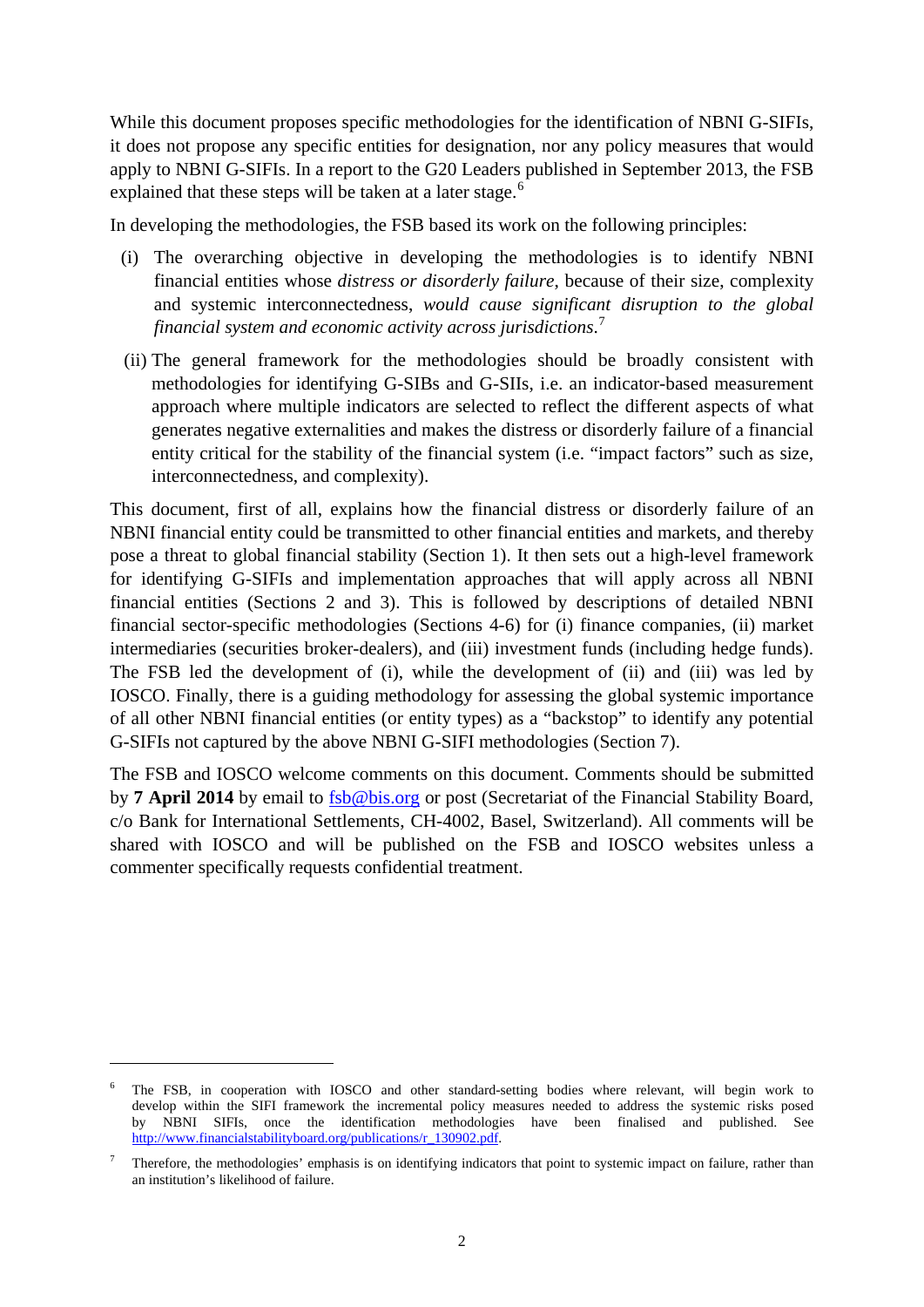## <span id="page-5-0"></span>**1. Systemic risk and transmission mechanisms**

In considering how financial distress or disorderly failure of an NBNI financial entity could be transmitted to other financial firms and markets and potentially impact global financial stability, it is important to note that these entities have very diverse business models and risk profiles that in many respects are quite different from banks and insurers. This diversity in the business models and risk profiles, combined with the limitations in obtaining appropriate data/information for assessing systemic risks of NBNI financial entities in a global context (as explained in Section 2), makes it difficult to derive a comprehensive view that would capture every foreseeable transmission mechanism for any given NBNI financial entity.

There are three channels whereby financial distress of an NBNI financial entity is most likely to be transmitted to other financial firms and markets, and thereby pose a threat to global financial stability. These three channels are: (i) the exposures of creditors, counterparties, investors, and other market participants to the NBNI financial entity (exposures/counterparty channel); (ii) the liquidation of assets by the NBNI financial entity, which could trigger a decrease in asset prices and thereby could significantly disrupt trading or funding in key financial markets or cause significant losses or funding problems for other firms with similar holdings (asset liquidation/market channel); and (iii) the inability or unwillingness of the NBNI financial entity to provide a critical function or service relied upon by market participants or clients (e.g. borrowers) and for which there are no ready substitutes (critical function or service/substitutability).

## **1.1 Exposures / Counterparty channel**

The failure of an NBNI financial entity would affect its creditors, counterparties, investors, or other market participants through their exposures to the failing entity. As a result of the failing entity, effects may materialise in a cascading manner, leading to broader financial system instability if their exposures and linkages are significant.

## **1.2 Asset liquidation / Market channel**

This channel describes the indirect impact a failure of an NBNI financial entity could have on other market participants. If an entity has to liquidate its assets quickly, this may impact asset prices and thereby significantly disrupt trading or funding in key markets, potentially provoking losses for other firms with similar holdings. The potential for forced liquidations and market distortions may be amplified by the use of leverage by financial entities.

## **1.3 Critical function or service / Substitutability**

This channel describes the situation whereby an NBNI financial entity is no longer able or willing to provide a critical function or service that is relied upon by market participants or clients and for which there are no ready substitutes.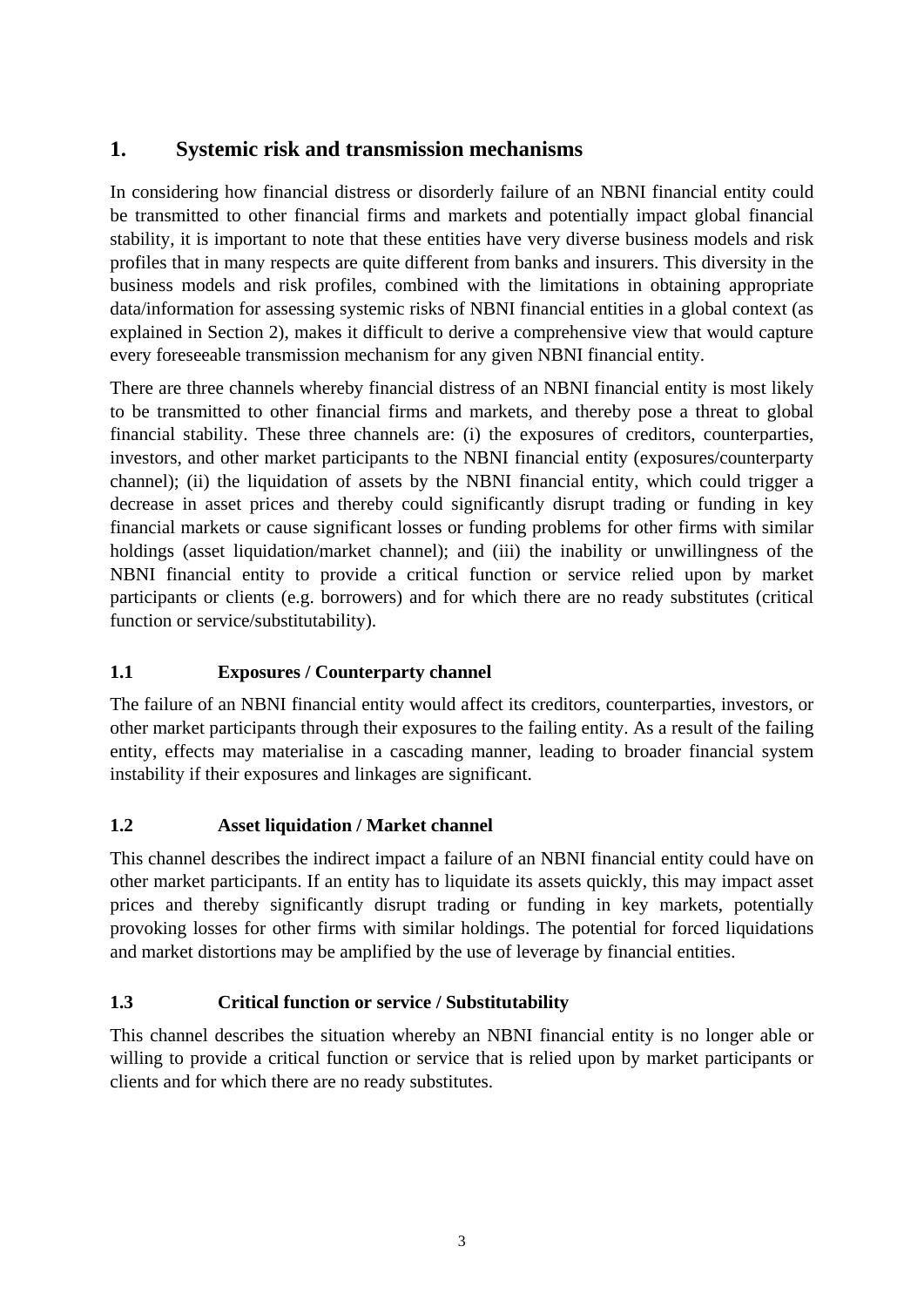*Consultative questions (Please provide any evidence supportive of your response, including studies or other documentation as necessary)*

*Q1-1. In your view, are the three transmission channels identified above most likely to be the ones transmitting financial distress of an NBNI financial entity to other financial firms and markets? Are there additional channels that need to be considered?*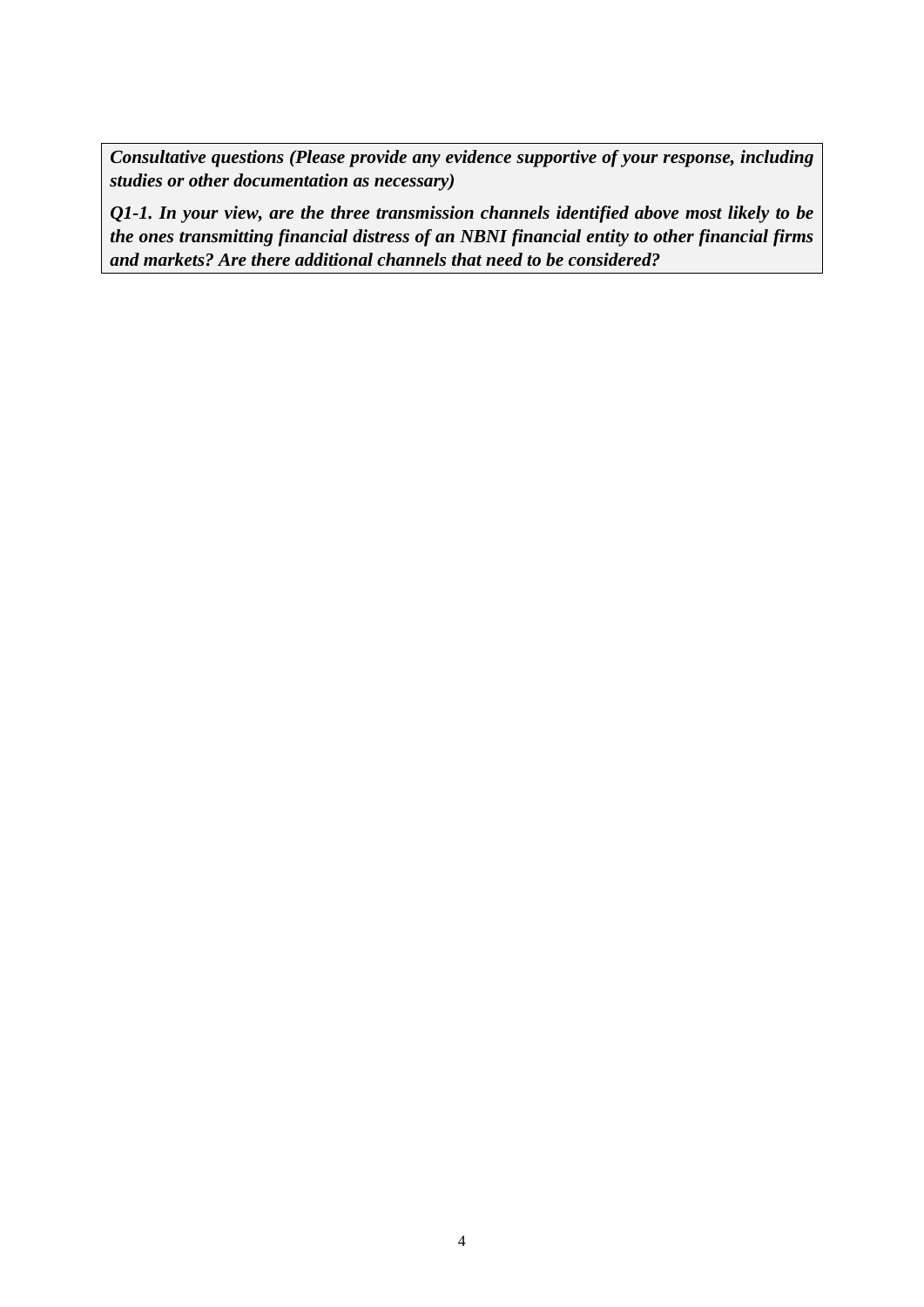## <span id="page-7-0"></span>**2. High-level framework for identifying NBNI G-SIFIs**

## **2.1 Basic impact factors that apply across all NBNI financial entities**

Unlike the methodologies for G-SIBs and G-SIIs developed by the Basel Committee on Banking Supervision (BCBS) and the International Association of Insurance Supervisors  $(IAIS)$ ,<sup>[8](#page-7-1)</sup> respectively, methodologies for identifying NBNI G-SIFIs have to be applicable to a wide range of NBNI financial entities that often have very different legal forms, business models and risk profiles. This makes the task of the FSB particularly challenging in that the methodologies have to allow sufficient flexibility to capture different risks (or externalities) posed by entities in each type/sector appropriately while maintaining a certain degree of consistency across the entire NBNI financial space. The FSB attempts to overcome this challenge by establishing detailed indicators by each type/sector as well as introducing a basic set of impact factors to be applied to all NBNI financial entities in general (please refer to Exhibit 1 for a schematic overview of the framework for identifying NBNI G-SIFIs).

The basic set of impact factors are listed below:

<u>.</u>

- (i) *Size*: The importance of a single entity for the stability of the financial system generally increases with the scale of financial activity that the entity undertakes.
- (ii) *Interconnectedness*: Systemic risk can arise through direct and indirect inter-linkages between entities within the financial system so that individual failure or distress can have repercussions throughout the financial system.
- (iii) *Substitutability*: The systemic importance of a single financial entity increases in cases where it is difficult for other entities in the system to provide the same or similar services in a particular business line or segment in the global market in the event of a failure.
- (iv) *Complexity*: The systemic impact of a financial entity's distress or failure is expected to be positively related to its overall complexity, i.e. its business, structural and operational complexity. That is, in principle, the more complex a financial entity, the more difficult, costly and time-consuming it will be to resolve the failing institution.
- (v) *Global activities (cross-jurisdictional activities)*: The global impact from a financial entity's distress or failure should vary in line with its share of cross-border assets and liabilities. The greater the global reach of a financial entity, the more widespread the spill-over effects from its failure.

These impact factors are broadly consistent with the impact factors used to identify G-SIBs and G-SIIs, and will be used as guidance to elaborate a set of indicators of global systemic importance for NBNI financial entities. The quantitative information derived from these indicators can be supplemented with qualitative information incorporated through supervisory judgement.

One of the key challenges in assessing the global systemic importance of NBNI financial entities is the difficulty in obtaining appropriate and consistent data/information. This stems

<span id="page-7-1"></span><sup>8</sup> Se[e http://www.bis.org/publ/bcbs255.pdf](http://www.bis.org/publ/bcbs255.pdf) and [http://www.iaisweb.org/view/element\\_href.cfm?src=1/19151.pdf.](http://www.iaisweb.org/view/element_href.cfm?src=1/19151.pdf)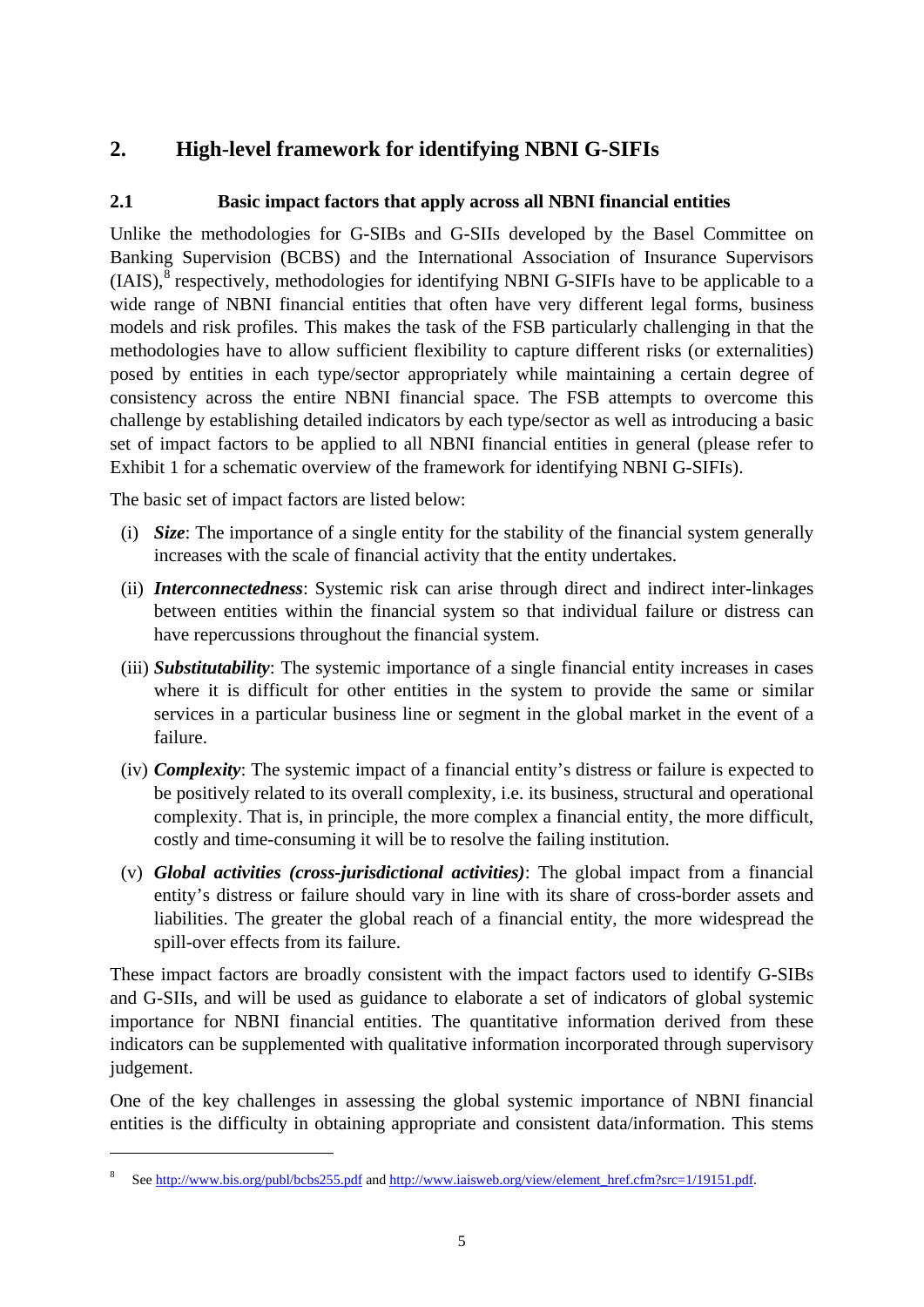in part from the fact that NBNI financial entities are primarily and traditionally regulated from a conduct of business (or investor/consumer protection) perspective. While many regulators are increasingly collecting data to facilitate assessments of financial stability risks, data availability varies widely and is likely not to be consistent across jurisdictions. In addition, where regulators do have access to relevant information, much of the information may be subject to confidentiality regimes that prevent their use for global systemic risk assessment. In certain sectors, such as the private investment funds industry, data confidentiality protections tend to be more stringent than in other sectors.

To address these challenges, supervisory judgement likely needs to play a bigger role in methodologies for identifying NBNI G-SIFIs compared to the G-SIB or G-SII methodologies. The NBNI G-SIFI methodologies will rely on detailed analysis conducted primarily by national authorities, which is supplemented by home-host supervisory information-sharing and international coordination. The assessment by the home regulator will tend to use indicators more as guidance than as inputs to a common scale (i.e. rank-ordering). However, the implementation of such NBNI G-SIFI methodologies will be subject to international oversight to ensure consistent application and to avoid arbitrage across jurisdictions as well as sectors (the details of the international oversight process are explained in Section 3.3).



#### **Exhibit 1: Schematic overview of framework for identification of NBNI G-SIFIs**

Tailored to specific NBNI financial sector/entity-type

#### **2.2 NBNI financial sector-specific methodologies**

The FSB, through its WS3, has been consulting and coordinating closely with IOSCO in developing detailed methodologies for specific NBNI financial entity types, in addition to a general methodology (e.g. scope, materiality thresholds, and assessment process for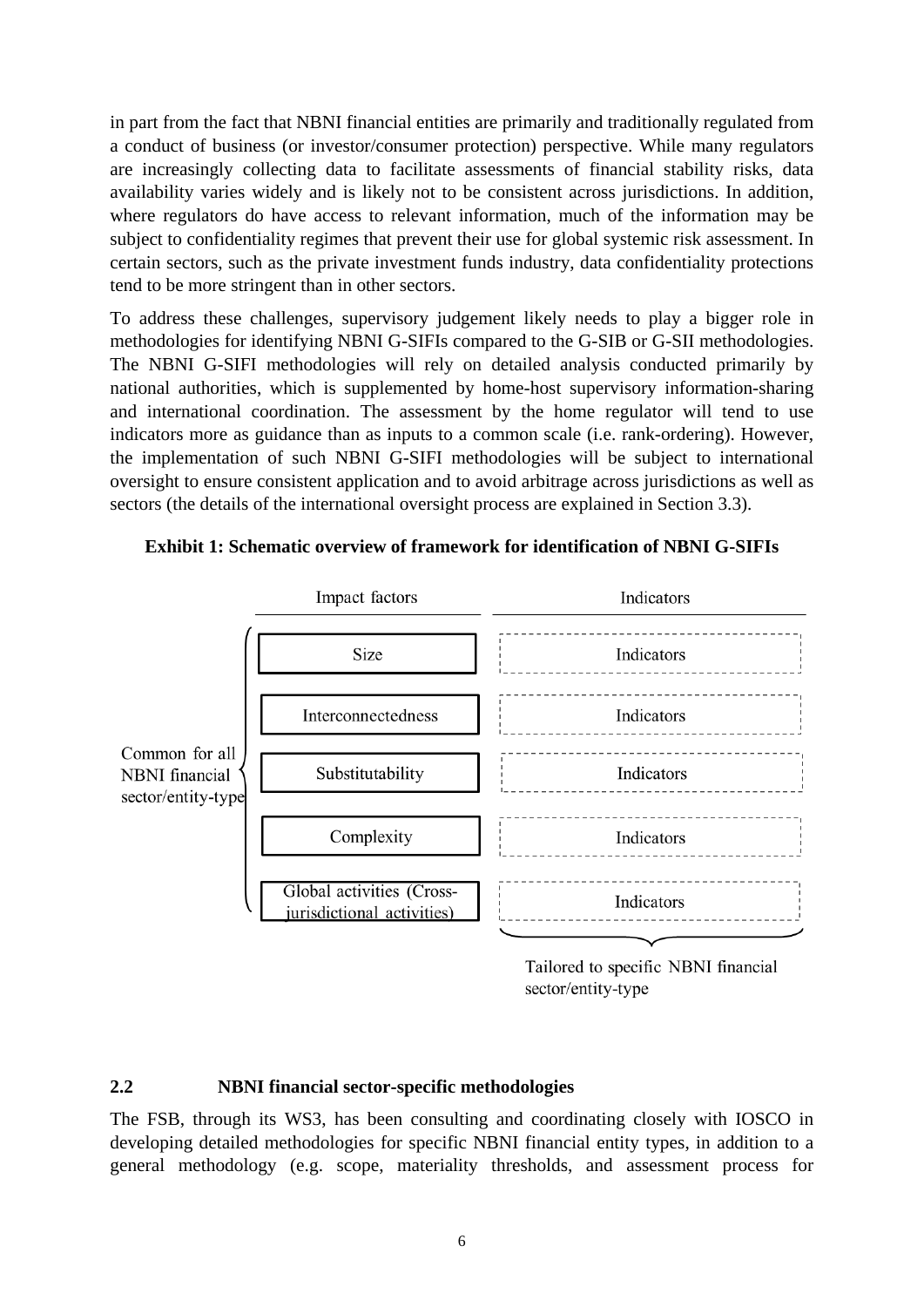operationalising the methodologies) as set out in the next section. Leveraging on the experience in selected jurisdictions, the FSB has been developing detailed sector-specific indicators for (i) finance companies. Similarly, IOSCO has been working on detailed sectorspecific indicators for (ii) market intermediaries (securities broker-dealers), and (iii) investment funds (collective investment schemes (CIS) and hedge funds). The proposed indicators for the three sectors are summarised in Attachment 1.

These three NBNI financial entity types were chosen for their relatively large size in the non-bank financial space,<sup>[9](#page-9-0)</sup> and given historical examples of financial distress or failures in these three sectors that had an impact on the global financial system. That said, the choice of these three entity types should be seen as a first stage in the development of concrete indicators, and does not preclude further work to develop indicators for other entity types. The FSB has developed guidance for authorities in assessing the global systemic importance of all other NBNI financial entities (or entity types) in Section 7 until such a need arises.

Considering (iii) investment funds above, the FSB has identified four possibilities for the scope of application. These are: (i) funds; (ii) family of funds;<sup>[10](#page-9-1)</sup> (iii) asset managers on a stand-alone entity basis; and (iv) asset managers and their funds collectively. Since exposures are created at the fund level and data is available on an individual fund basis, the consultation methodology focuses on individual investment funds. In addition, the FSB will further consult and invite views from the public on the other three possibilities mentioned above (see Section 6).

The FSB, in consultation with IOSCO and other relevant standard-setting bodies, will ensure that the overall consistency of all the detailed methodologies will be sustained through its review of progress. Such a review is also important to avoid designation of an NBNI financial entity that does not truly raise systemic concerns, or alternatively, to avoid not identifying an entity as a G-SIFI when it should be identified as such.

*Q2-1. Does the high-level framework for identifying NBNI G-SIFIs (including the five basic impact factors) adequately capture how failure of NBNI financial entities could cause significant disruption to the wider financial system and economic activity? Are there any other impact factors that should be considered in addition to those currently proposed or should any of them be removed? If so, why?*

*Q2-2. Is the initial focus on (i) finance companies, (ii) market intermediaries, and (iii) investment funds in developing sector-specific methodologies appropriate? Are there other NBNI financial entity types that the FSB should focus on? If so, why?*

<span id="page-9-0"></span>According to the FSB Global Shadow Banking Monitoring Report 2013, (i) finance companies, (ii) market intermediaries (broker-dealers) and (iii) investment funds comprise 70-80% of the total financial assets of all NBNI financial entities (as proxied by Other Financial Intermediaries) in 25 jurisdictions at the end of 2012. For details, see [http://www.financialstabilityboard.org/publications/r\\_131114.pdf.](http://www.financialstabilityboard.org/publications/r_131114.pdf)

<span id="page-9-1"></span><sup>&</sup>lt;sup>10</sup> Family of funds refers to a group of funds that follow the same or similar investment strategy that are managed by the same asset manager.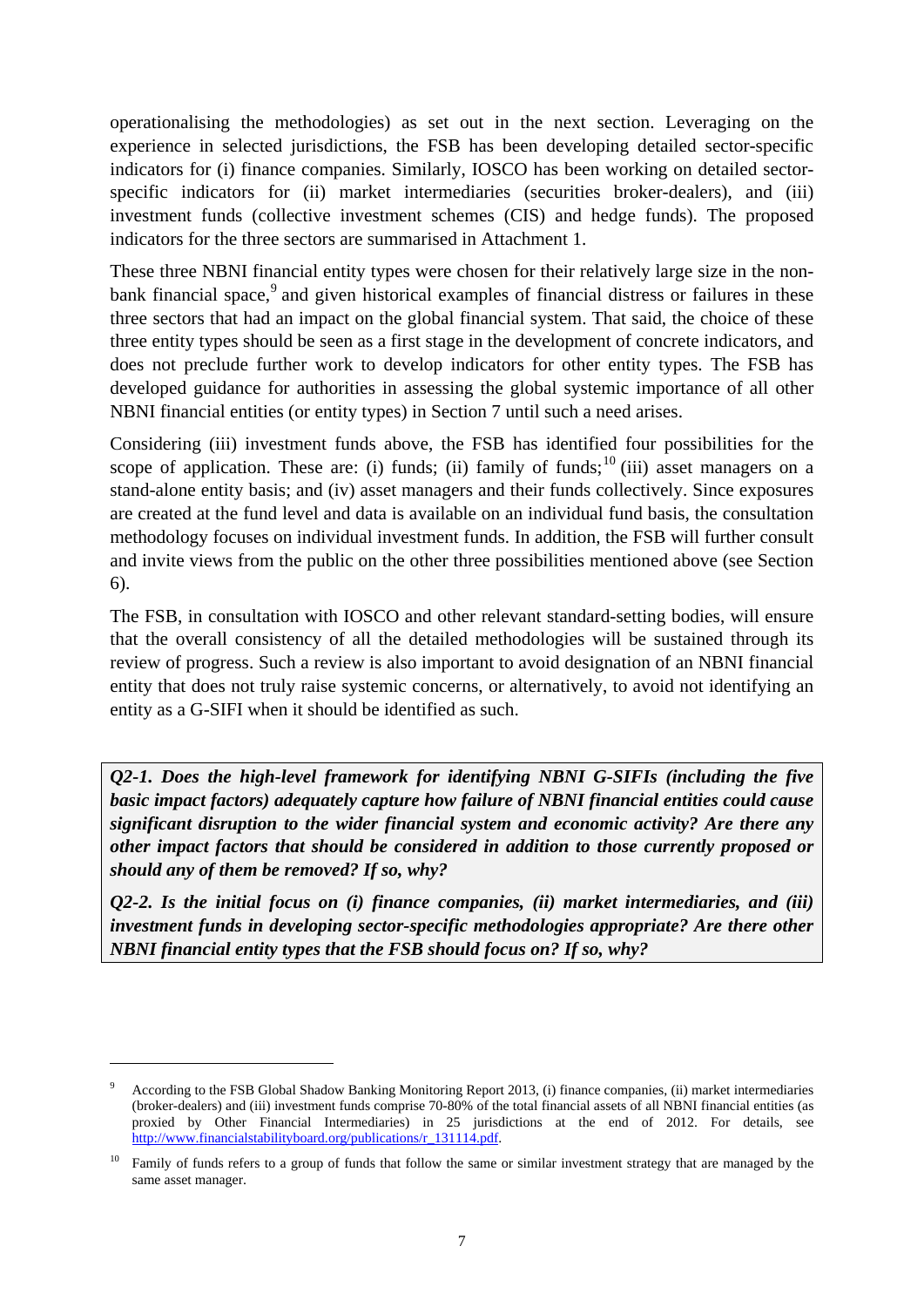## <span id="page-10-0"></span>**3. Operational framework for NBNI G-SIFI methodologies**

#### **3.1 Scope of assessment**

<u>.</u>

As with assessing the global systemic importance of banks and insurers, the NBNI G-SIFI assessment methodologies aim to measure the impact that an NBNI financial entity's failure can have on the global financial system and wider economy, rather than the risk that a failure could occur. Thus, NBNI G-SIFI assessment methodologies should apply at the highest level of the firm that is a financial entity and on a globally-consolidated basis. This will capture systemic impact at the "global" level more adequately.

When NBNI financial entities are owned or controlled by banks and/or insurers $^{11}$ , NBNI G-SIFI assessment methodologies should be applied to entities that were not assessed by the G-SIB or G-SII methodologies for potential designation. In other words, NBNI financial subsidiaries of bank/insurance groups would be excluded from the scope of NBNI G-SIFI assessment if the parent bank/insurer has been assessed by the BCBS and the IAIS on a consolidated basis and the NBNI financial subsidiaries are captured in prudential consolidated regulation and supervision of the parent bank/insurer.<sup>[12](#page-10-2)</sup> The reason for excluding such NBNI financial subsidiaries is that the impact of their failure on the global financial system is already assessed when the impact of its bank or insurer parent's failure was assessed on a global consolidated basis by the BCBS/IAIS as part of the G-SIB/G-SII methodologies. However, investment funds managed by an asset manager subsidiary/affiliate of a banking group or insurer group will still have to be assessed by NBNI G-SIFI methodologies even if its parent bank or insurer was already assessed by G-SIB or G-SII methodology, as investment funds are usually not consolidated with the parent bank's or insurer's financial statements.

*Q3-1. Is the proposed scope of assessment outlined above appropriate for operationalising the high-level framework for identifying NBNI G-SIFIs? Are there any practical difficulties associated with the proposed scope of assessment?* 

#### **3.2 Materiality threshold for determining the assessment pool**

A materiality threshold will provide an initial filter of the NBNI financial universe and limit the pool of firms for which more detailed data will be collected and to which the methodology will be applied. As in the case of the G-SIB/G-SII methodologies, such a threshold is relevant for reducing the size of the NBNI G-SIFI assessment pool to a practical and manageable number. That said, and as in the case of G-SIBs and G-SIIs, national supervisory judgment could also be used to add entities to the assessment pool even when they fall below the materiality threshold but are considered potentially globally systemic.

<span id="page-10-1"></span><sup>&</sup>lt;sup>11</sup> This includes financial holding companies for which prudential regulation for banks/insurers apply on a consolidated basis.

<span id="page-10-2"></span> $12$  The BCBS is currently reviewing the scope of consolidation for prudential regulatory purposes under its shadow banking work (WS1). It will prepare policy proposals in early 2014.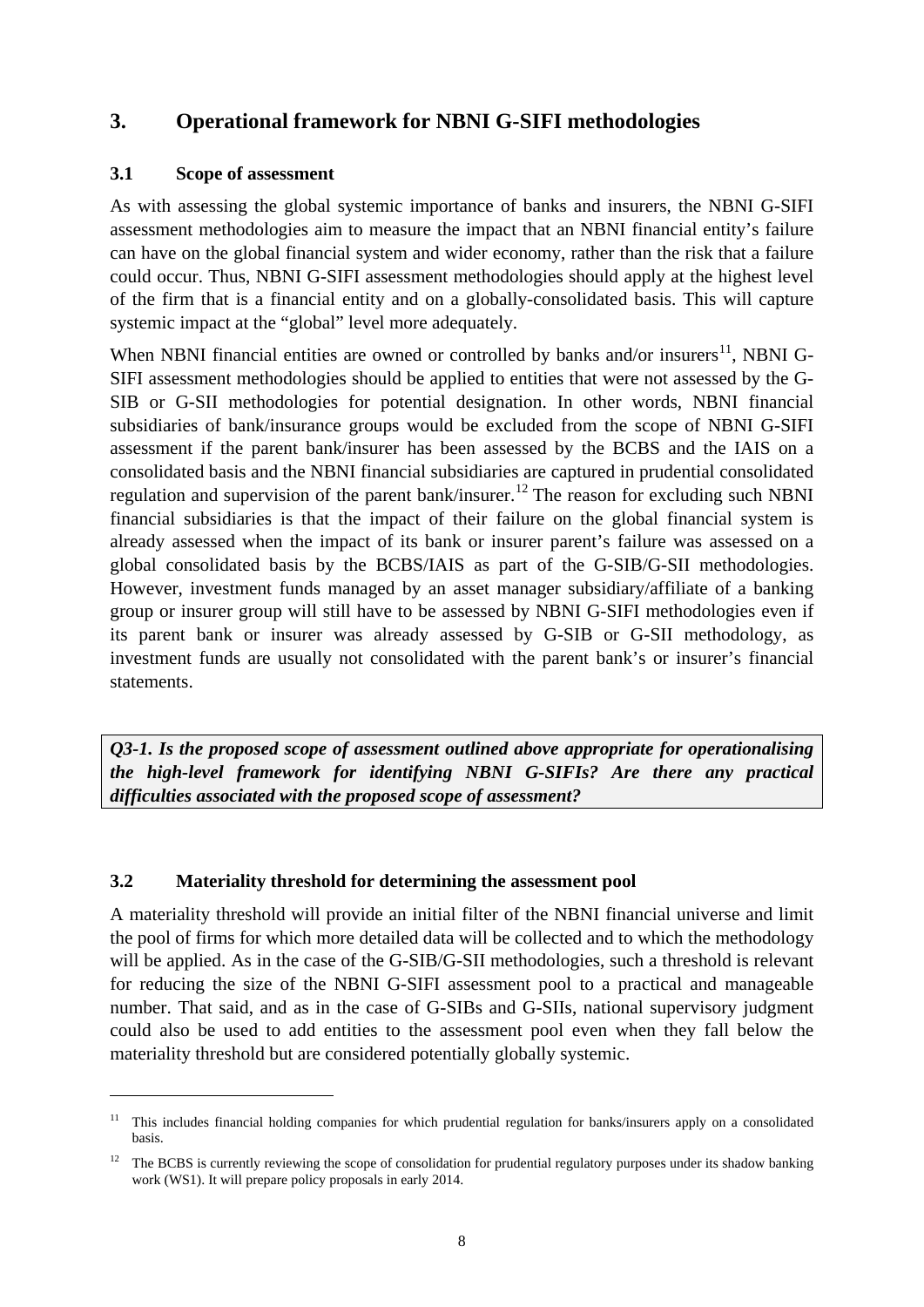With these considerations in mind, the FSB is focusing on size to set the materiality thresholds for determining the assessment pools for NBNI G-SIFIs. Based on a preliminary analysis of NBNI financial entities based on size indicators, the FSB, in consultation with IOSCO, has decided to set the materiality threshold as follows:

- For finance companies and for market intermediaries (broker-dealers), the threshold is set at USD 100 billion (equivalent to around 75 billion euros) in "balance sheet total assets" for determining the firms that will be assessed in detail by the relevant assessment methodology.
- For investment funds, the threshold is set at USD 100 billion in net assets under management  $(AUM)$ .<sup>[13](#page-11-0)</sup> In the case of hedge funds, an alternative threshold will be set at a value between USD 400-600 billion in Gross Notional Exposure (GNE).<sup>[14](#page-11-1)</sup> In other words, hedge funds with either USD 100 billion (or more) in net AUM or a value set between USD 400-600 billion (or more) in GNE would be subject to an assessment by national authorities.
- For other NBNI financial entities that are not assessed by G-SIB or G-SII methodologies, the threshold is set at USD 100 billion (equivalent to around 75 billion euros) in "balance sheet total assets".

The materiality threshold figures are broadly consistent with the G-SIB and G-SII methodologies.

In addition to "size", the FSB members also considered the possibility of setting additional materiality thresholds based on "global activities (cross-jurisdictional activities)". However, since data regarding the international activities of NBNI financial entities are often not disclosed or reported to the relevant authorities, the FSB decided to set materiality thresholds based only on "size" and invite views from the public on the practicality of setting additional thresholds based on "global activity".

*Q3-2. In your view, are the above proposed materiality thresholds (including the level) for the NBNI financial entity types appropriate for providing an initial filter of the NBNI financial universe and limiting the pool of firms for which more detailed data will be collected and to which the sector-specific methodology will be applied? If not, please provide alternative proposals for a more appropriate initial filter (with quantitative data to back-up such proposals).*

*Q3-3. Are there any practical difficulties in applying the materiality thresholds?*

*Q3-4. In your view, what is the appropriate threshold level, taking into account the range given above (USD 400-600 billion in GNE), for hedge funds? Please also provide reasons with data to back it up.*

*Q3-5. Do you think that it would be beneficial to set additional materiality thresholds based on "global activity"? If so, please explain the possible indicator and the level on which* 

<span id="page-11-0"></span><sup>&</sup>lt;sup>13</sup> Net AUM represents the amount of investors "capital at risk", that is the amount of capital investors could lose.

<span id="page-11-1"></span><sup>&</sup>lt;sup>14</sup> GNE is calculated as the absolute sum of all long and short positions, considering notional value (delta-adjusted when applicable) for derivatives. See Section 6.3.1 for details.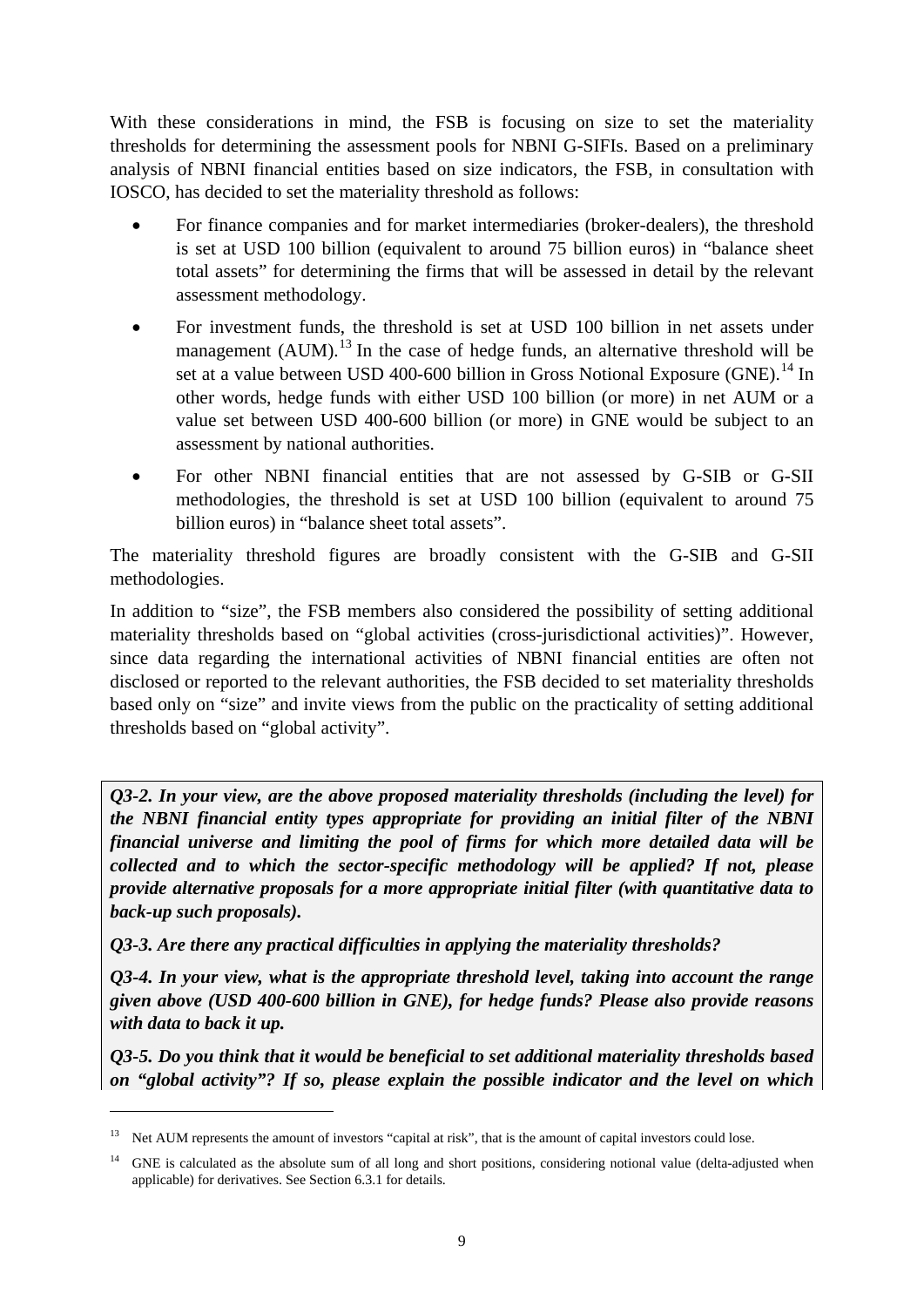#### **3.3 Assessment process and outcome**

As stated earlier, one of the key challenges in assessing the global systemic importance of NBNI financial entities is the difficulty in obtaining appropriate data/information, especially quantitative data on a globally consolidated basis. In addition, data confidentiality with regard to certain NBNI financial entity types makes it difficult for some jurisdictions to share their data with other FSB member jurisdictions. Thus, compared to G-SIB or G-SII methodologies, authorities will need to rely more on supervisory judgement in assessing the global systemic importance of NBNI financial entities. Given this wider scope to apply supervisory judgement, it is crucial to establish an appropriate international oversight mechanism to ensure consistency in the application of methodologies across jurisdictions. This international oversight mechanism is also important in ensuring consistency *across* NBNI financial sectors as different sector-specific methodologies (or indicators) may apply.

Based on such understanding, the FSB, in consultation with IOSCO, believes that the following process should be established for assessing the global systemic importance of NBNI financial entities. It is based on assessments conducted by national authorities coupled with an international oversight mechanism to ensure consistent application across jurisdictions. Under this process, the primary national authority (home authority) would conduct an in-depth assessment of the global systemic importance of the financial entities that meet the materiality threshold based on the applicable sectoral methodologies. The sectoral methodologies require the home authorities to conduct both qualitative and quantitative analyses using the indicators set out in Sections 4-6, including, where appropriate, crossborder supervisory information sharing and by application of supervisory judgment to determine whether the financial distress or the failure of the entity concerned would harm global financial stability. An international oversight group will be established to help ensure, through joint review, an internationally consistent application of methodologies and consensus on potential designation. The FSB and national authorities, drawing on relevant qualitative and quantitative indicators, together will determine the final list of G-SIFIs (See Attachment 2 for an overview of the assessment process).

(i) *Establishment of an international oversight group***:** The FSB and IOSCO will form an international oversight group on NBNI G-SIFI assessment (hereafter IOG) that will coordinate/oversee the actual assessment process conducted by its members in order to maintain international consistency in applying the NBNI G-SIFI methodologies agreed by the FSB and IOSCO and other relevant standard-setting bodies. The IOG will initially be led by co-chairs nominated by the FSB and IOSCO, and consist of representatives from FSB and IOSCO member jurisdictions, and other relevant standard-setting bodies, as well as the FSB and IOSCO Secretariat, and will report to the FSB Standing Committee on Supervisory and Regulatory Cooperation (SRC), and to the IOSCO Board for the NBNI financial entities within IOSCO's competence (i.e. methodologies for market intermediaries (securities broker-dealers) and investment funds).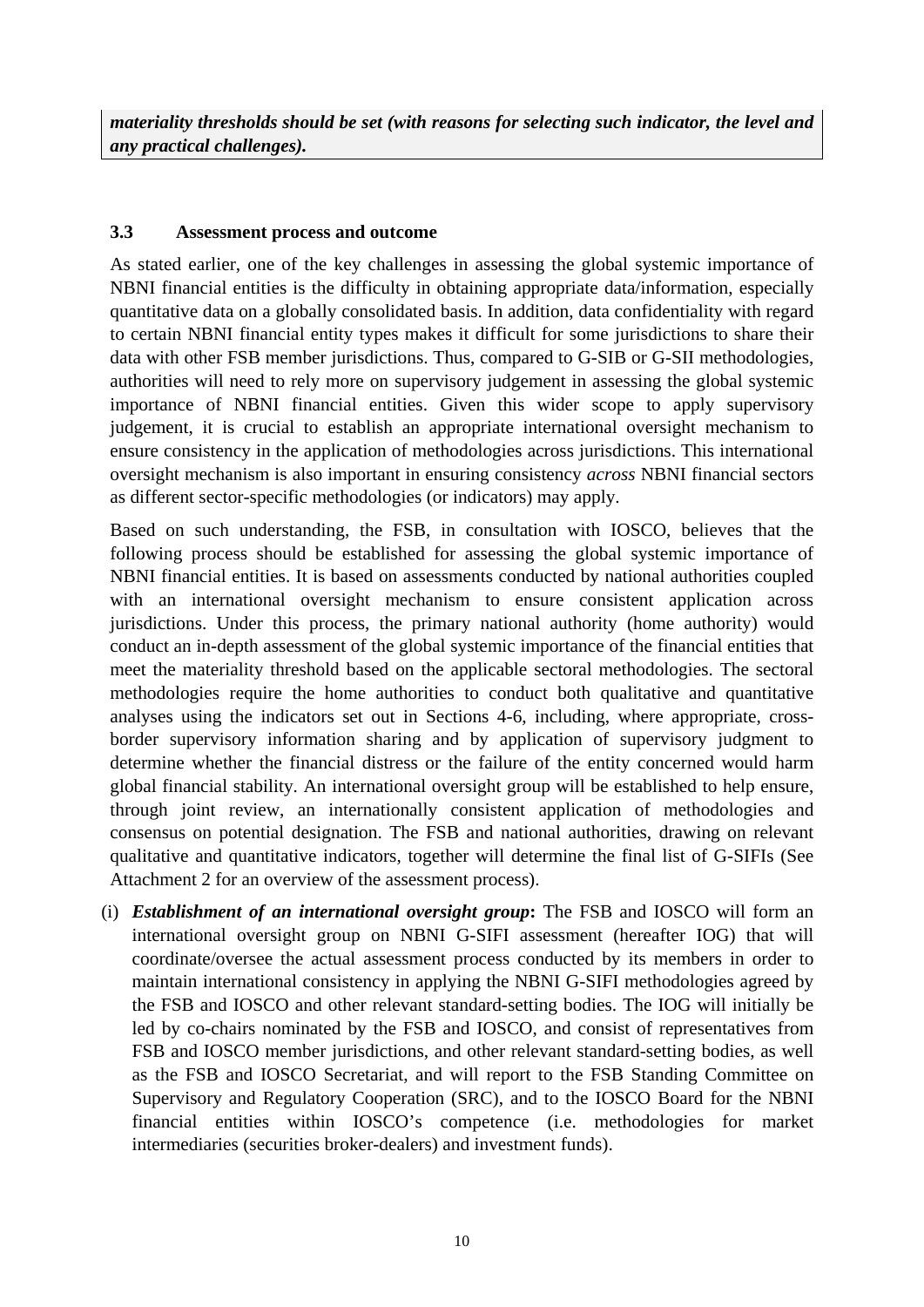Should the FSB Plenary decide to expand the scope to include other NBNI financial entity types, their competent international standard-setting bodies will be involved, as appropriate, in the designation process in coordination with the FSB. The process below will be adjusted accordingly for the new NBNI G-SIFI methodologies.

(ii) *Compilation of reference (or "Stage 0") lists***:** The IOG will compile "reference" lists of the NBNI financial entities that are subject to the relevant NBNI G-SIFI methodologies in FSB and IOSCO member jurisdictions that equal or exceed the materiality threshold(s) set by the methodologies,<sup>[15](#page-13-0)</sup> broken down by type of NBNI financial entity. These initially include: (i) finance companies; (ii) market intermediaries (securities broker-dealers); and (iii) investment funds.

These reference lists are to identify NBNI financial entities that would then be assessed in more detail by the relevant national authorities using the NBNI G-SIFI methodologies. The reference lists are used to obtain the overall picture of NBNI financial entities subject to the NBNI G-SIFI methodologies.

Such compilation of reference lists should be based on the guidelines to be set by the FSB, in consultation with IOSCO and other relevant standard-setting bodies. The lists will be shared among the IOG members on a confidential basis for further detailed assessment.

In compiling the lists, a buffer may be set below the materiality thresholds for collecting additional names so as to prevent potential arbitrage or capture errors that may occur around the thresholds. These lists should include any NBNI financial entity, even if it is owned by firms in other sectors such as banking and insurance. The lists should be based on publicly available information  $16$  and the data should be globally consolidated or aggregated to ensure inclusion of entities that would only meet the materiality thresholds on a global basis.

- (iii) *Assignment of NBNI financial entities to the appropriate jurisdictions for detailed assessment***:** The IOG will assign each financial entity on the reference lists to the jurisdiction that is the home of the financial entity (i.e. the jurisdiction where the entity is headquartered) for detailed assessment. If the jurisdiction is not an FSB member or a member of IOSCO or other relevant standard-setting bodies, the relevant authorities in that jurisdiction will be asked to participate in the designation process as if they were a member of these bodies. Each home jurisdiction will communicate to the IOG the name(s) of the relevant authority or authorities that will be engaged in the assessment process, where an authority is a regulator or other appropriate government agency with the authority to engage in the assessment process.
- (iv) *Preliminary Analysis of the NBNI financial entities***:** National authorities will construct preliminary ("Stage 1") lists for each type of NBNI financial entities that meet the materiality thresholds in their jurisdictions. Such lists should also include any NBNI financial entities from the stage 0 list that were assigned to each jurisdiction by the IOG in the previous step (iii). In addition, national authorities may add other NBNI financial entities in their jurisdictions that are below the materiality thresholds but which they think

-

<span id="page-13-0"></span><sup>&</sup>lt;sup>15</sup> See Section 3.2 for the details of materiality threshold(s).

<span id="page-13-1"></span><sup>16</sup> For certain type of NBNI financial entities such as hedge funds, other types of information may be used.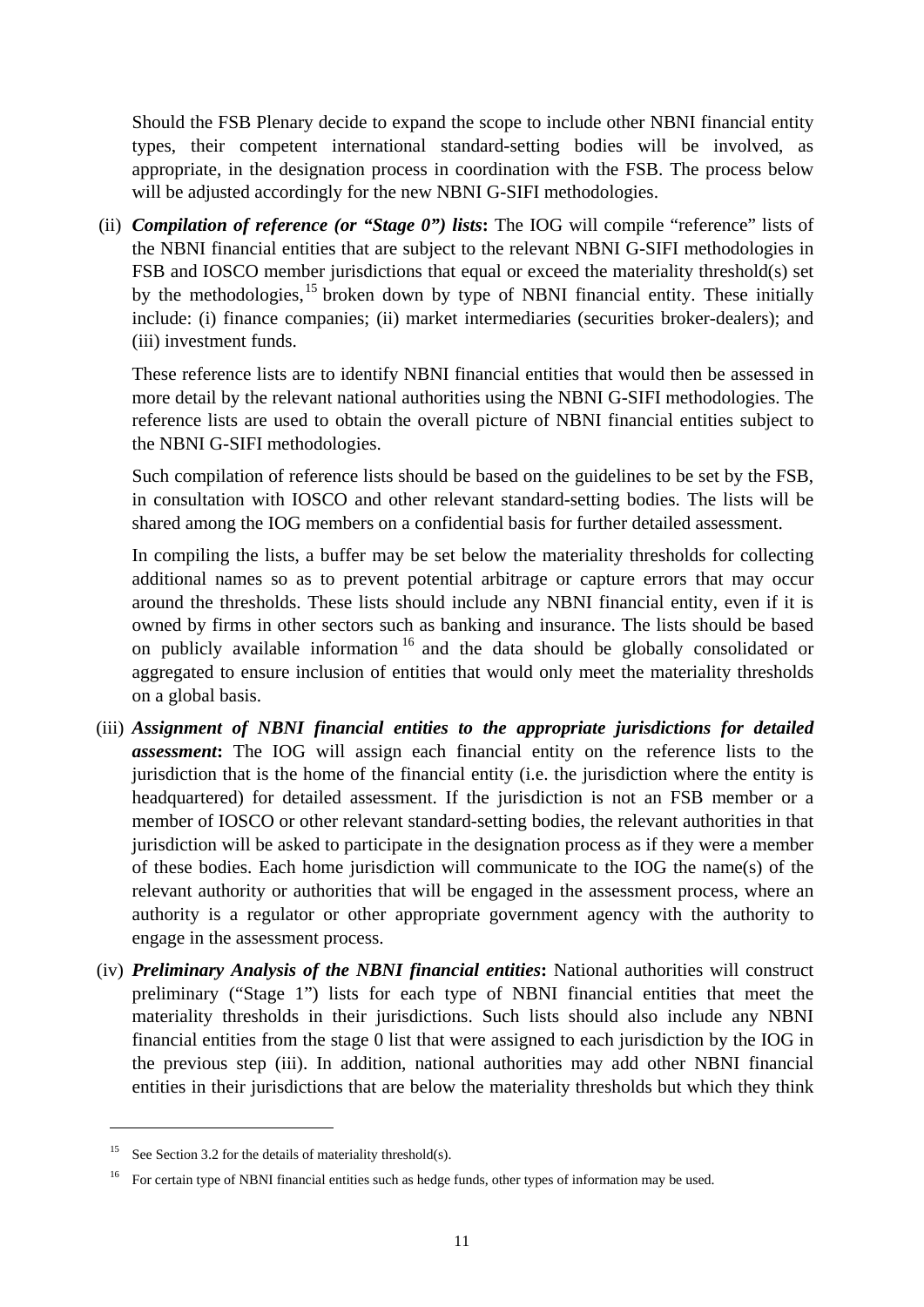should be added for more detailed assessment. National authorities will exclude NBNI financial entities that are outside the scope of NBNI G-SIFI designation (i.e. NBNI financial subsidiaries of banks/insurers already assessed by the G-SIB/G-SII methodologies). National authorities will submit the Stage 1 lists to the IOG on a strictly confidential basis.

National authorities will then collect data/information on the indicators set out in the NBNI G-SIFI specific methodologies for each of the NBNI financial entities on the Stage 1 lists using all available sources, including public information, supervisory information, or, if possible, information obtained directly from the relevant NBNI financial entity (e.g. interviews). Based on the data/information collected, national authorities will conduct an analysis of the impact of failure or material distress of the entity on the global financial system, and develop a "Narrative Assessment" discussing all the indicators, as well as the transmission mechanisms resulting from failure or material distress, according to the guidelines to be set by the FSB, in consultation with IOSCO and other relevant standardsetting bodies. To assess the indicators on a global basis, national authorities should work with other key host jurisdictions as necessary. National authorities will have the option of consulting with financial entities through industry-wide consultations or with them directly for information.

- (v) *Cross-jurisdiction and cross-sector consistency check***:** National authorities will provide an initial Narrative Assessment and a recommendation on which NBNI financial entities should be designated as NBNI G-SIFIs to the IOG. Data should be included to support the assessments, as appropriate and as is legally feasible. All Narrative Assessments will be treated as strictly confidential, and may require IOG members to sign a confidentiality agreement. The IOG will discuss the assessments and recommendations, with a focus on consistency of implementation across jurisdictions. In particular, the IOG may seek comments from key host jurisdictions where the NBNI financial entity has significant operations. The IOG may also pose questions for additional analysis as appropriate (the guidelines to be developed). The IOG will convey its views to the relevant national authorities.
- (vi) *Preliminary Determination***:** National authorities will consider the feedback from the IOG, conduct follow-up analyses where necessary, and reach a preliminary determination on the designation of NBNI financial entities in the Stage 1 list. National authorities will communicate the preliminary determination (including the reasons for non-designation should that be the case) and the final Narrative Assessment to the IOG, which in turn will compile the Narrative Assessments and other related information from all national authorities for discussion and review by the SRC, and the IOSCO Board for NBNI financial entities within IOSCO's competence. Prior to its recommendations, the SRC may conduct a comparability analysis among a select supervisors group to ensure that the potential NBNI G-SIFI designees are comparable with the G-SIBs and G-SIIs as necessary. The results of this analysis will be shared with IOSCO and other relevant standard-setting bodies on a confidential basis.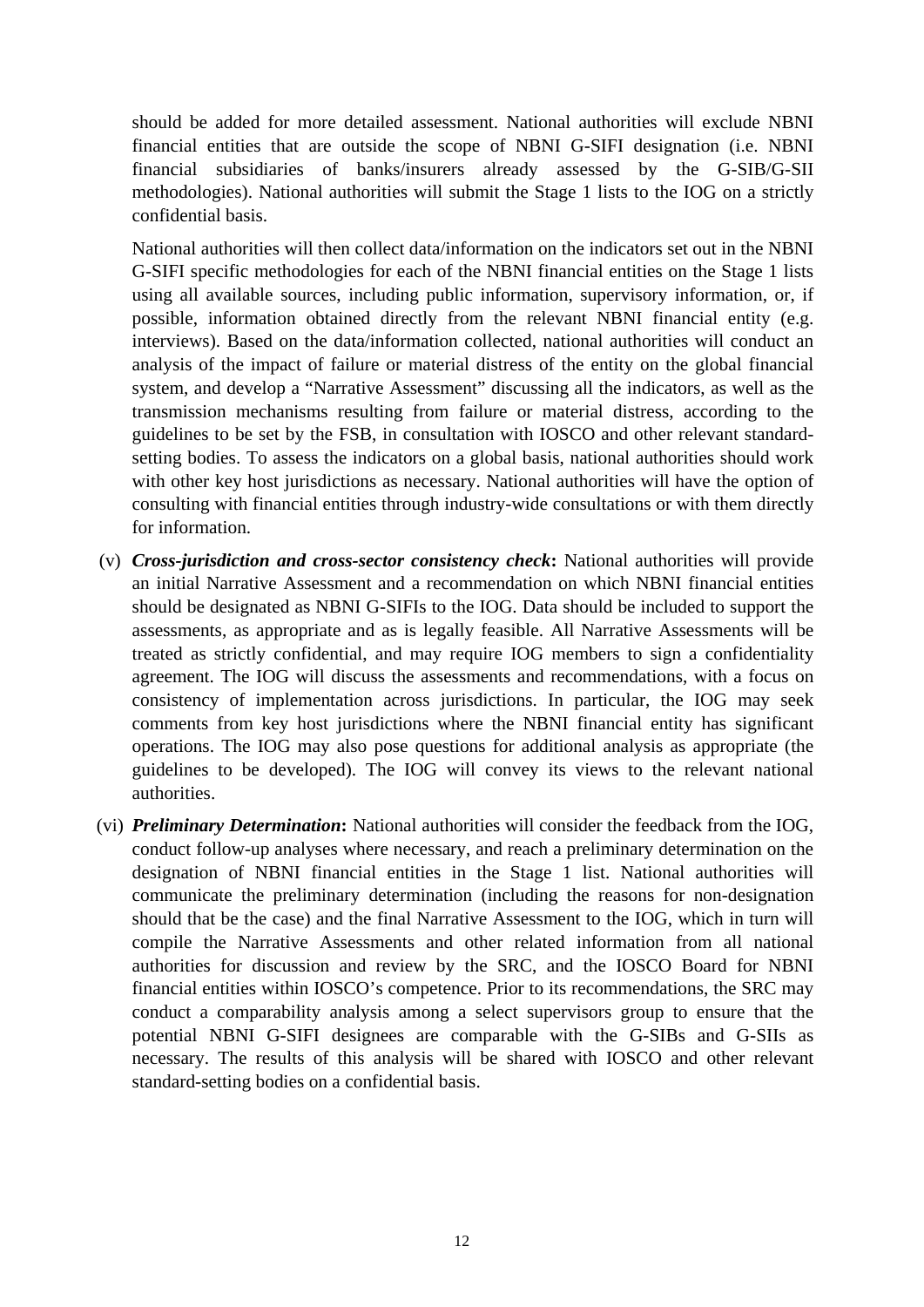(vii) *Final Determination***:** Under the SIFI Framework adopted by the FSB and endorsed by the G-20 Leaders in November 2010,<sup>[17](#page-15-0)</sup> the FSB and the national authorities together will determine the final list of G-SIFIs. The FSB will release a single, combined alphabetical list of all the NBNI G-SIFIs. The above process will be repeated annually and an NBNI G-SIFI list issued every year, along with the G-SIB and G-SII lists, on the FSB website.

<span id="page-15-0"></span><sup>17</sup> [http://www.financialstabilityboard.org/publications/r\\_101111a.pdf](http://www.financialstabilityboard.org/publications/r_101111a.pdf)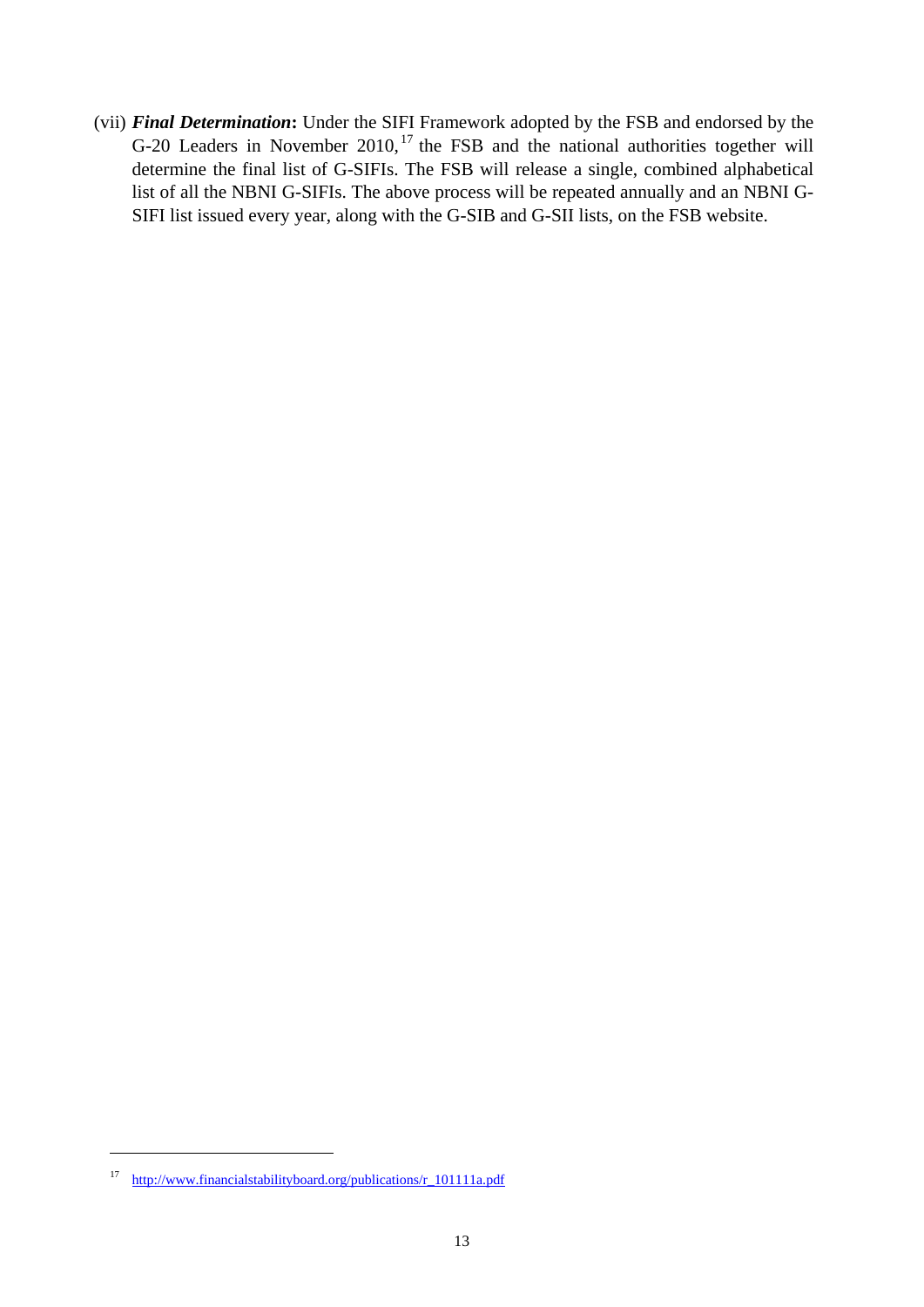## <span id="page-16-0"></span>**4. Sector-specific methodologies (1): Finance companies**

#### **4.1 Definition**

"Finance companies" are NBNI financial entities that provide finance to individuals and businesses. They mainly fund themselves using wholesale funding sources, including loans from banks, securitisation and commercial paper (CP).

Such finance companies include:

- (i) *Subsidiaries or affiliates of banks* **-** These finance companies are often structured as a separate legal entity of a bank and do not usually take retail deposits.
- (ii) *Captives owned by manufacturers or distributors that finance sales of their parents' products only* **-** For example, finance companies owned by large car producers to finance sales of their cars.
- (iii) *Specialist providers, who tend to finance only one particular type of asset* **–** For example, train and aircraft leasing companies or invoice finance providers.
- (iv) *Independents and captives operating in multiple financing markets* **-** Large finance companies that operate across multiple and diverse finance products and often across multiple jurisdictions as well.

The types of financing provided can be split into four high-level categories – consumer; mortgage; motor vehicle; and business finance. Exhibit 2 provides some examples of financing products under each of these categories.

**Exhibit 2: Examples of financing products provided by finance companies**

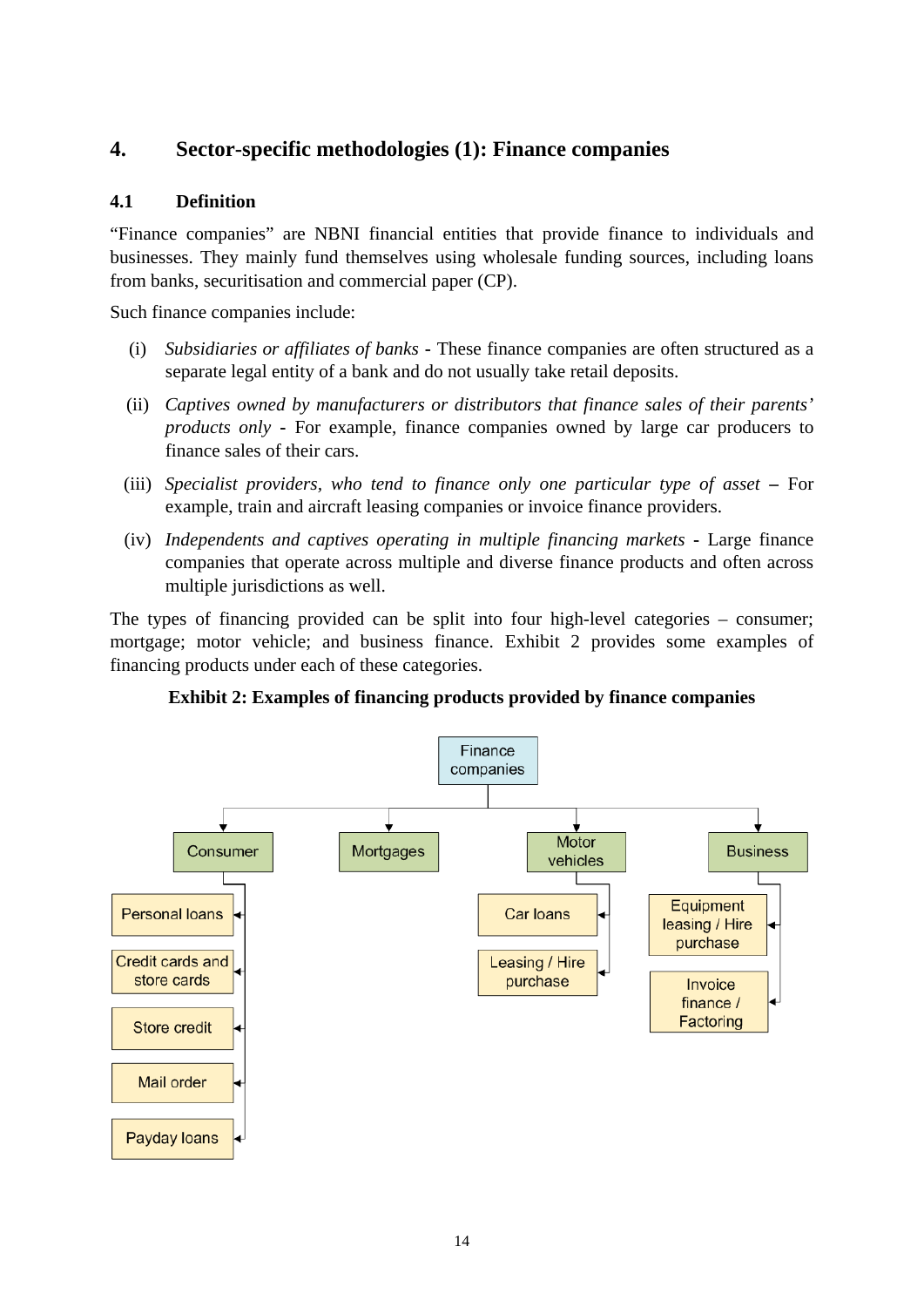The regulation of finance companies varies significantly across jurisdictions. Some jurisdictions apply a level of prudential regulation to finance companies similar to bank prudential regulation, whilst some jurisdictions only regulate finance companies from a conduct of business perspective. The regulation of finance companies may also vary within jurisdictions, depending on the legal structure of a finance company and/or the types of finance that they provide. For example, the Basel capital regulatory framework would capture, to an extent, any bank-owned finance companies, while independent finance companies may only be regulated from a conduct of business perspective in some jurisdictions.

#### **4.2 Systemic importance of finance companies**

In many jurisdictions, finance companies are important providers of credit to the real economy. They are particularly significant in certain types of finance, such as invoice finance and car finance. Business and households often rely heavily on these sources of finance. For example, many businesses use invoice finance to manage cash flows. Some of the markets where finance companies operate have relatively concentrated market structures, which may be due to barriers to entry such as the specialist expertise required to operate in certain markets. Therefore, a sudden withdrawal of funding from finance companies in these markets (due for example to financial distress or bankruptcy) could be difficult to substitute quickly. Other potential lenders, such as banks, may take some time to develop sector knowledge and expertise.

Finance companies mainly fund themselves using wholesale funding sources, such as bank loans, unsecured debt, CP (including asset-backed commercial paper (ABCP)) and securitisation. If a finance company is a subsidiary of a bank or industrial corporate, it may also receive funding or benefit from explicit or implicit guarantees from the parent. Finance companies' reliance on wholesale funding could make them susceptible to funding problems in times of market stress, particularly if they are highly leveraged or if their funding is relatively short-dated compared to the maturity of their assets. For instance, during the recent financial crisis, providers of wholesale funding, including banks and money market funds (MMFs), scaled back their provision of funding to finance companies. This impacted finance companies' ability to obtain funding, and as a result authorities in a number of jurisdictions extended solvency and liquidity support to them directly or indirectly. In turn, these funding difficulties hampered finance companies' ability to lend to the real economy.

Conversely, the failure or severe distress of a large finance company could potentially lead to losses for providers of funding, and even lead to severe disruptions in key wholesale funding markets where finance companies are active (e.g. the securitisation and CP markets). Counterparties may also have exposures to finance companies via derivative contracts.

In summary, some finance companies could be systemically important due to their significance in providing certain types of finance and the potential difficulty of substituting certain types of finance to the real economy that they provide (i.e. the critical function/substitutability channel). They may also present risk to the financial system due to their interconnections with other financial institutions and their issuance in key funding markets (i.e. the exposures/counterparty and asset liquidation/market channels).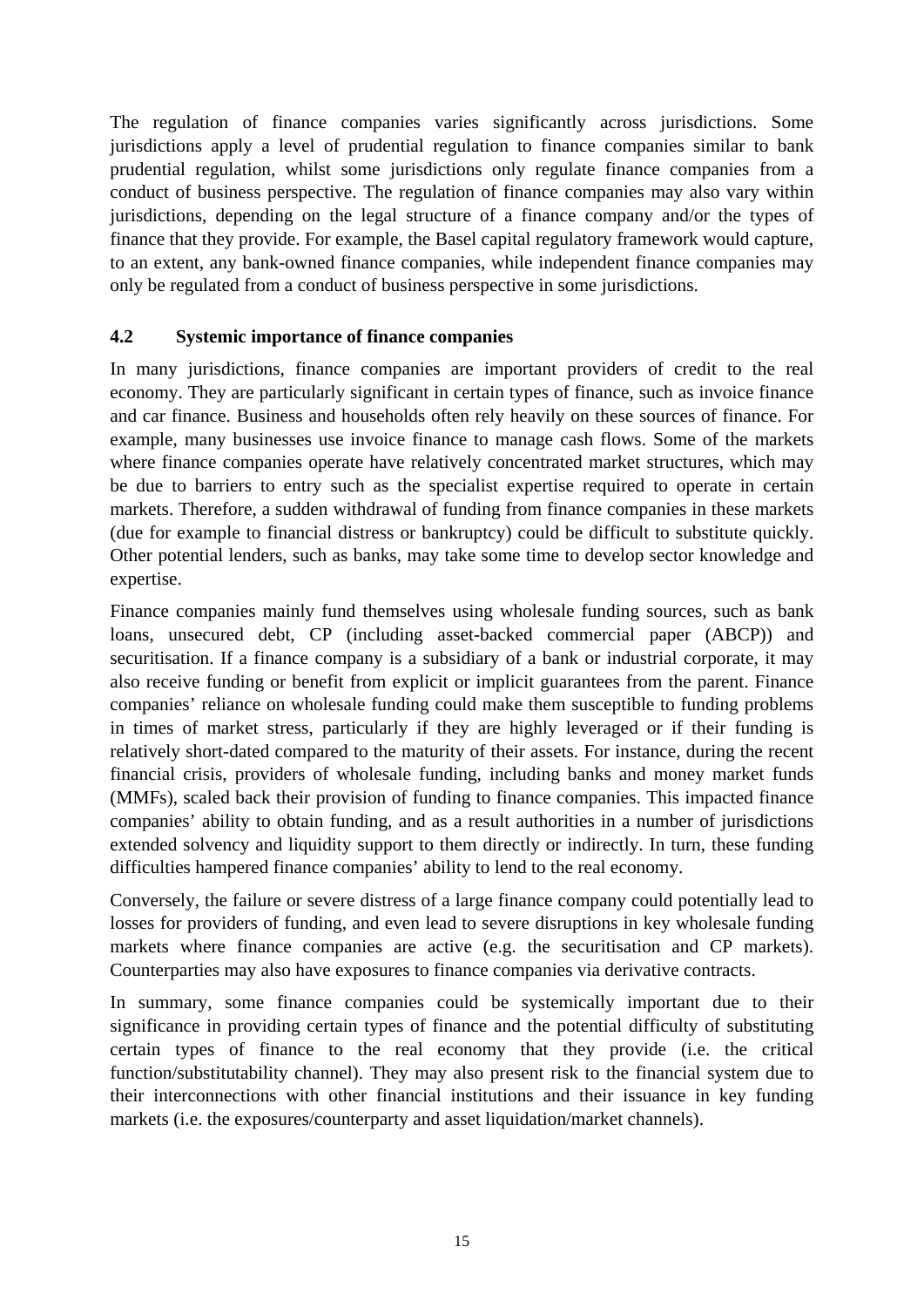*Q4-1. In your view, does the proposed definition of finance companies provide a practical basis for applying the specific methodology (i.e. indicators) to assess the systemic importance of NBNI financial entities that fall under the definition?*

*Q4-2. Do you think that the above description of systemic importance of finance companies adequately captures potential systemic risks associated with their financial distress or disorderly failure at the global level?* 

#### **4.3 Indicators for assessing systemic importance**

One of the key challenges in assessing the systemic importance of finance companies is the difficulty in obtaining appropriate data/information. The FSB WS3 conducted an international data collection exercise in early 2013, which involved its member jurisdictions providing data on their three largest finance companies. The objective of the exercise was to assess the degree of data availability on finance companies and to test the relevance/feasibility of the proposed systemic importance indicators. The results of the exercise were, however, mixed. Whilst some jurisdictions were able to provide detailed data on their finance companies, others were only able to provide very limited data. These data availability issues may have been due to a number of reasons, including:

- Some jurisdictions do not have regulatory regimes for finance companies (including regulatory reporting) in place;
- Some regulatory authorities do not collect the type of data that are needed for assessing systemic importance; and
- Some regulatory authorities are unable to share the data with the FSB and other authorities, often due to confidentiality concerns.

The FSB took into account these data availability issues as much as possible when selecting its proposed systemic importance indicators as explained below. Furthermore, it leveraged on some of the indicators developed by the BCBS for G-SIBs where they were also applicable to finance companies.

## **4.3.1** *Size*

#### *Indicator 1-1: Total globally consolidated balance sheet assets*

This is a key indicator for determining systemic importance. In addition, it is proposed that this indicator be used to determine the assessment pool of finance companies subject to the methodology.

#### *Indicator 1-2: Total globally consolidated off-balance sheet exposures*

National regulators should also consider off-balance sheet assets, including derivatives, to the extent possible when assessing the systemic risk posed by a finance company.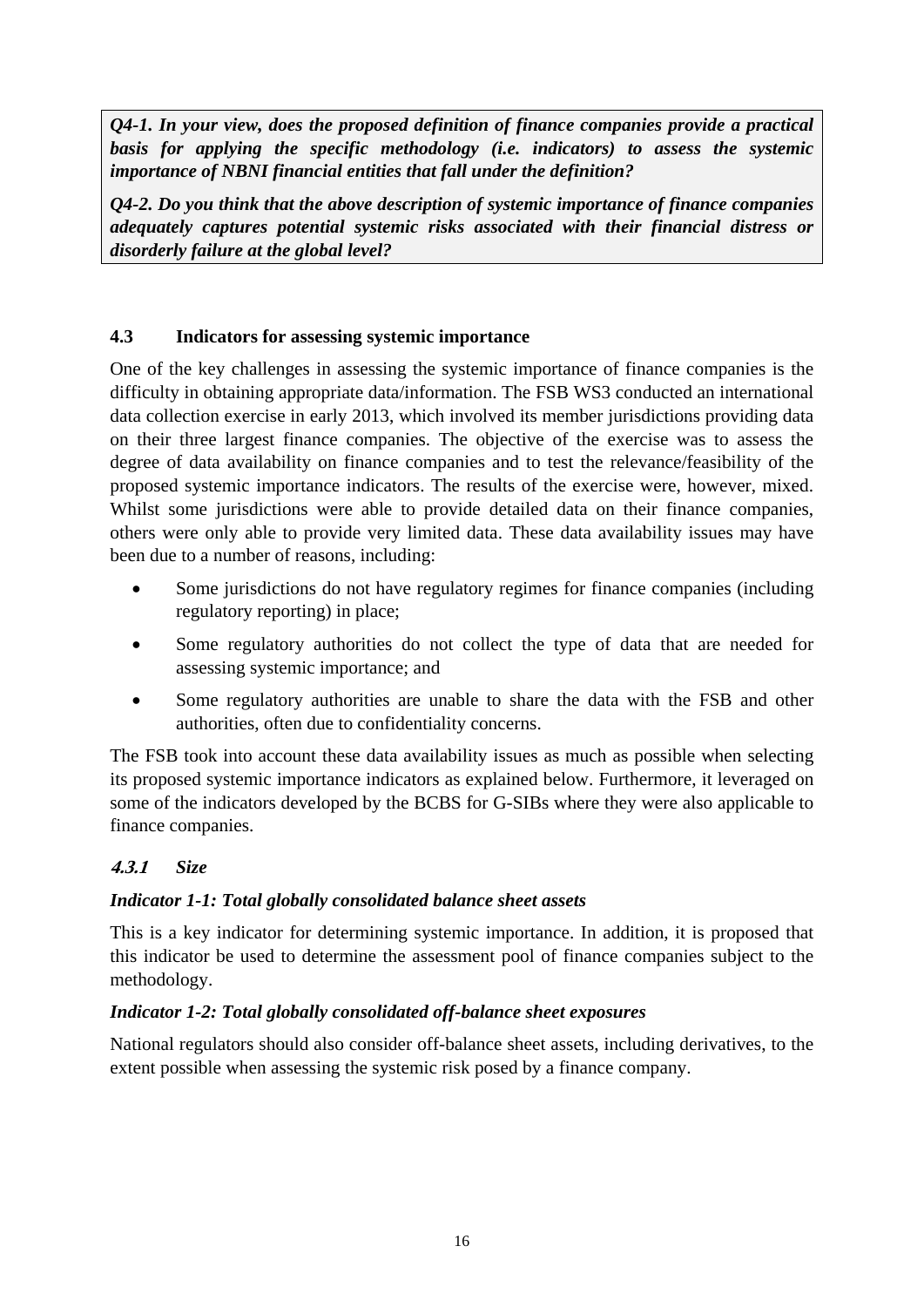#### **4.3.2** *Interconnectedness*

#### *Indicator 2-1: Intra-financial system assets*

A finance company's systemic impact is likely to be positively related to its interconnectedness with other financial institutions and financial markets. Consistent with the approach taken in the methodology for identifying global systemically important banks (G-SIBs) by the BCBS,  $^{18}$  $^{18}$  $^{18}$  this indicator is calculated as the sum of following:

- Lending to financial institutions (including undrawn committed lines);
- Holdings of securities issued by other financial institutions;
- Net mark-to-market reverse repurchase agreements with other financial institutions;
- Net mark-to-market securities lending to financial institutions; and
- Net mark-to-market OTC derivatives with financial institutions.

If some of these data items cannot be obtained, for example if only gross positions are available rather than net positions, jurisdictions should still seek to calculate a measure of intra-financial system assets but they should make a note of potential differences in their calculation of this indicator.

## *Indicator 2-2: Intra-financial system liabilities*

In line with the BCBS G-SIB methodology, this indicator is calculated as the sum of the following:

- Borrowings from financial institutions (including undrawn committed lines);
- All marketable securities issued by the finance company;
- Net mark-to-market repurchase agreements with other financial institutions;
- Net mark-to-market securities borrowing from financial institutions; and
- Net mark-to-market OTC derivatives with financial institutions.

If some of these data items cannot be obtained, jurisdictions should still seek to calculate a measure of intra-financial system liabilities but they should make a note of potential differences in their calculation of this indicator.

## *Indicator 2-3: Borrowings split by type*

Granular data on a finance company's borrowings, split by type, can provide valuable insights into which funding markets they are active in and which financial institutions might be impacted by their failure. For example, if an entity has a significant amount of outstanding CP, this could mean that its failure could have negative repercussions for the CP market, which in turn could impact other financial institutions that issue in the CP market as well as investors in CP. Borrowing amounts should be provided for each of these categories:

- CP, including ABCP;
- Unsecured debt

<span id="page-19-0"></span><http://www.bis.org/publ/bcbs255.pdf>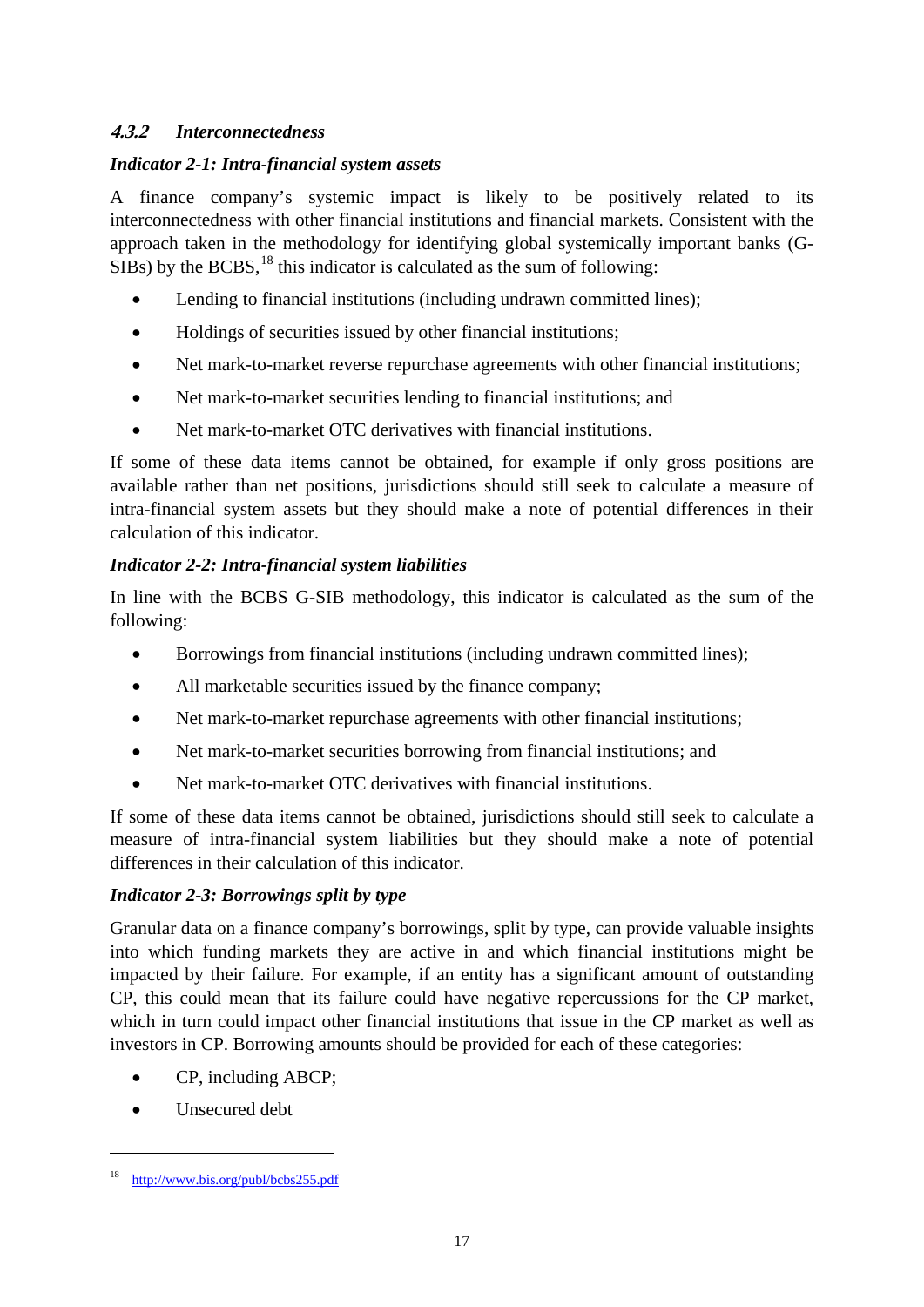- Securitisation
- Due to banks (of which: due to parent bank)
- Other

National authorities should also provide information on the maturity of these borrowings, with a particular focus on short-term borrowings.

#### *Indicator 2-4: Leverage ratio*

Leverage can amplify the impact of a finance company's distress on other financial entities, both directly, by increasing the amount of exposure that other firms have to the finance company, and indirectly, by increasing the size of any asset liquidation that the company may be forced to undertake should it come under financial pressure. It should be calculated as: total shareholder equity divided by the sum of on balance sheet assets and off-balance sheet exposures.

## **4.3.3** *Substitutability*

## *Indicator 3-1: Qualitative assessment of "substitutability", which takes into account the firm's market share in various financing markets and ease of substitutability by other provider(s) of funding*

Since it is difficult to find quantitative indicators that adequately capture the substitutability of a finance company, a qualitative approach (i.e. qualitative assessment by the relevant authorities) is suggested. The assessment should take into account the firm's market share in various financing markets, broken down by type of finance (e.g. automobile finance, mortgages) and also by geographical area, where data is available. In some cases, the financing market under consideration might be a specialised sector (e.g. aircraft leasing). The assessment should also consider how easy it would be for another finance provider, such as another finance company or a bank, to step into this market in the event that the firm fails. This should take into account barriers to entry, such as regulation and specialist expertise required. Based on this assessment, authorities will make a qualitative judgement on the finance company's substitutability at the global level.

## **4.3.4** *Complexity*

## *Indicator 4-1: OTC derivatives notional amount*

The focus of this indicator is on the amount of OTC derivatives that are not cleared through a central counterparty. The greater the number of non-centrally cleared OTC derivative contracts a finance company enters into, the more complex a finance company's activities. This is especially so in the context of resolution of firms in bankruptcy, as highlighted in the failure of Lehman Brothers. This indicator should capture notional values of all types of derivatives (i.e. sum of foreign exchange, interest rate, equity, commodities, credit derivatives). Authorities may use total notional value of all derivatives if the breakdown of OTC derivatives contracts and centrally-cleared derivatives contracts is not available.

## *Indicator 4-2: Difficulty in resolving a firm*

In addition to the above quantitative indicator, a qualitative assessment of the resolvability of a firm can be considered in assessing the complexity of a firm. The FSB's *Key Attributes of*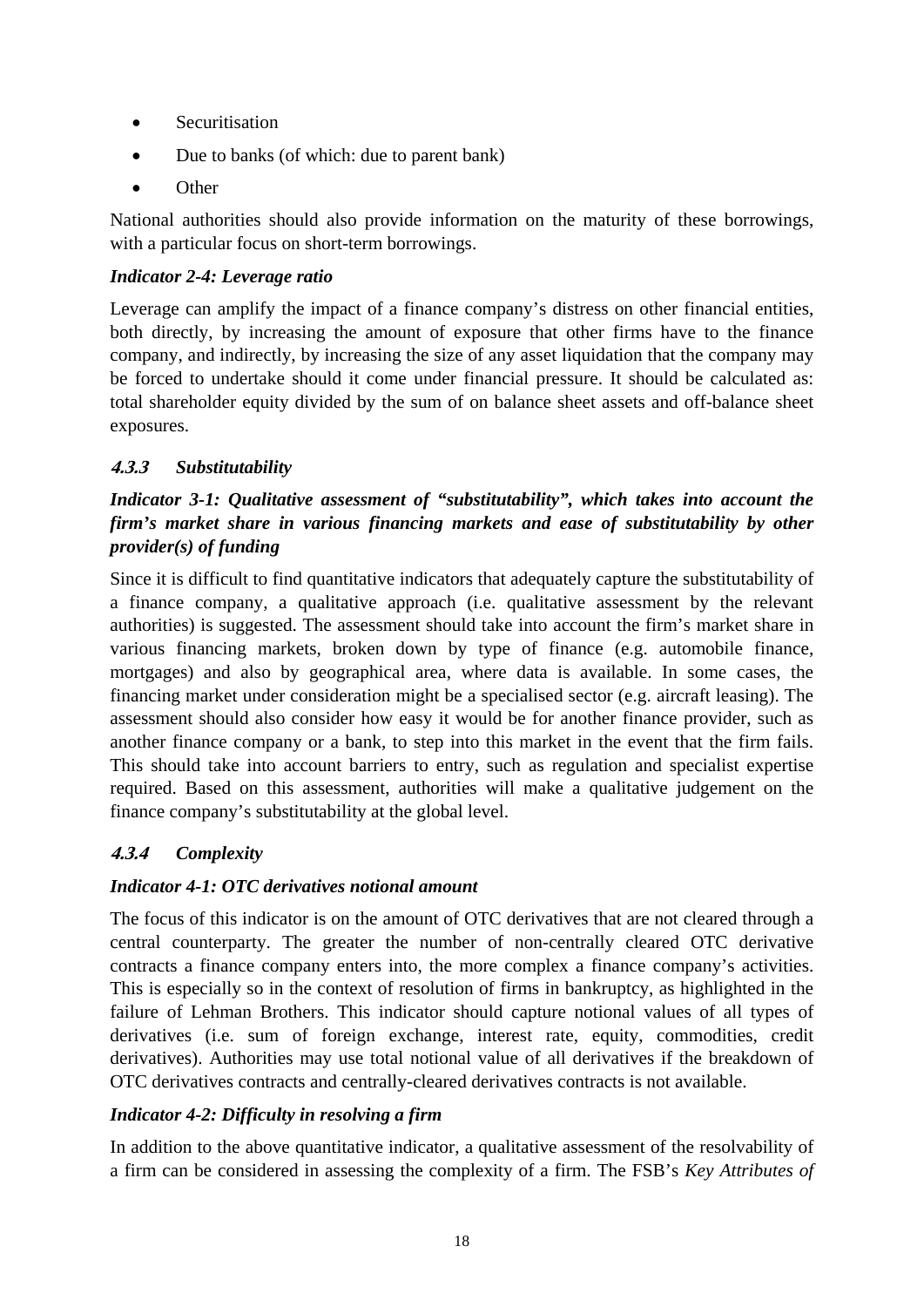*Effective Resolution Regimes for Financial Institutions[19](#page-21-0)* identifies four endogenous, firmspecific factors that can be used to assess the resolvability of a firm, including: (i) operational and legal complexity of firm's structure and operations; (ii) degree of internal interconnectedness; (iii) membership of financial market infrastructures (FMIs); and (iv) quality of management information systems  $(MIS)$ . <sup>[20](#page-21-1)</sup> Such qualitative assessment should focus on the "difficulty" as the outcome is a mere proxy for the assessment of the complexity of a firm.

## **4.3.5** *Global activities (Cross-jurisdictional activities)*

## *Indicator 5-1: Size of cross-jurisdictional claims*

Cross-jurisdictional claims should be calculated in line with the BIS consolidated international banking statistics. [21](#page-21-2) Claims include assets such as loans and holdings of securities.

#### *Indicator 5-2: Size of cross-jurisdictional liabilities*

A firm would report its globally consolidated liabilities, excluding liabilities to entities in the home jurisdiction. The liabilities to be included would be based on the BIS locational international banking statistics definition of liabilities and would include borrowings and issues of debt securities. $^{22}$  $^{22}$  $^{22}$ 

#### *Indicator 5-3: Number of jurisdictions in which the finance company "conducts operations"*

If indicators 5-1 and 5-2 are not available, authorities can measure the finance company's involvement in cross-jurisdictional activities by how many jurisdictions it and/or its subsidiaries are licensed, registered, or recognised by or reportable to the market regulator of the relevant jurisdiction.

#### *Indicator 5-4: Assets or revenues in foreign jurisdictions*

If indicators 5-1 and 5-2 are not available, authorities can also focus on segment information on the assets or revenues in foreign jurisdictions, where they are segregated by region or countries, as useful proxy information in understanding the significance of a finance company's involvement in global activities.

*Q4-3. Are the proposed indicators appropriate for assessing the relevant impact factors? For example, for consistency purposes the methodology uses "intra-financial system assets" and "intra-financial system liabilities" as defined in the G-SIB framework, but should it consider other indicators that are more tailored to a finance company's business model and risk profile? Also, should the methodology focus not only on OTC derivative exposures but also centrally-cleared derivatives in assessing "interconnectedness" and "complexity"?* 

<span id="page-21-0"></span><sup>19</sup> [http://www.financialstabilityboard.org/publications/r\\_111104cc.pdf](http://www.financialstabilityboard.org/publications/r_111104cc.pdf)

<span id="page-21-1"></span><sup>20</sup> Section 4, Annex II (Resolvability Assessments) of the FSB *Key Attributes*.

<span id="page-21-2"></span><sup>&</sup>lt;sup>21</sup> For a full description of the data, definitions and coverage see [http://www.bis.org/statistics/consbankstatsguide.pdf.](http://www.bis.org/statistics/consbankstatsguide.pdf)

<span id="page-21-3"></span><sup>22</sup> For details, se[e http://www.bis.org/statistics/bankstatsguide\\_repreqloc.pdf](http://www.bis.org/statistics/bankstatsguide_repreqloc.pdf)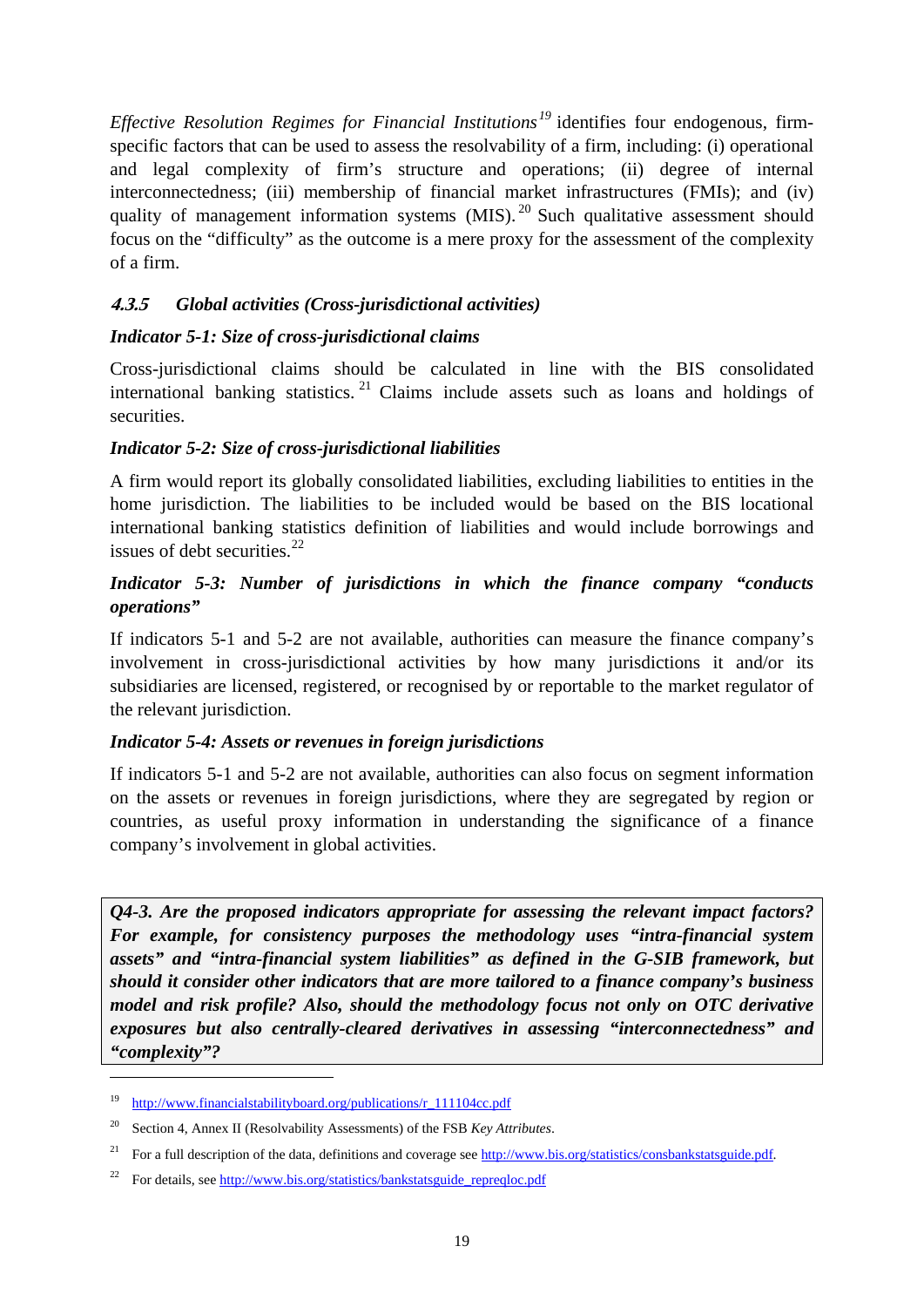*Q4-4. Are there additional indicators that should be considered for assessing the relevant impact factors? If so, please also explain the possible indicators and the reasons why they should be considered.* 

*Q4-5. Would collecting or providing any of the information included in the indicators present any practical problems? If so, please clarify which items, the practical problems, and possible solutions including possible proxies that could be collected or provided instead.*

*Q4-6. Should certain indicators (or impact factors) be prioritised in assessing the systemic importance of finance companies? If so, please explain which indicator(s) and the reasons for prioritisation.*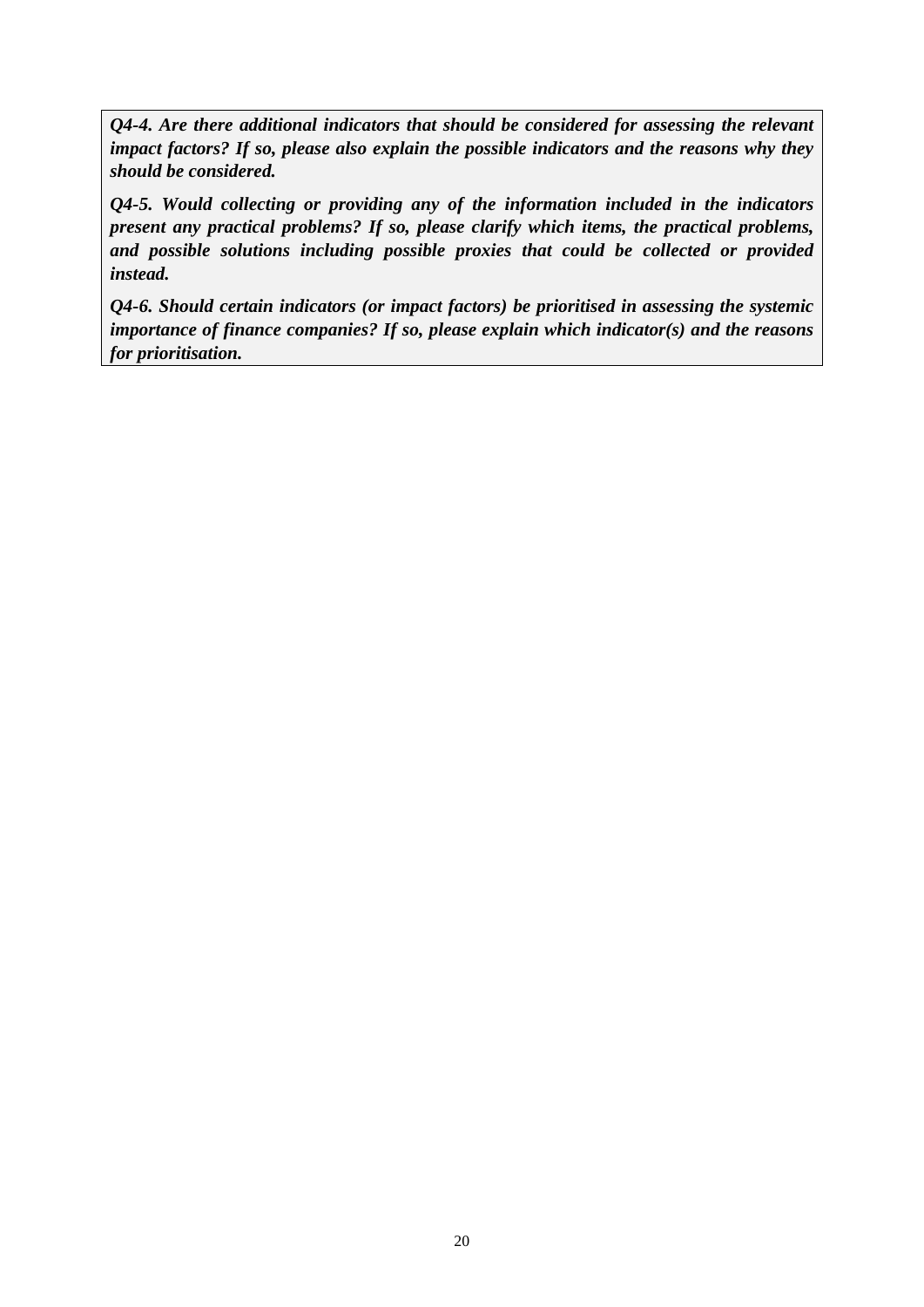## <span id="page-23-0"></span>**5. Sector-specific methodologies (2): Market intermediaries (Securities broker-dealers)[23](#page-23-1)**

## **5.1 Definition**

"Market intermediaries" generally include NBNI financial entities that are in the business of managing individual portfolios,  $24$  executing orders and dealing in, or distributing, securities. They may also include NBNI financial entities that engage in any of the following activities:

- Receiving and transmitting orders;
- Proprietary trading/dealing on own account;
- Providing advice regarding the value of securities or the advisability of investing in, purchasing or selling securities;
- Securities underwriting;
- Providing funding to clients (e.g. margin loans, reverse repos); and
- Placing of financial instruments without a firm commitment basis.

As part of the assessment process, national authorities should clarify which type of NBNI financial entities will fall under the definition of market intermediaries for the purpose of identifying NBNI G-SIFIs in their jurisdiction and report it to the IOG.

#### **5.2 Systemic importance of market intermediaries**

Regulation of market intermediaries is generally directed at identifying and mitigating risks to capital, client assets and public confidence. In particular, the insolvency of an intermediary may result in loss of client money, securities or trading opportunities, and may reduce confidence in the market in which the intermediary participates.

Although certain very large and internationally-active market intermediaries can in theory be systemically important, in general, market intermediaries present different risk profiles compared to banks and insurance companies because of the focus of securities regulators on protection of customer assets. Principle 30 of the *IOSCO Objectives and Principles of Securities Regulation* (hereafter IOSCO Principles) states that "there should be initial and ongoing capital and other prudential requirements for market intermediaries that reflect the risks that the intermediaries undertake".  $25$  In many jurisdictions, the capital requirements are designed to help ensure that customer assets are segregated and protected. In addition, under the IOSCO Principles, an intermediary should have sufficient liquid assets at all times in order to be able to wind down its operations in an orderly fashion, including transferring

<span id="page-23-1"></span><sup>23</sup> This section is based on a draft prepared by IOSCO.

<span id="page-23-2"></span><sup>24</sup> For the purpose of G-SIFI identification, entities that some jurisdictions consider as "portfolio managers" might more appropriately be assessed for systemic risk purposes under the methodology for asset management entities. Determinations of which methodology should be applied to a specific entity will be made on case-by-case basis by the home regulator in a consistent manner.

<span id="page-23-3"></span><sup>25</sup> <http://www.compliance-exchange.com/governance/library/ioscoprinciples2010.pdf>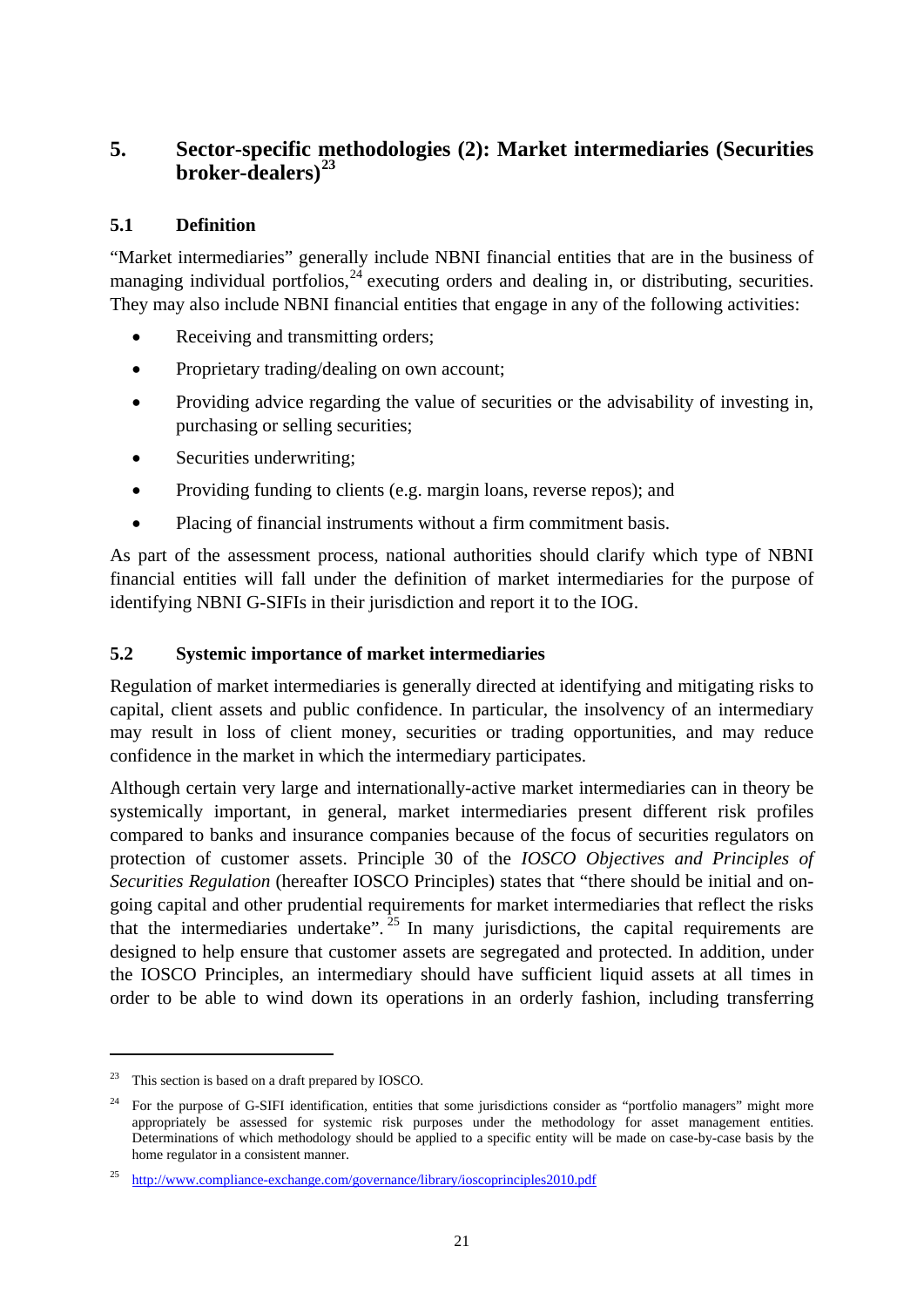customer accounts to a solvent market intermediary. [26](#page-24-0) In addition, IOSCO's Principle 32 states that "there should be a procedure for dealing with the failure of a market intermediary in order to minimize damage and loss to investors and contain systemic risk".

Despite these protections, the failure of a market intermediary that has extensive exposures and liabilities in the financial system could have a destabilising impact on other systemically important counterparties, or on multiple counterparties in a cascading manner that could lead to broader financial system instability (the exposures/counterparty channel). Some market intermediaries may pose risks to the financial system through their intra-financial system activities (interconnections), and/or be impacted by risks arising from the activities of other related entities in its group.

The impact of the financial distress of a market intermediary may also flow through market channels. Market intermediaries are often significant lenders or borrowers in the financial system, and in times of stress, there is a potential for increased margin calls and/or fire sales in the broader market. For example, the failure of a market intermediary could seriously disrupt certain funding and/or derivatives markets, possibly leading to runs on other financial firms. In addition, while the focus of the methodology is on identifying the risks to the financial system, rather than on risks to investors, the failure of a systemically important intermediary resulting in large client losses could also result in a loss of investor confidence, also posing risks to the integrity and stability of financial systems.

*Q5-1. In your view, does the proposed definition of market intermediaries provide a practical basis for applying the specific methodology (i.e. indicators) to assess the systemic importance of NBNI financial entities that fall under the definition?*

*Q5-2. How should the sector-specific methodology account for firms that perform intermediary functions through registered broker-dealers or securities firms in some jurisdictions but through dually-licensed banking entities in other jurisdictions?* 

*Q5-3. Do you think that the above description of systemic importance of market intermediaries adequately captures potential systemic risks associated with their financial distress or disorderly failures at the global level?* 

#### **5.3 Indicators for assessing systemic importance**

-

In developing the criteria and indicators for assessing the systemic importance of market intermediaries, IOSCO considered the indicators for identifying G-SIBs and adapted them to capture similar measures of systemic importance (negative externalities), but with a focus on characteristics relevant to the risks posed by NBNI financial entities performing market intermediary functions. It is important to recognise that the current list of G-SIBs is

<span id="page-24-0"></span><sup>&</sup>lt;sup>26</sup> For example, in the US, Rule 15c3-1 (17 CFR 240.15c3-1) adopted by the Securities and Exchange Commission (SEC) establishes minimum capital requirements for US broker-dealers (the "Net Capital Rule"). The rule is based on concepts of liquidity. Specifically, it requires broker-dealers to maintain sufficient liquid assets to be able to satisfy promptly all obligations to customers and other persons without the need for a judicial proceeding in the event the firm is unable to continue in business.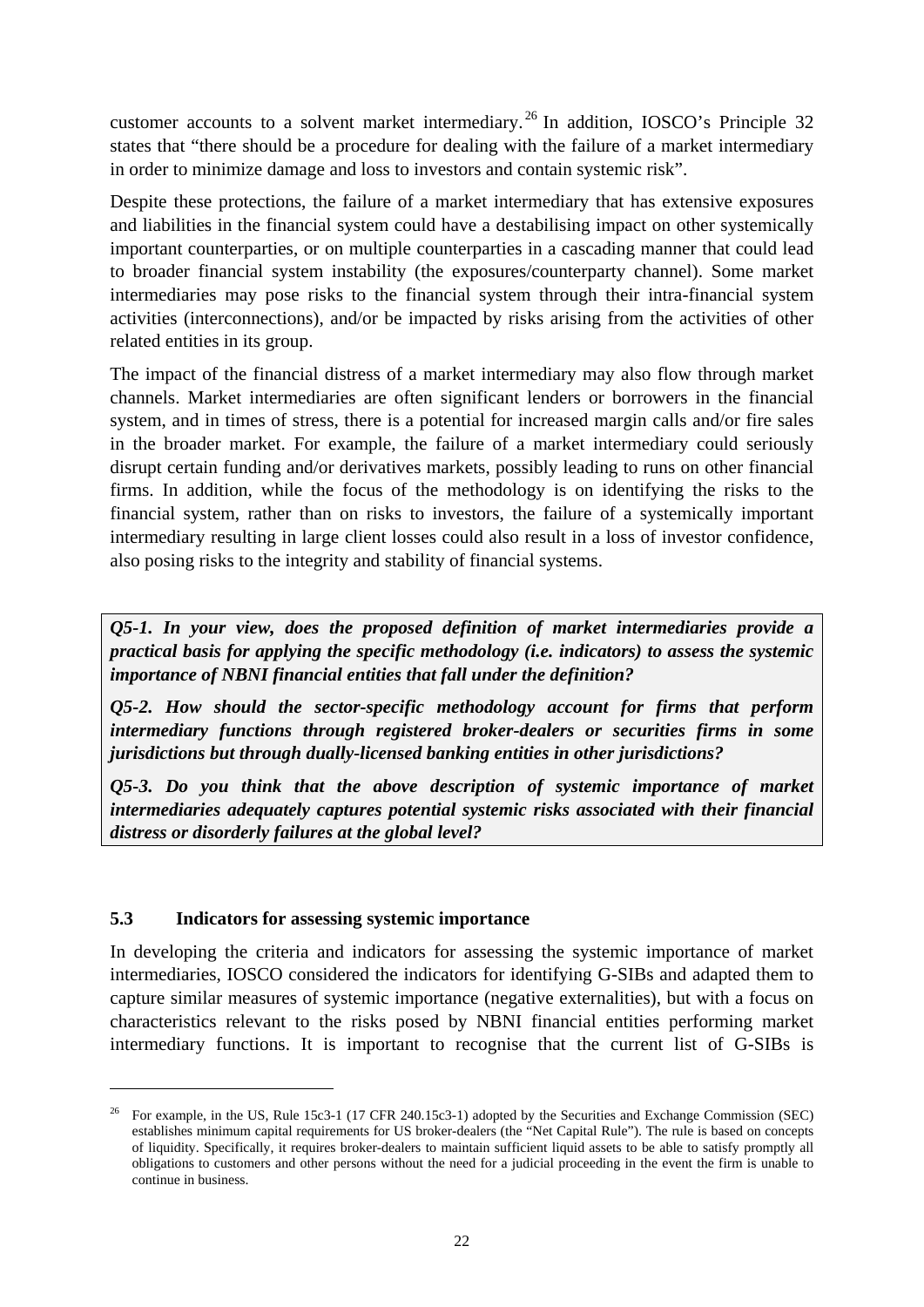comprised of many banking groups that include market intermediaries that are significant players in the global financial system.

The following indicators should be considered in the methodology for determining global systemically important market intermediaries:

#### **5.3.1** *Size*

#### *Indicator 1-1: Total globally consolidated balance sheet assets*

As stated in Section 3.2, this is also a threshold indicator to be used to determine the assessment pool of market intermediaries subject to the methodology.<sup>[27](#page-25-0)</sup>

#### *Indicator 1-2: Total globally consolidated off-balance sheet exposures*

National authorities should consider off-balance sheet assets to the extent possible when assessing the systemic risk posed by the entity.

#### *Indicator 1-3: Client assets outstanding*

Client assets are another proxy for size. The more client assets held, the greater the potential impact on the market of the entity's distress or failure. National authorities may consider client assets in segregated accounts or pledged by the entity<sup>[28](#page-25-1)</sup> or total client assets under management. The assessment should focus on the impact of the entity's failure on the financial system through its client base and the potential for generalised market panic, rather than on the risk of harm to individual investors. In most cases, this indicator should be given less weight in the overall assessment than indicator 1-1. However, if a market intermediary's primary business is managing individual portfolios, this indicator should be given more weight.

#### **5.3.2** *Interconnectedness*

<u>.</u>

As an initial matter, national authorities should calculate indicators 2-1 and 2-2 below. National authorities should then undertake further analysis by considering indicators 2-3 to 2- 6, and exercising supervisory judgment to assess the interconnectedness and risks posed by the entity concerned. To the extent possible, quantitative information should be provided in the assessment of indicators 2-3 to 2-6 so as to facilitate international consistency.

#### *Indicator 2-1:Intra-financial system assets*

A market intermediary's systemic impact is likely to be positively related to its interconnectedness with other financial institutions and financial markets. Consistent with the approach taken in the G-SIB methodology, this indicator is calculated as the sum of following:

<span id="page-25-0"></span><sup>27</sup> For purposes of this methodology, the "global" size of an intermediary should be calculated as the sum of the consolidated balance sheet assets of registered broker-dealers or securities firms on a global basis. In other words, for broker-dealers or securities entities held by an NBNI financial holding company, consolidation of global balance sheet assets will include the holding company. However, if the broker-dealers/securities entities are held directly by a bank holding company or insurer holding company, the global balance sheet assets of all broker-dealers/securities entities will be consolidated not including the parent's assets to avoid inflating the size calculation of the intermediary.

<span id="page-25-1"></span><sup>&</sup>lt;sup>28</sup> Some jurisdictions allow an entity to use client funds for approved purposes, e.g. to pay margins on transactions to hedge exposures to clients.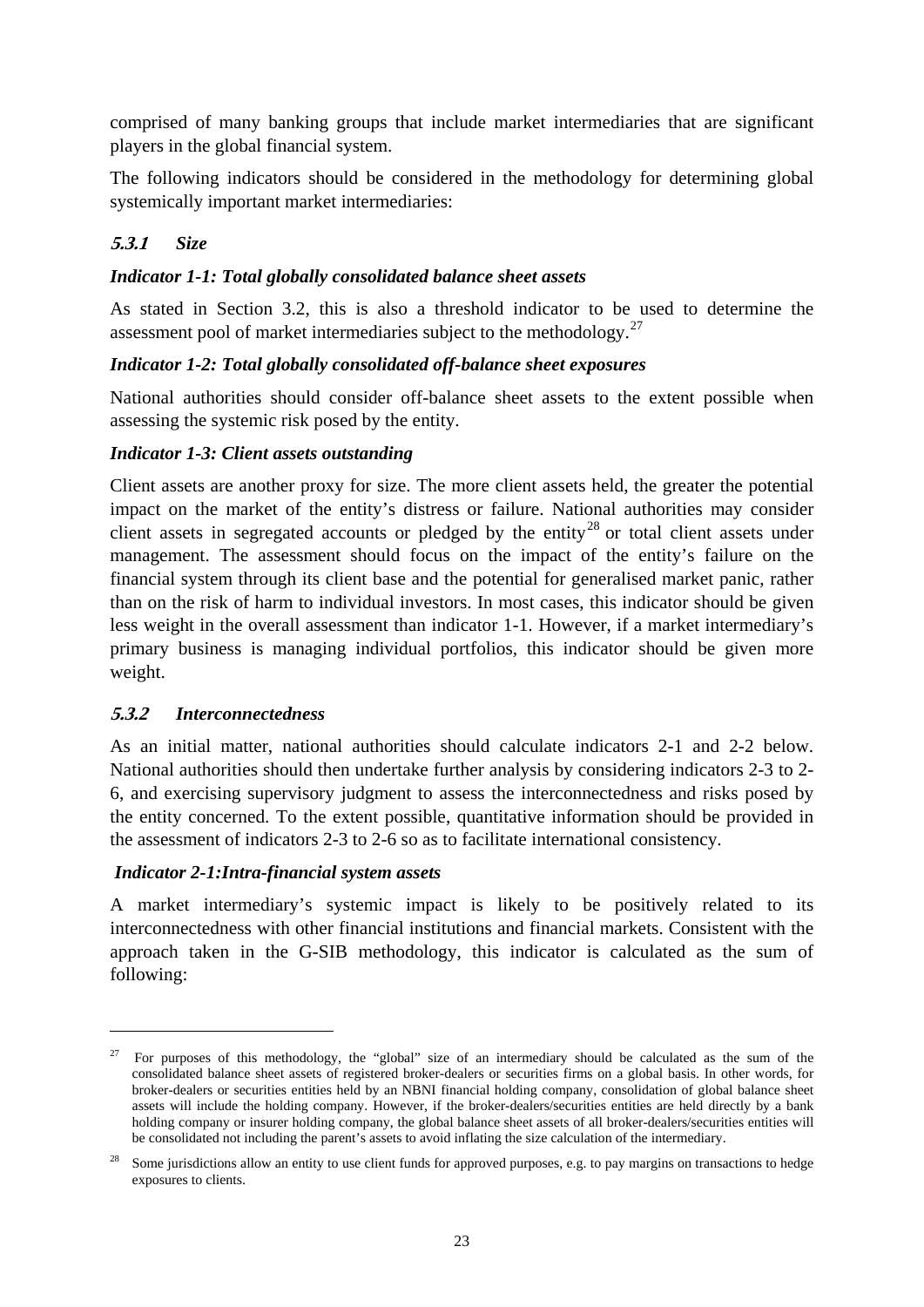- Lending to financial institutions (including undrawn committed lines);
- Holdings of securities issued by other financial institutions;
- Net mark-to-market reverse repurchase agreements with other financial institutions;
- Net mark-to-market securities lending to financial institutions; and
- Net mark-to-market OTC derivatives with financial institutions.

If some of these data items cannot be obtained, for example if only gross positions are available rather than net positions, jurisdictions should still seek to calculate a measure of intra-financial system assets but they should make a note of potential differences in their calculation of this indicator.

#### *Indicator 2-2: Intra-financial system liabilities*

In line with the BCBS G-SIB methodology, this indicator is calculated as the sum of the following:

- Borrowings from financial institutions (including undrawn committed lines);
- All marketable securities issued by the market intermediary;
- Net mark-to-market repurchase agreements with other financial institutions;
- Net mark-to-market securities borrowing from financial institutions; and
- Net mark-to-market OTC derivatives with financial institutions.

If some of these data items cannot be obtained, jurisdictions should still seek to calculate a measure of intra-financial system liabilities but they should make a note of potential differences in their calculation of this indicator.

#### *Indicator 2-3: Leverage ratio*

The greater a market intermediary's leverage, the greater the potential impact of its distress or failure on the financial system. Higher leverage would indicate that the impact of the firm's failure on the financial system could be significant and a deeper analysis of its leverage is warranted. The leverage ratio should be calculated as: total shareholder equity divided by the sum of on balance sheet assets and off-balance sheet exposures. For consistency, national authorities should consider off-balance sheet items as defined by the BCBS in the Basel III framework.[29](#page-26-0) In analysing leverage, national authorities should also consider the quality of the underlying assets and the sources of funding (such as funding from corporates).

#### *Indicator 2-4: Short-term debt ratio*

<u>.</u>

A high level of short-term debt (i.e. due in less than one-year) could indicate that a market intermediary is experiencing funding difficulties, and its failure could have a significant impact on other financial institutions, particularly if its short-term funding is provided by other globally-active financial institutions.

The short-term debt ratio should be calculated as the ratio of debt with a maturity of less than one year to total consolidated assets. An entity with a short-term debt ratio of 10 per cent or

<span id="page-26-0"></span><sup>&</sup>lt;sup>29</sup> See Para.157-164 of the Basel III document  $(\frac{http://www.bis.org/publicbs189.pdf}{http://www.bis.org/publicbs189.pdf})$ .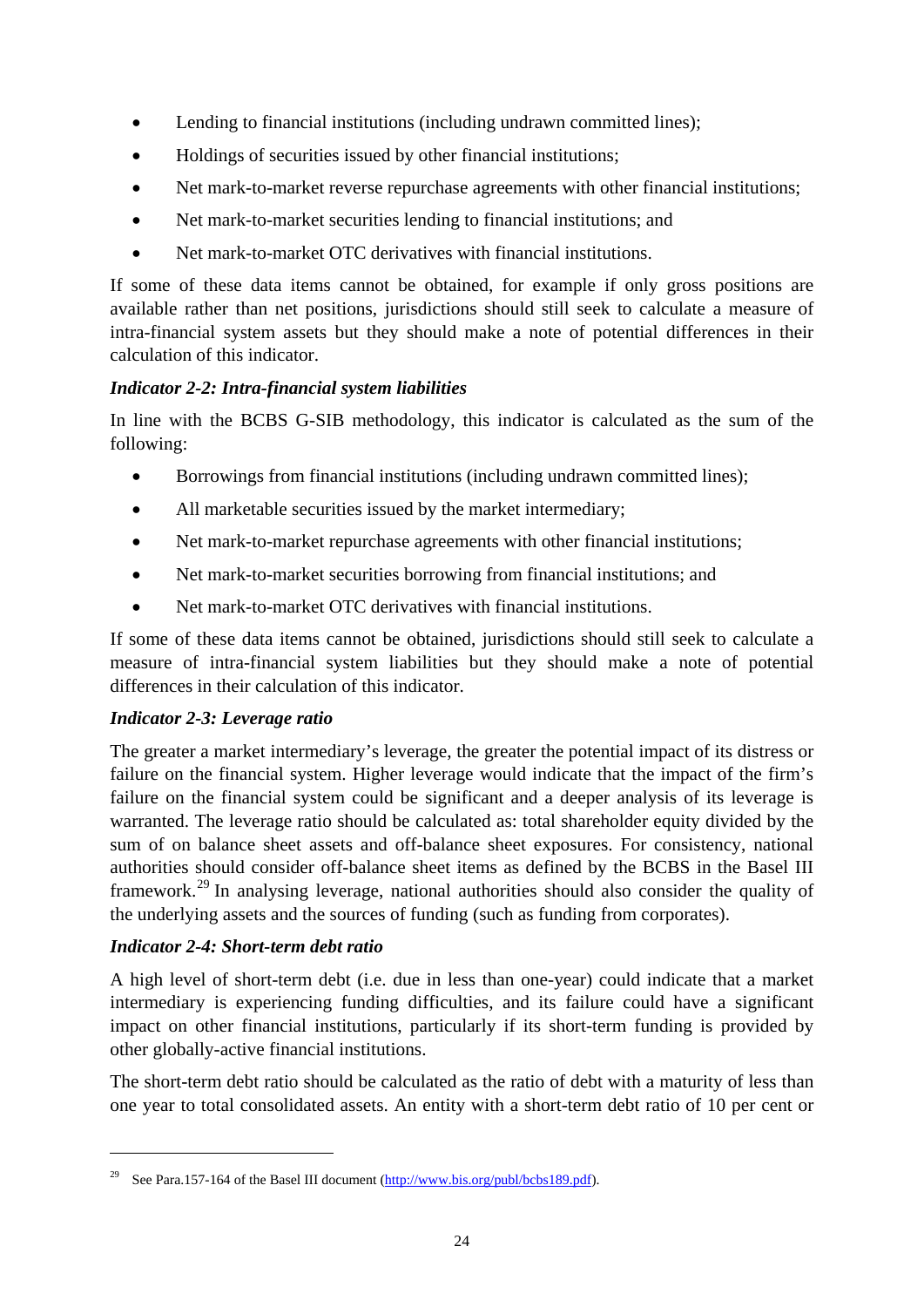more would indicate that the entity is highly reliant on other financial institutions for its operations and faces liquidity risk, warranting a deeper analysis of the firm's sources of funding. In analysing the sources of funding, national authorities should also consider (i) the concentration of counterparties that provide short-term funding to the intermediary and (ii) reliance on funding sources that are from G-SIBs or G-SIIs. In addition to the overall shortterm debt ratio, authorities should also separately consider the ratio of open and overnight repos, with an emphasis on borrowing in the overnight market.

#### *Indicator 2-5: OTC derivatives assets and liabilities*

The extent and nature of intra-financial system obligations could exacerbate the effects of a market intermediary's distress or failure. OTC derivatives activities are an important source of interconnectedness for intermediaries. In the absence of central clearing, the more exposures an intermediary has in the derivative markets, the greater impact its failure could have on counterparties in the financial system. Where possible, national authorities should undertake a qualitative review of the risk posed by a firm's derivatives activity, including:

- counterparty concentration, especially concentration with other G-SIBs or G-SIIs;
- the fair market value of derivative contracts in a negative position ("negative mark to market");
- net notional versus gross notional derivative positions (a significant variance would suggest that the intermediary is taking principal risk with its capital); and
- collateral posted.

While availability of data on OTC derivatives activity remains limited in some jurisdictions, all FSB members have committed to implement reforms that should result in data being available when these methodologies are being finalised and implemented.

## *Indicator 2-6: Amount of margin required at clearing houses or central counterparties*

Market intermediaries are likely to have a mix of proprietary and client positions (broker/dealer) or only client positions (broker). If positions are held longer than intra-day, clearing houses or central counterparties (CCPs) will require margin – both initial and variation, plus a contribution to the default fund. The amount of margin held by the firm at clearing houses/CCPs is a useful proxy (for market intermediaries) for both overall size of risk being taken and market interconnectedness.

## **5.3.3** *Substitutability*

<u>.</u>

## *Indicator 3-1: Qualitative assessment of reliance of the market on the services of the intermediary (for a critical function[30](#page-27-0) or service)*

In many jurisdictions, individual market intermediaries often assume key roles in one or more segments of the market. Such an intermediary could be essential to the financial markets and system of an individual jurisdiction or region, and the failure or distress of such a firm could potentially have a systemic impact on a global scale. In assessing such reliance of the market on an intermediary, its "back-office" services should also be considered.

<span id="page-27-0"></span>For critical functions, see http://www.financialstabilityboard.org/publications/r\_130716a.pdf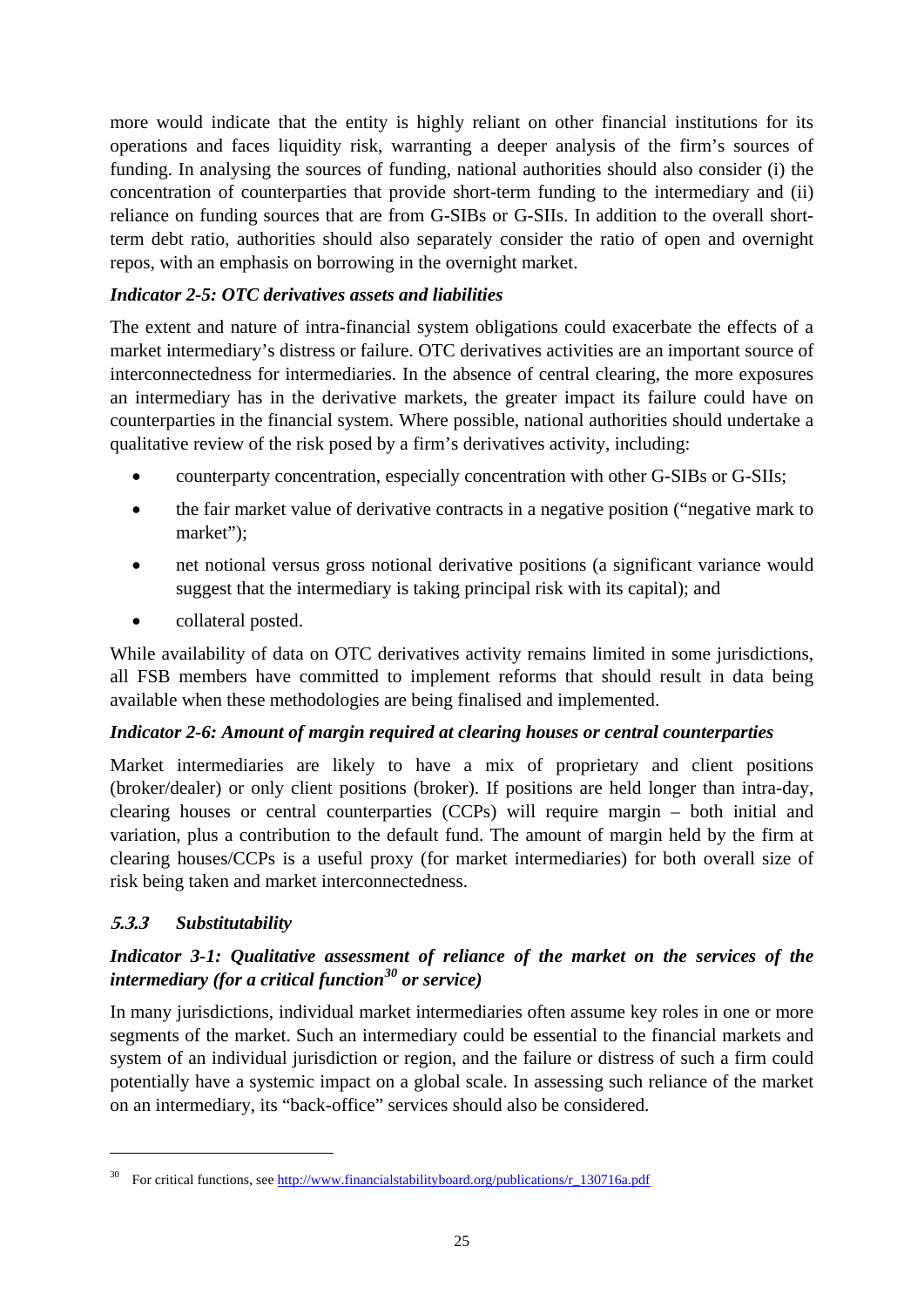## *Indicator 3-2: Market share, measured by (i) trading as a percentage of daily market volume on domestic exchanges, and (ii) if available, global market transaction volume in securities (including equities, bonds and futures)*

The more a market intermediary provides services in the global market, the more likely its distress or failure would be disruptive to global economic activity. National authorities should try to ascertain the intermediary's global market share and may need to consult with other regulators in other jurisdictions to evaluate this indicator. Furthermore, even if an intermediary has only a small global market share, it could be essential to the market of an individual jurisdiction and through contagion; the failure of such an entity could still have a systemic impact on a global scale.

## **5.3.4** *Complexity*

## *Indicator 4-1: Structural complexity, measured by number of legal entities that are consolidated*

The indicator for "structural complexity" intends to capture the characteristics of an intermediary that could impact its resolvability. A larger number of legal entities can make it more difficult to separate functions or businesses for liquidation purposes, increasing the likelihood of a disruption in market services.

## *Indicator 4-2: Operational complexity, measured by Level 3 assets*

Level 3 assets are generally illiquid and complex to evaluate. A market intermediary with a high level of illiquid assets could pose an increased risk of contagion through market channels, as its distress or failure could result in downward adjustments to similar classes of assets throughout the financial system.

## **5.3.5** *Cross-jurisdictional activities (Global activity)*

## *Indicator 5-1: Number of jurisdictions in which the market intermediary and/or its affiliates "conduct operations"*

The market intermediary's involvement in cross-jurisdictional activities can be measured by how many jurisdictions in which it and/or its affiliates are licensed, registered, or recognised by or reportable to the market regulator of the relevant jurisdiction. National authorities should also consider the extent of the activity in each jurisdiction. For example, marketing activities can require licensing, even if there is limited activity in the jurisdictions.

The extent of cross-jurisdictional activities is an essential factor in determining the global impact of the distress or failure of a particular institution. The more cross-border activities a firm engages in, the more likely its distress or failure will have a global impact. Conversely, a large, interconnected market intermediary with few substitutes in a particular jurisdiction might be systemically important to the jurisdiction, but if it does not engage in crossjurisdictional activity, it should not be considered as a G-SIFI.

## *Indicator 5-2: Cross-jurisdictional claims and liabilities*

The greater a market intermediary's cross-jurisdictional claims and liabilities, the more likely its failure will have an international impact. When evaluating counterparty concentration, national authorities should also consider concentration by geographic region to assess the firm's global footprint.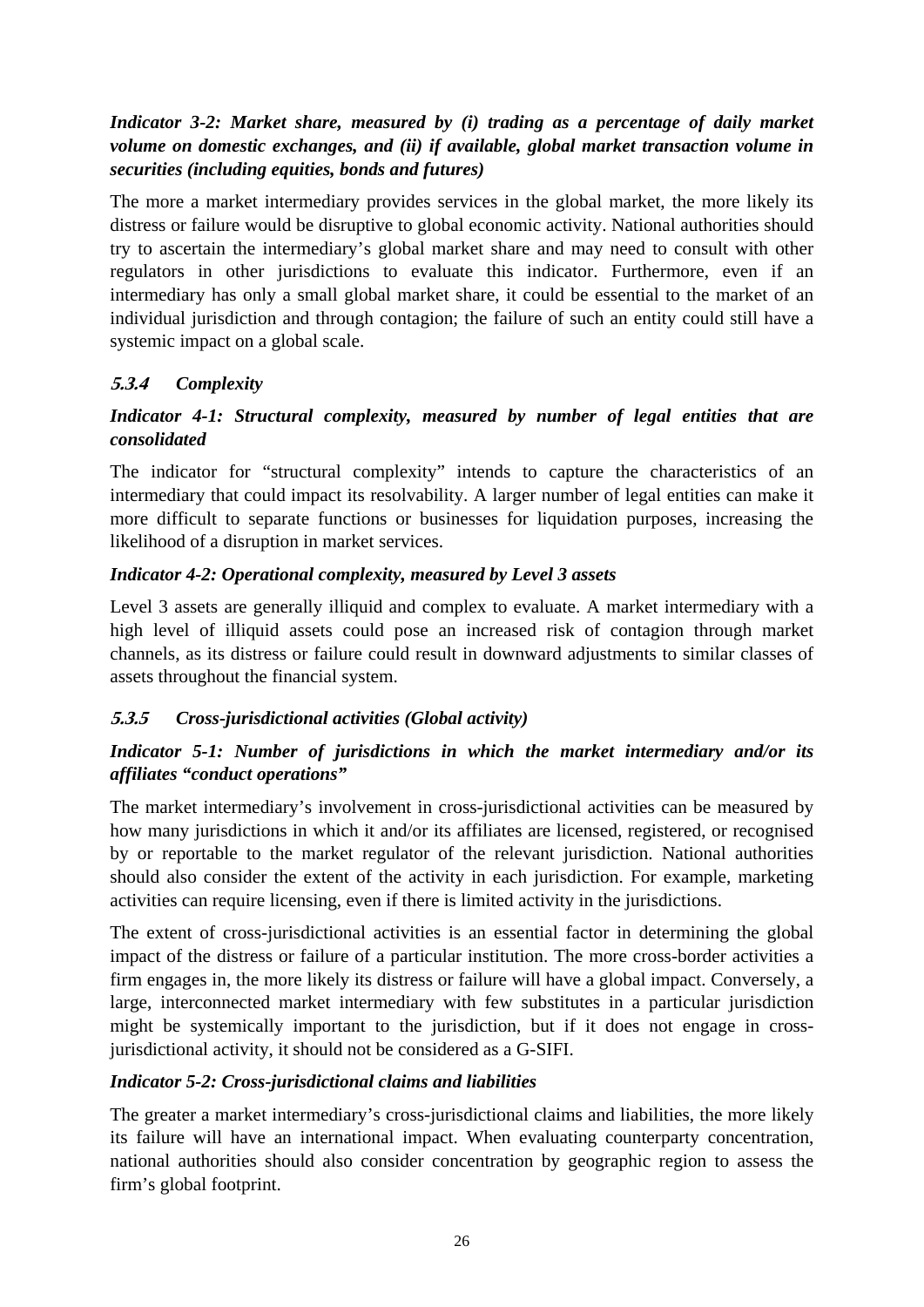*Q5-4. Are the proposed indicators appropriate for assessing the relevant impact factors? In particular, are there more appropriate indicators for "substitutability" and "complexity" that should be considered? If so, please explain the indicator and the reasons why such measures are more appropriate.* 

*Q5-5. Would collecting or providing any of the information included in the indicators present any practical problems? If so, please clarify which items, the practical problems, and possible solutions including possible proxies that could be collected or provided instead.*

*Q5-6. Are there additional indicators that should be considered for assessing the relevant impact factors (For example, should "number of clients" or "number of types of clients" also be considered for "size")? If so, please also explain the possible indicators and the reasons why they should be considered.* 

*Q5-7. Should certain indicators (or impact factors) be prioritised in assessing the systemic importance of market intermediaries? If so, please explain which indicator(s) and the reasons for prioritisation.* 

*Q5-8. In your view, is there a need for more specific quantitative guidelines for any indicators that should be proposed? If so, please explain which indicator(s) and the possible appropriate quantitative guidelines.* 

*Q5-9. In light of the G20 commitment to require all standardised OTC derivatives to be centrally-cleared, should the methodology include "amount of margin required at clearing houses or CCP" as an indicator for assessing "interconnectedness"? If not, please explain why.*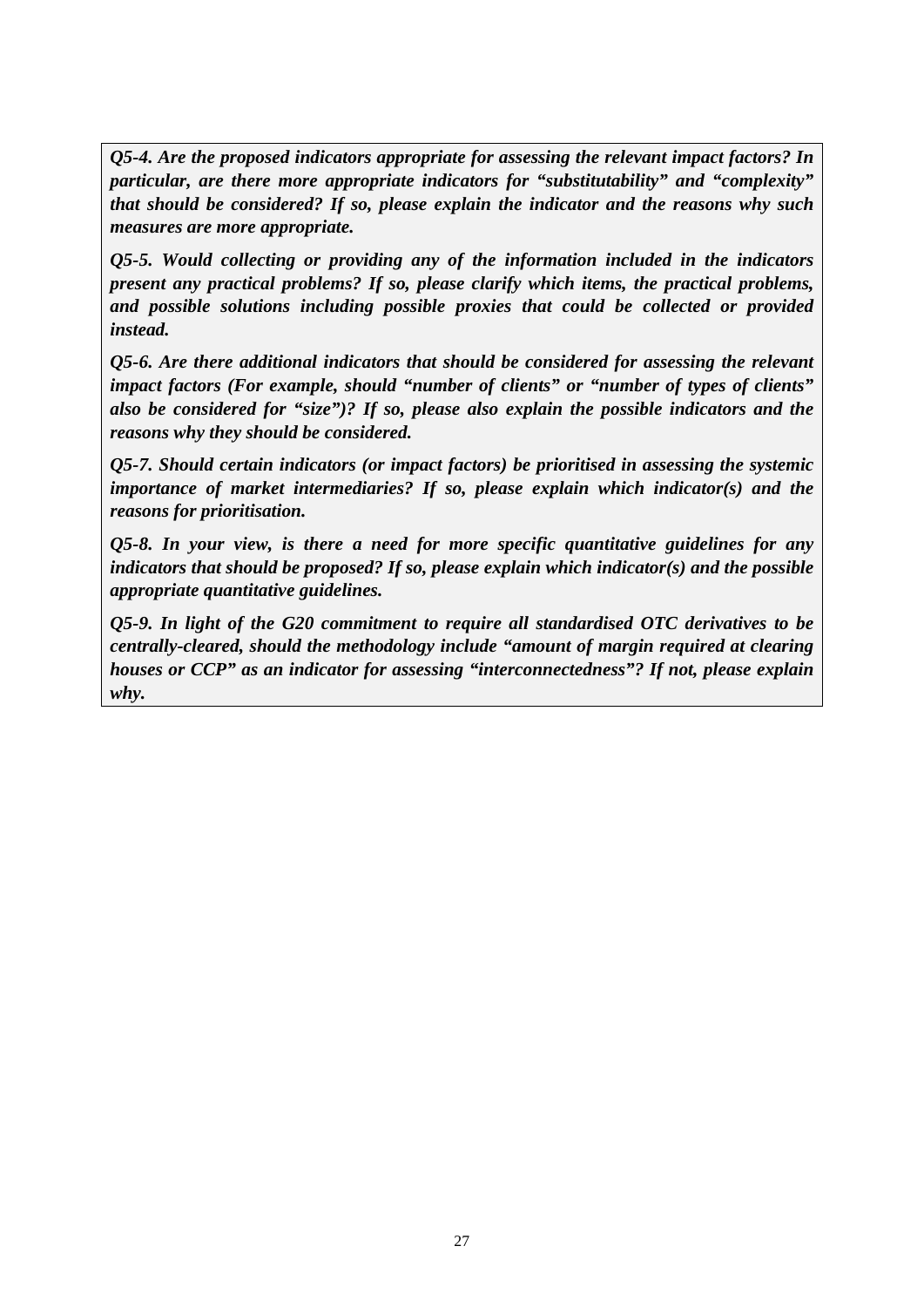## <span id="page-30-0"></span>**6. Sector-specific methodologies (3): Investment funds[31](#page-30-1)**

## **6.1 Definition**

This sector-specific methodology is designed to cover "collective investment schemes (CIS)", including authorised/registered open-end schemes that redeem their units or shares (whether on a continuous or periodic basis), as well as closed-end ones. By way of example, the methodology would therefore cover disparate fund categories, from common mutual funds (including sub-categories thereof such as money market funds (MMFs) and exchange-traded funds (ETFs)) to private funds (including hedge funds, private equity funds and venture capital). Further, while separately managed accounts (SMAs) are not CIS, these accounts represent a large segment of the asset management industry. More work is needed for authorities to assess any potential financial stability risks that these separately managed accounts may pose. The treatment and inclusion of such accounts is still under review.<sup>[32](#page-30-2)</sup>

For the purpose of a sector-specific methodology for investment funds, both open-end and closed-end funds, regardless of whether their units are traded on regulated or organised markets, are included within the definition of CIS. It is recognised that the rules governing the legal form and structure of CIS may vary across jurisdictions.

In addition, for the purposes of the second IOSCO hedge fund survey,  $33$  IOSCO has developed principles/guidelines for those CIS that should be considered as hedge funds (including meeting the criteria as defined in its local jurisdiction, or declaring itself as a "hedge fund" to its regulatory authority, or presenting a combination of specific characteristics).[34](#page-30-4) IOSCO recognises that, under these principles/guidelines, what constitutes a hedge fund in one jurisdiction may not be the same as in another. As part of the assessment process, national authorities should clarify which type of NBNI financial entities will fall under the definition of hedge funds for the purpose of identifying NBNI G-SIFIs in their jurisdiction and report it to the IOG.  $35$ 

## **6.2 Systemic importance of asset management entities**

## **6.2.1** *Systemic risk transmission mechanisms*

While the legal forms may vary, asset management entities as defined by investment funds play an important role, channelling resources to securities markets and offering investors

<span id="page-30-1"></span> $31$  This section is based on a draft prepared by IOSCO.

<span id="page-30-2"></span><sup>32</sup> There are data limitations with regard to SMAs, as highlighted in the US Office of Financial Research report on *Asset Management and Financial Stability*, published in September 2013 [\(http://www.treasury.gov/initiatives/ofr/research/](http://www.treasury.gov/initiatives/ofr/research/Documents/OFR_AMFS_FINAL.pdf) [Documents/OFR\\_AMFS\\_FINAL.pdf\)](http://www.treasury.gov/initiatives/ofr/research/Documents/OFR_AMFS_FINAL.pdf).

<span id="page-30-3"></span><sup>33</sup> <http://www.iosco.org/library/pubdocs/pdf/IOSCOPD427.pdf>

<span id="page-30-4"></span><sup>&</sup>lt;sup>34</sup> For details, please see the IOSCO (2009) Hedge Funds Oversight [\(http://www.iosco.org/library/pubdocs/pdf/](http://www.iosco.org/library/pubdocs/pdf/IOSCOPD293.pdf) [IOSCOPD293.pdf\)](http://www.iosco.org/library/pubdocs/pdf/IOSCOPD293.pdf).

<span id="page-30-5"></span><sup>35</sup> The following are the characteristics that in combination may indicate the presence of a hedge fund: (a) use of leverage; (b) performance fees based on unrealised gains; (c) complex strategies, which may include use of derivatives, short selling, high frequency trading and/or the search for absolute returns; and (d) tendency to invest in financial rather than physical assets.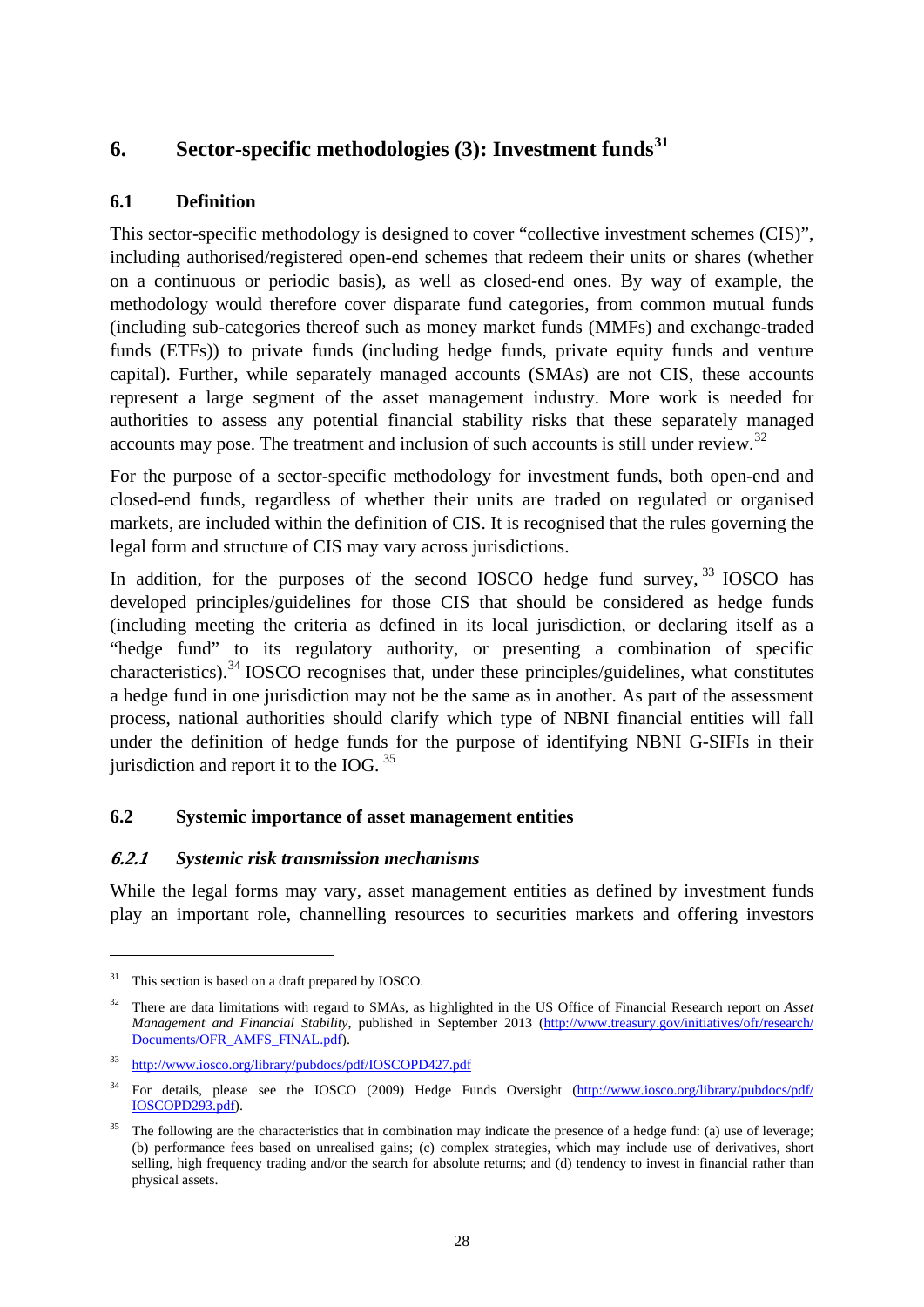means to achieve diversified exposure to investment opportunities. In this context, regulators seek to ensure that the assets of a fund are managed in the best interests of its investors and in accordance with the fund's objectives and the regulations to which it is subject. Regulation also aims to promote and ensure a high level of compliance by entities involved in managing a fund's operations not only from an investor perspective, but also from a systemic perspective.

Concerning investment funds, the following two systemic risk transmission channels are applicable:

- (i) *Exposures / Counterparty channel:* Risks through this channel may occur when distress or failure of an investment fund leads to losses or other impairment incurred by banks, brokers and other counterparties (not including equity investors). This may occur if counterparties have extended financing to a fund or through direct trading linkages. Losses on investments by a fund could, if exposures are significant and have not been adequately managed, generate heavy losses to counterparties and ultimately destabilise creditors who might be systemically important in their own right.
- (ii) *Asset liquidation / Market channel:* This channel describes the indirect impact of distress or a failure of an investment fund on other market participants. For example, individual funds may be significant investors and/or providers of liquidity in some asset classes. In times of stress (when there might be an increase in correlations between asset classes), forced liquidation of positions by funds could cause temporary distortions in market liquidity and/or prices that cause indirect distress to other market participants. The potential for forced liquidations and market distortions may be amplified by the use of leverage by funds, particularly in the event of a "run" on their financing such as through redemptions or increased margin calls. Another example would be the loss of investor confidence in one specific asset class as a result of the distress of one particular fund leading to "runs" on other funds presenting similar features or conducting a similar strategy.

The indicators described in the next section aim to cover all types of investment funds as defined above, taking into consideration the specificities of the asset management industry. The reason for this is the very different nature of funds' risk profiles when compared with those of other financial entities. Unlike banks, for instance, where capital is set aside to protect depositors and other creditors against the risk of losses, investment management is characterised by the fact that fund investors are knowingly exposed to the potential gains and losses of a fund's invested portfolio. As such and at least in theory, fund investors decide, based on full disclosure, to take on investment risks.

In addition, from a purely systemic perspective, funds contain a specific "shock absorber" feature that differentiates them from banks. In particular, fund investors absorb the negative effects that might be caused by the distress or even the default of a fund, thereby mitigating the eventual contagion effects in the broader financial system. As explained above, fund investors bear both upside rewards and downside risks from movements in the value of the underlying assets. Bank depositors, on the other hand, are not in the same position and generally neither benefit from a bank's profits (that goes to bank shareholders) nor do they bear the primary risk of a bank default. Whether funds are managed by an operator (usually investment advisers/managers) or are self-managed (i.e. managed by a board), the manager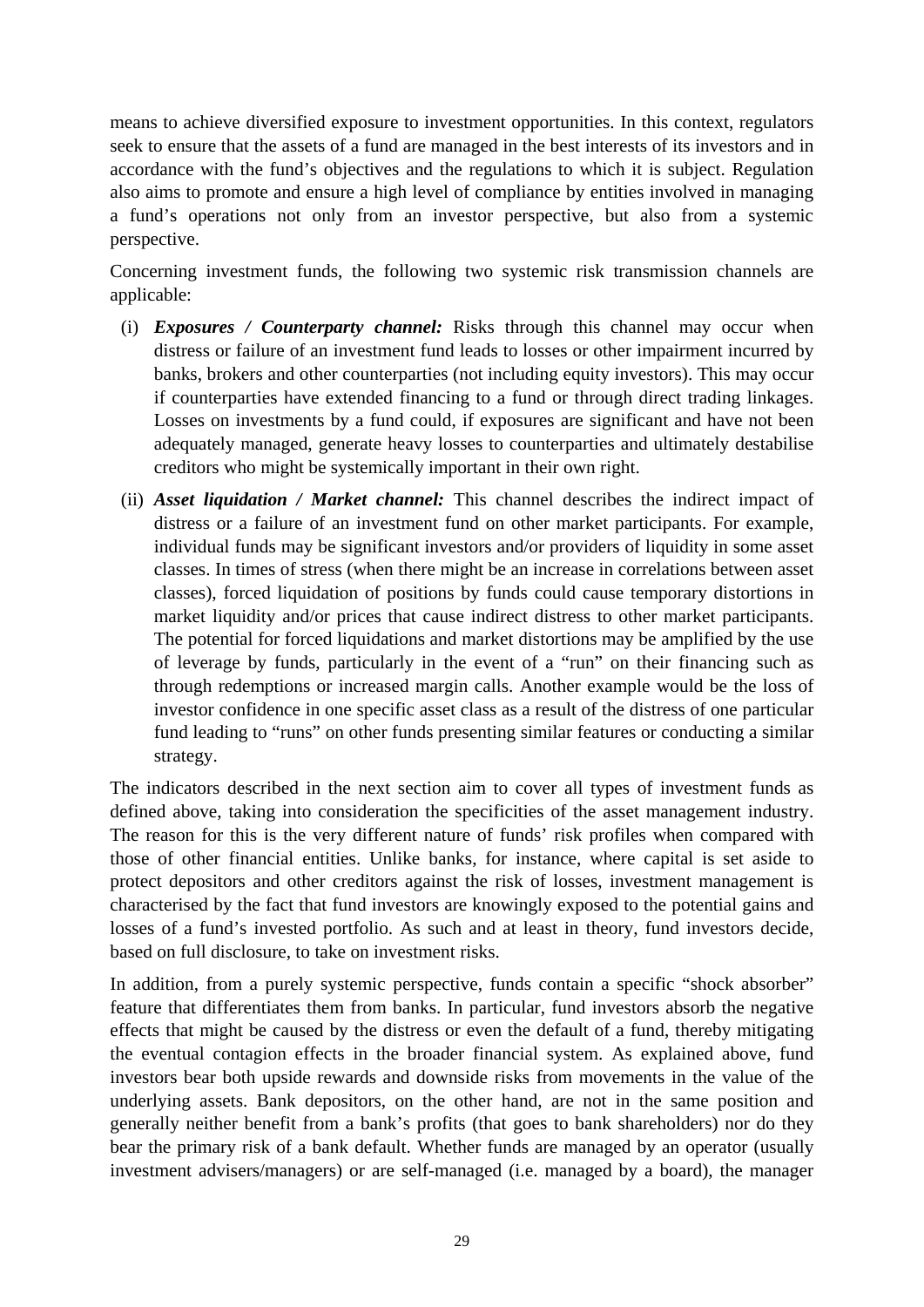acts as an "agent", responsible for managing the fund's assets on behalf of investors according to its investment objectives, strategy and time horizon.

#### **6.2.2** *The rationale for the proposed focus on funds*

In many jurisdictions, other considerations further distinguish the risk profile of a fund from that of a fund manager. For the purposes of this consultation, the methodology is designed to focus on the fund level for the following reasons outlined below:

- Economic exposures are created at the fund level as they emanate from the underlying asset portfolio held by the fund. It is therefore the portfolio of assets that creates the respective exposures to the financial system.<sup>[36](#page-32-0)</sup>
- A fund is typically organised as a corporation or business trust under national law, and, as such, is a separate legal entity from its manager. The assets of a fund are separated and distinct from those of the asset manager<sup>[37](#page-32-1)</sup> and as a result, the assets of a fund are not available to claims by general creditors of the asset manager.
- There are also practical reasons for focusing on funds. Certain data (such as data collected through the SEC/CFTC Form PF/PQF in the US and the Alternative Investment Fund Managers Directive (AIFMD) transparency reporting requirements in the EU) is or will be available to supervisors in a per entity format.

For the purpose of the sector-specific methodology to identify NBNI G-SIFIs, there are also important aspects worth considering that may dampen the global systemic impact of a fund failure. For instance, depending on national regulation, asset managers may temporarily implement specific liquidity management tools such as swing pricing, anti-dilution levies, redemption gates, side-pockets, redemptions in kind or temporary suspensions. Moreover, funds close (and are launched) on a regular basis with negligible or no market impact. In other words, the investment fund industry is highly competitive with numerous substitutes existing for most investment fund strategies (funds are highly substitutable). A fund may close for a variety of reasons, for example not attracting sufficient investor interest or performing poorly over a given period, leading investors to gradually withdraw their money.<sup>[38](#page-32-2)</sup> As a result, a manager (or a fund's Board, depending on the jurisdiction) may choose among several options. For instance, it may choose to alter the underlying investment strategy, merge the fund's assets with those of another similarly managed fund, arrange (with investors' consent) for the assets to be managed by another manager on the basis of a new investment mandate, or orderly liquidate the assets and return investors' their monies.

<span id="page-32-0"></span><sup>36</sup> For example, any interconnectedness does not emanate from the manager's balance sheet, but is the consequence of the manager's activities in relation to the management of assets held in the portfolio. Also, second round effects on the financial system may occur due to a run on a fund. While there may be runs on other funds managed by the same manager, there is no run on the manager (the latter may happen within a "family of funds").

<span id="page-32-1"></span><sup>&</sup>lt;sup>37</sup> These assets are required to be held at a third-party custodian in jurisdictions such as the US and EU.

<span id="page-32-2"></span><sup>&</sup>lt;sup>38</sup> According to relevant industry data for US mutual funds, for instance, from 2000 to 2012, on average 671 new funds were launched per year, compared to an average of 291 liquidations (and 296 mergers). Moreover, throughout the same period, mutual fund launches have outnumbered liquidations, except in 2009, when liquidations were more numerous by a very narrow margin. In addition, even when viewed in the aggregate, no mutual fund liquidations led to a systemic market impact throughout the observation period. Part of the explanation may be that many US investors hold mutual fund shares for retirement purposes. As such, these investors' investment horizon could be long-term, whereby they would prefer to remain invested rather than cash-out during a market downturn.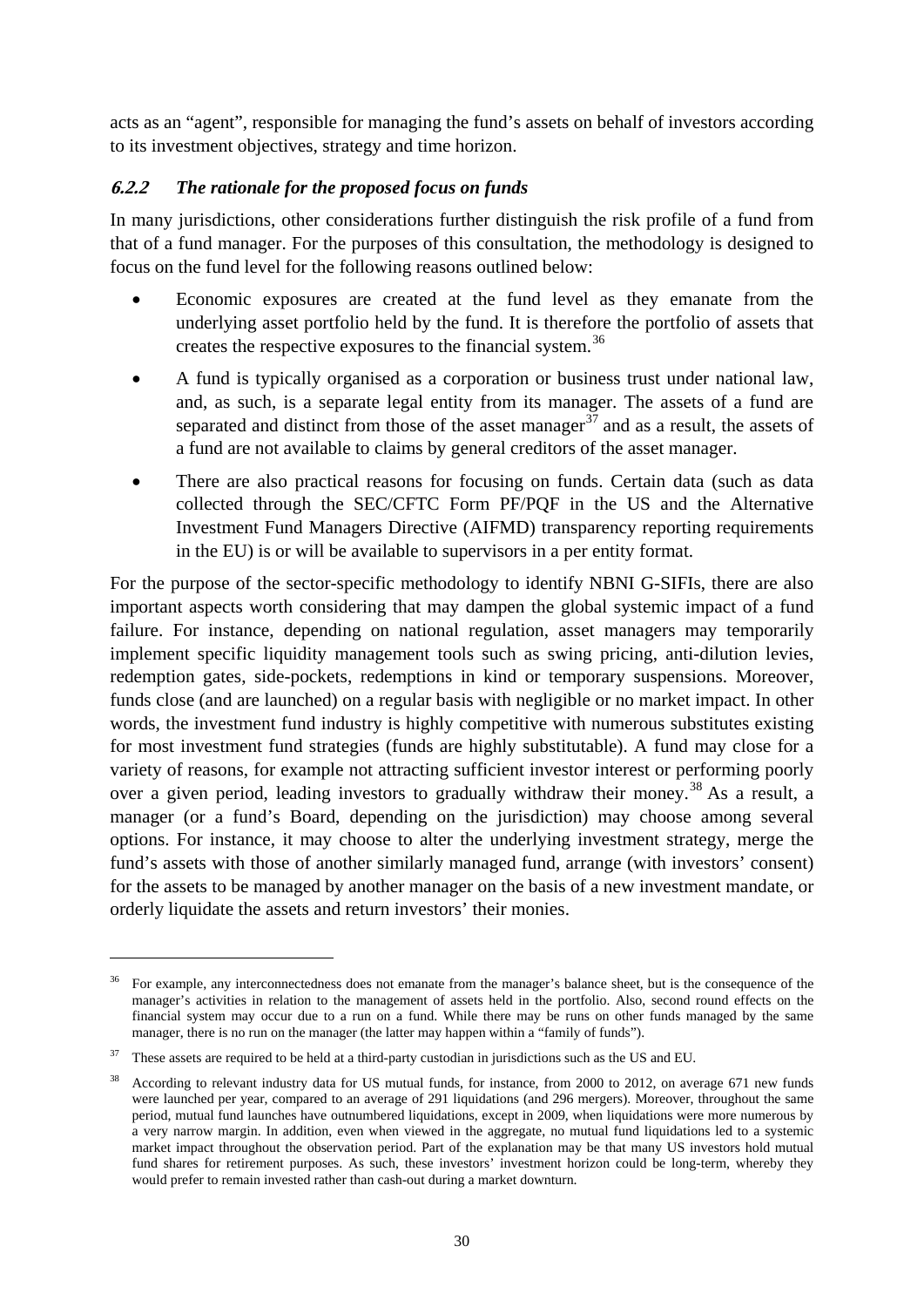Hedge funds also may close for similar reasons.<sup>[39](#page-33-0)</sup> However, there is some concern that, in the case of a hedge fund that is highly leveraged, one can imagine a scenario in which an orderly wind-down or transfer of assets to a new manager could be more difficult, as described below. In addition, the potential global systemic impact of hedge funds in terms of their interconnectedness, size and behaviour may be increased by the lack of transparency and/or information asymmetry (between managers on the one side and markets/regulators/investors on the other). This may be of particular relevance during turbulent market conditions, if a fund or a group of funds in distress is forced to unwind positions that in turn could lead to a spiral of self-reinforcing movements for other funds (whose strategies may be identical or highly correlated - i.e. the so-called "crowded trade" phenomenon), their counterparties and prime brokers, and the wider market, possibly exacerbated by an increase in investor redemptions.<sup>[40](#page-33-1)</sup> Such a disorderly contraction of segments of the market may well have wider ramifications. These attributes may contribute to the possibility of a hedge fund or a group of hedge funds to be potentially systemic from a global perspective.

#### **6.2.3** *Possible alternatives of focus for the methodology*

<u>.</u>

The FSB, in consultation with IOSCO, has determined that the methodology for funds could be potentially broadened based on the following additional possibilities and asks for views from the public on the appropriate level of focus:

(i) *Family of funds* - In addition to individual funds, it may also be necessary to consider families/groups of funds following the same or similar investment strategy that are managed by the same asset manager. While any one of such funds may be too small to be considered systemically relevant under the proposed methodology, it may be necessary to consider such funds in the aggregate. $41$ 

<span id="page-33-0"></span>Looking at estimated data for the global hedge fund industry, from 2000 to 2011, new launches averaged a total of approximately 1,075 per year, compared to an average of 578 closures. As for mutual funds in the US, only in 2008 did the number of hedge fund liquidations overtake the number of launches, although by a wider margin compared to the mutual funds above (an estimated number of 659 launches against some 1,471 liquidations). These few statistics are telling in that they allow one to conclude that liquidations and consequent closures of CIS entities, both in the mutual and hedge fund space, represent an ordinary phenomenon that results more from gradual changes in investor sentiment (with consequent outflows) than as a deterministic response to an external shock.

<span id="page-33-1"></span><sup>40</sup> The risks inherent to highly correlated trading strategies by a group of hedge funds operating in turbulent market conditions have been debated, and some believe proven, in the so-called the "Quant Crisis" of August 2007. Although it did not develop into a global financial crisis of systemic proportions, some believe it was a prelude to the events that unravelled the following year and good signal of global interconnectedness. According to a recent account, in the year leading up to the crisis, several "quantitative" hedge funds were implementing varying forms of market neutral and statistical arbitrage equity strategies, attracted by the positive returns in the period between 2004 and early 2007. These positions were for the vast part concentrated in large capitalisation equity securities. In parallel, these funds had also been pursuing less liquid credit-based strategies that had been underperforming for a number of years and that de facto collateralised the more liquid equity ones. Incremental losses due to the underperforming credit-based strategies led the "quants" to gradually sell-off positions in their most liquid strategies at hand, in attempts to reduce leverage and raise cash to meet rising redemption demands. These liquidations gathered momentum, forcing other similarly constructed portfolios to unwind and de-leverage. By the first week of August, the sell-off had spread beyond the U.S. equity market to international equity strategies, which some believe demonstrated its effect on a cross-section strategies by nature far removed from those suffering the initial losses. Some believed that the abnormal levels of volatility registered in the late weeks of July and early August only reinforced the sell-off by setting off risk triggers across firms only to generate further selling as institutions tried to de-leverage. See Rishi Narang (2013) *Inside the Back Box – The Simple Truth about Quantitative Trading*, Wiley Finance.

<span id="page-33-2"></span>In the future, it could be possible to "recalibrate" the methodology to assess the behaviour of groups of funds managed by the same manager, or across different management firms, with equivalent systemic characteristics and identify new indicators. Such work towards a more complex methodology may build on the experience gained in the actual application of the methodology currently developed. Therefore, the methodology is of an organic, adaptive nature.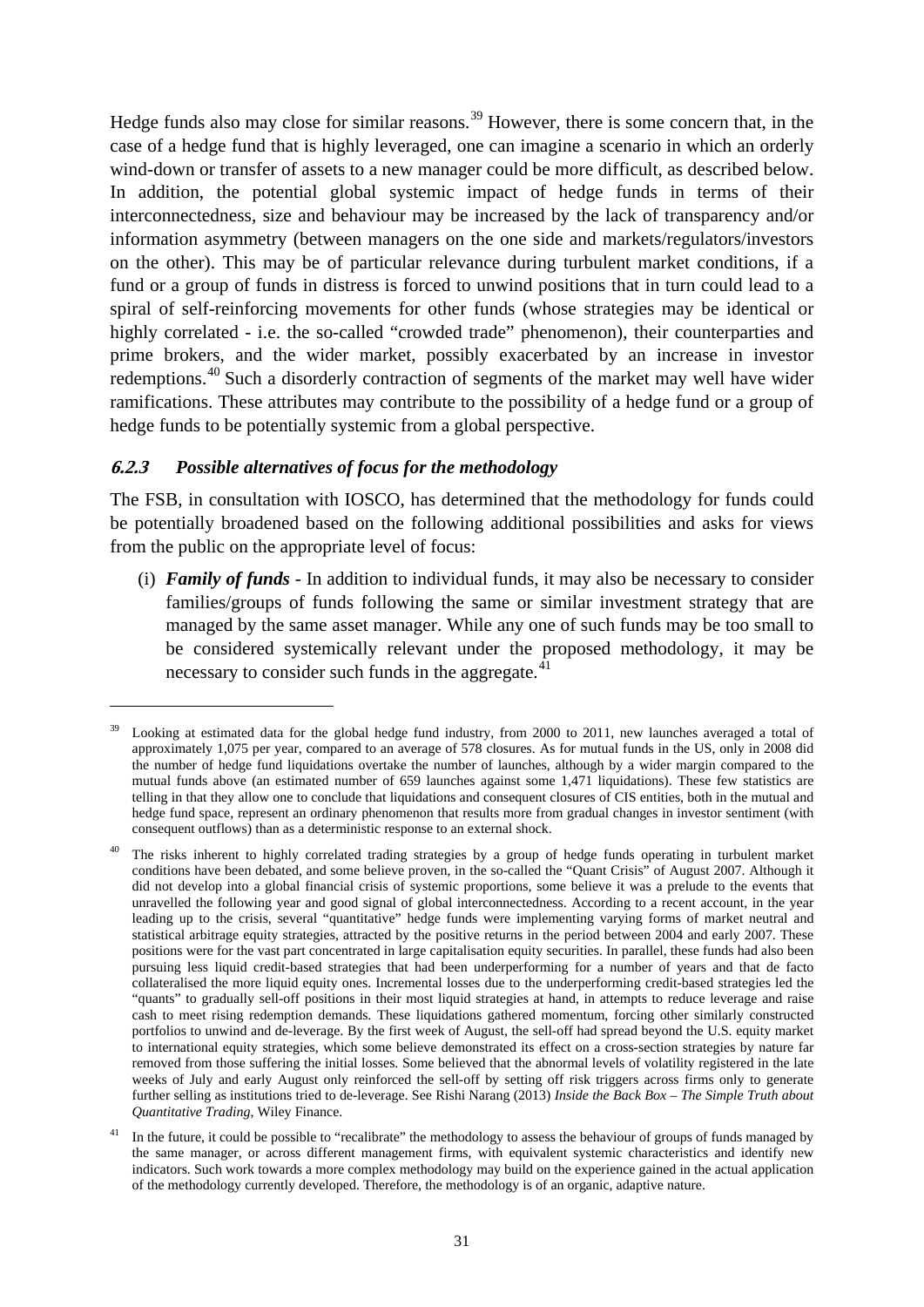- (ii) *Asset managers on a stand-alone entity basis* Under this approach, the question of whether asset managers themselves may be of systemic importance would be analysed. For instance, it is the manager that is in a position potentially to create systemic exposure through the activities it performs as a firm, for example, risk management or securities lending and repo transactions. Additionally, asset managers are exposed to operational and reputational risks.
- (iii) *Asset managers and their funds collectively -* In addition to the stand-alone asset manager, it may be necessary for a complete analysis to examine the asset manager and all assets under its management, given that it is the asset manager that determines, for example, the investment strategy and risk management practices. Theoretically, reputational risk of an asset manager or one of the funds it manages may create runs both on the asset manager as well as on its funds.

Indeed, another possible approach to assessing systemic risk in the asset management sector could be to consider possible financial stability risks that could arise out of certain asset management-related activities. Under this approach, the methodologies would consider how particular activities or group of activities might pose systemic risks. The entity-based approach taken in this Consultative Document is designed to achieve consistency with other G-SIFI methodologies, which focus on certain core impact factors, among other things.

*Q6-1. In your view, does the proposed definition of investment funds provide a practical basis for applying the specific methodology (i.e. indicators) to assess the systemic importance of NBNI financial entities that fall under the definition?*

*Q6-2. Does the above description of systemic importance of asset management entities adequately capture potential systemic risks associated with their financial distress or disorderly failure at the global level?*

*Q6-3. Which of the following four levels of focus is appropriate for assessing the systemic importance of asset management entities: (i) individual investment funds; (ii) family of funds; (iii) asset managers on a stand-alone entity basis; and (iv) asset managers and their funds collectively? Please also explain the reasons why you think the chosen level of focus is more appropriate than others.*

*Q6-4. Should the methodology be designed to focus on whether particular activities or groups of activities pose systemic risks? If so, please explain the reason why and how such a methodology should be designed.*

## **6.3 Indicators for assessing systemic importance**

#### **6.3.1** *Size*

<u>.</u>

#### *Indicator 1-1: Net assets under management (AUM or NAV) for the fund*<sup>[42](#page-34-0)</sup>

<span id="page-34-0"></span><sup>&</sup>lt;sup>42</sup> Net AUM represents the assets under management, net of any liabilities. It is considered the industry standard for measuring the size of a fund or the assets invested with a particular manager. For investment funds, it is more commonly referred to as "net asset value". It represents investor equity in a fund. It is the traditional calculation for determining investor capital at risk, i.e. the amount of capital that would be lost if the fund was to cease operations.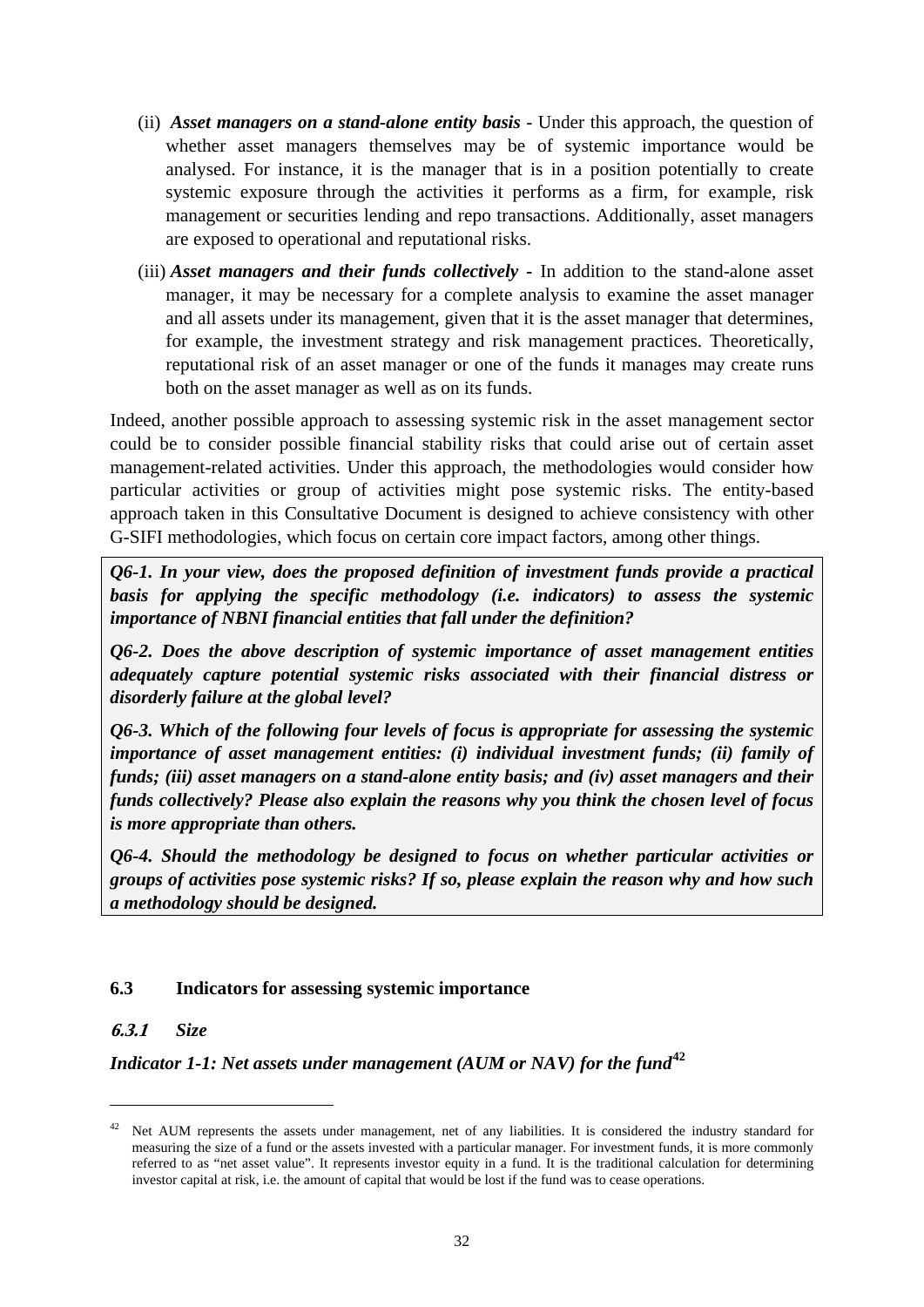In theory, the larger the size of a fund, the greater its potential impact on counterparties (counterparty channel) and markets (market channel). This is a key indicator for determining systemic importance and thus, it is proposed that this indicator is used to determine the assessment pool of investment funds subject to the methodology (see Section 3.2).

#### *Indicator 1-2: For hedge funds, gross notional exposure (GNE) as an alternative indicator*<sup>[43](#page-35-0)</sup>

As hedge funds are structured in a different way and may employ different strategies and techniques from other funds, size should be measured in an additional way compared to other investment funds. In particular, many hedge funds use leverage as an investment technique. Net AUM does not take into account leverage, and therefore many hedge funds may not be captured by using the indicator. As a result, the size of hedge funds could be better measured by using gross, rather than net, AUM, as gross AUM would include leverage. Gross AUM would be measured using the gross notional exposure (GNE) method. In other words, hedge funds with either \$100 billion (or more) in net AUM or a value set between \$400-600 billion (or more) in GNE would be subject to an assessment by national authorities.

GNE is calculated as the absolute sum of all long and short positions, considering the notional value (delta-adjusted<sup>[44](#page-35-1)</sup> when applicable) for derivatives. This measure provides a complete appreciation of all the leverage that is employed by a fund to gain market exposure, i.e. financial leverage (repos, prime broker financing, secured and unsecured lending) and synthetic leverage (exposure through derivatives, considering the resulting exposure to the underlying asset or reference).

GNE does not directly represent an amount of money (or value) that is at risk of losing. It is a referential figure used to calculate profits and losses. But it still represents a fairer appreciation than NAV of the economic or market exposure (i.e. market footprint) of a fund's positions, looking through to the underlying asset or reference.

In this respect, national authorities should consider leverage by using its two components that are financial leverage (repo and securities lending, prime brokerage financing) and synthetic (derivatives exposure), where relevant.

#### **6.3.2** *Interconnectedness*

<u>.</u>

The following indicators are designed to capture interconnectedness with market counterparties including brokerage and trading counterparties. The first indicator serves as a proxy for the overall level of leverage. The more interconnected a fund, or the greater the counterparties' credit exposures are to that fund, the greater that fund's potential impact in case of default on counterparties (counterparty channel) and to the broader financial system. Equally, the greater a fund's leverage, the greater its potential impact on counterparties that

<span id="page-35-0"></span><sup>&</sup>lt;sup>43</sup> For investment funds other than hedge funds, GNE is deemed to be less relevant as a result of the strict leverage limitations imposed by existing regulations. Furthermore, unlike for hedge funds, use of derivatives is not intended to obtain (synthetic) leverage, but more commonly to hedge exposures and gain exposures to certain asset categories. For these funds, rules on counterparty exposures apply in tandem to limit these funds' recourse to leverage or to any other source of external financing through a counterparty.

<span id="page-35-1"></span>The value of options and other similar non-linear derivatives instruments do not always move in line with their underlying asset. The metric that measures this relationship is called "delta", which is defined as the rate of change of a derivative's value with respect to changes in the underlying financial asset's value. An option with a low delta will have a lower weighting in the overall exposure calculation, while an option with a higher delta will have a higher weighting.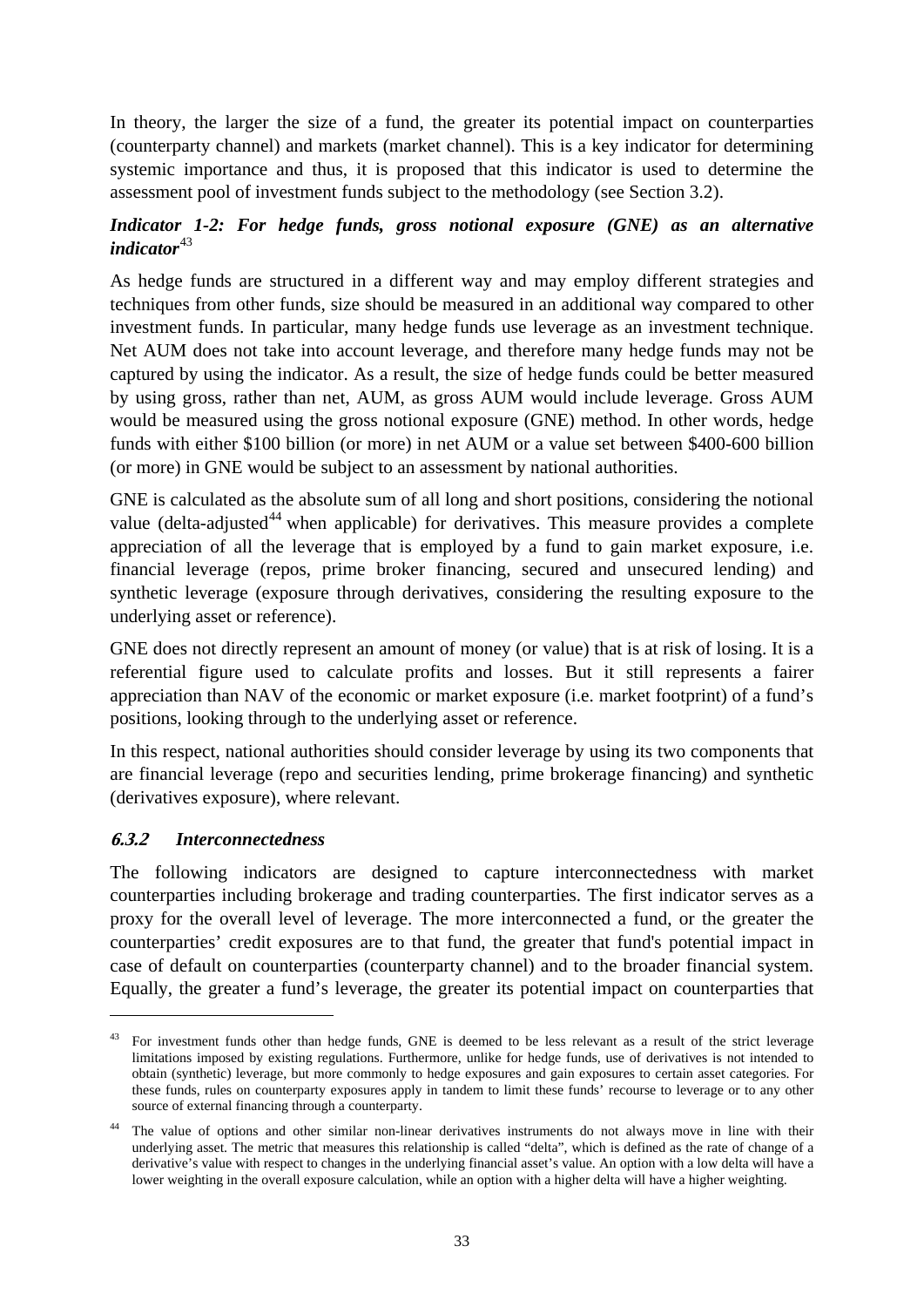have provided finance (counterparty channel) and on markets in the event of a disorderly and rapid de-leveraging (market channel).

## *Indicator 2-1: Leverage ratio*

Leverage ratio of an investment fund can be measured by "Gross AUM of the fund / NAV of the fund" or, in the case of hedge funds, "GNE of the fund / NAV of the fund". The greater a fund's leverage, the greater its potential impact on counterparties that have provided finance (counterparty channel) and on markets in the event of a disorderly and rapid de-leveraging (market channel).

## *Indicator 2-2: Counterparty exposure ratio*

This indicator is defined as "total net counterparty credit exposure at the fund / Net AUM (NAV) at the fund". Total net counterparty credit exposure at the fund is defined as "the total sum of all residual uncovered exposures that the fund positions represent for its counterparties, after considering valid netting agreements and collateral/margin posted by the fund to its counterparties". Dividing this figure by NAV gives an indication of the potential losses a fund's failure could immediately cause to its counterparties. The more interconnected a fund, or the greater the counterparties' credit exposures are to that fund, the greater that fund's potential impact in case of default on counterparties (counterparty channel) and to the broader financial system.

## *Indicator 2-3: Intra-financial system liabilities*

Total net counterparty credit exposure at the fund in value, primarily with G-SIBs and G-SIIs. The larger the exposure of the fund to counterparties, especially with more systemically important financial entities, the greater the impact of its failure.

## **6.3.3** *Substitutability*

As noted earlier, most investment funds are generally substitutable in that investors have multiple (asset class) options for making their investment. However, some funds are highly specialised and invest in thinly traded markets. In order to assess the substitutability of these funds, the following indicators are proposed that focus on the fund's (i) trading turnover related to a specific asset and (ii) its trading activity relative to its peers.

## *Indicator 3-1: Turnover of the fund related to a specific asset / daily volume traded regarding the same asset*

The proposed indicator attempts to measure a fund's substitutability by its turnover related to a specific asset, as measured by the fund's percentage of daily trading volume with respect to that asset's underlying market.

## *Indicator 3-2: Total fund turnover vs. total turnover of funds in the same category/classification*

The higher the ratio of fund turnover to total turnover of funds in the same category, the higher the potential systemic risk of the fund.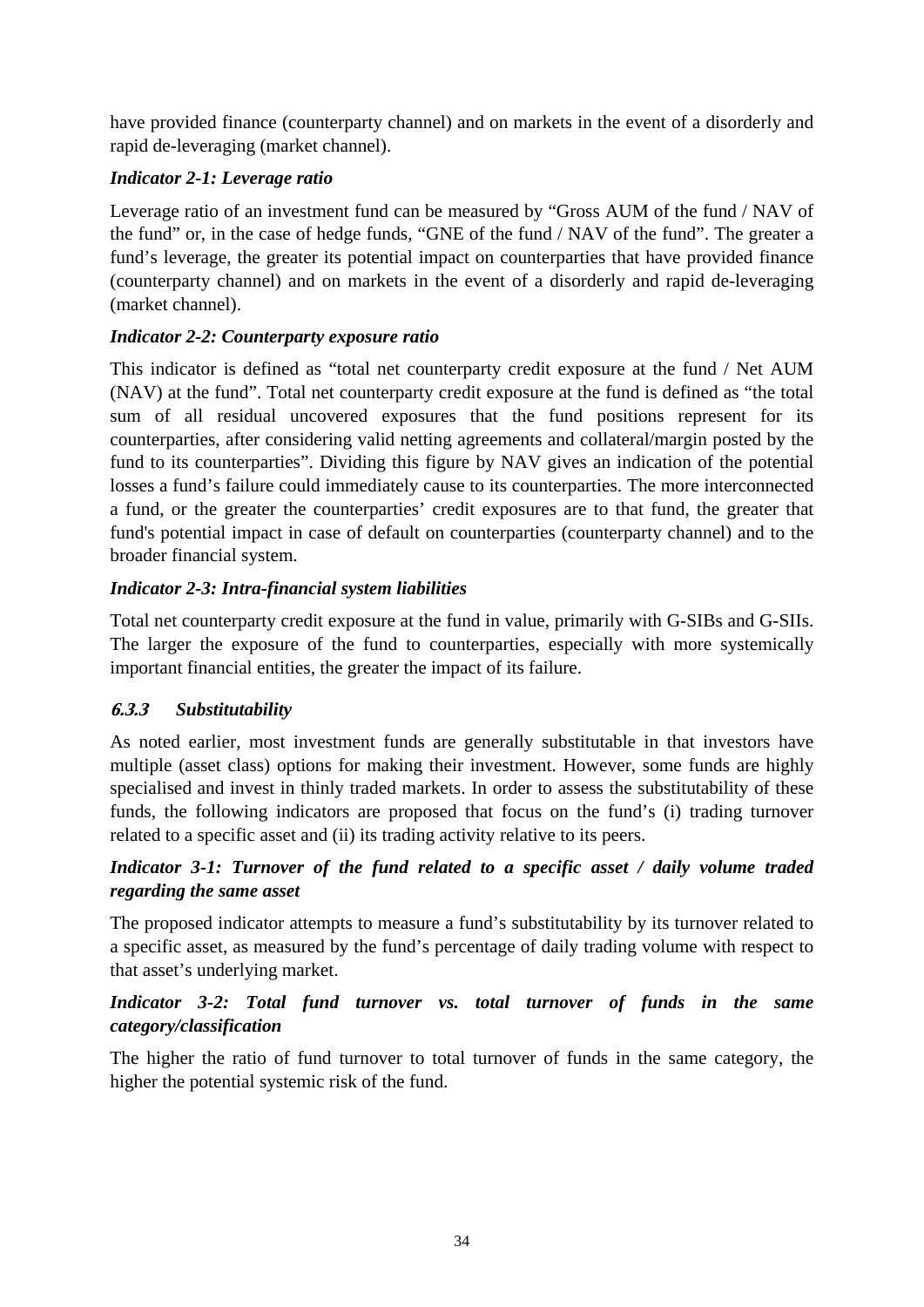## *Indicator 3-3: Investment strategies (or asset classes) with less than 10 market players globally*

The more substitutable a fund is on the basis of its strategy or in terms of trading volumes, the less of an impact it would have in case of difficulties or collapse on markets (asset liquidation/market channel). Substitutability is therefore intended to capture the extent to which a particular fund occupies a specific position in its market that may not be easily and rapidly replaced by other financial entities. Although funds generally are highly substitutable products, as many similar products exist and compete in one market, there may be particular niche markets where a large fund invests heavily, either cornering or occupying a significant portion of the market, and where like substitutes may not be available.

Given that the assessment of a particular fund's substitutability requires in depth understanding of the fund's strategy, footprint in the relevant markets in which it operates and functioning of those markets, the ultimate judgment will likely have to depend on a case by case analysis by the national authorities of the fund's specific features. The proposed indicators above are nevertheless designed to assist national authorities in their assessment of this impact factor.

## **6.3.4** *Complexity*

#### *Indicator 4-1: OTC derivatives trade volumes at the fund / Total trade volumes at the fund*

Funds that engage in a significant volume of OTC derivatives in comparison to their total trading activity potentially could be exposed to higher counterparty risk.

#### *Indicator 4-2: Ratio (%) of collateral posted by counterparties that has been rehypothecated by the fund*

A fund possessing a high percentage of collateral that it has re-hypothecated increases exposure risks for counterparties (i.e. counterparties that have posted collateral to the fund may not see their collateral returned if the fund does not honour its commitments).

#### *Indicator 4-3: Ratio (%) of NAV managed using high frequency trading strategies*

High frequency trading strategies can introduce market risk. Moreover, the interaction between automated execution programs and algorithmic trading strategies can quickly erode liquidity and result in disorderly markets.

## *Indicator 4-4: Weighted-average portfolio liquidity (in days) / Weighted average investor liquidity (in days)*

The weighted-average portfolio liquidity is the number of days it takes to liquidate a portfolio of investments. The weighted-average investor liquidity is the amount of time it takes for an investor to realise their investment. As such, the lower the ratio, the lower the potential risk of the fund as the fund is less exposed to liquidity risk and mismatch with investors' liquidity demands. The ratio calculation is of course state dependent. In other words, the ratio varies depending on whether the historical data used are based on normal market conditions or on stressed market conditions. If only the former is used, the ratio will understate risk.

## *Indicator 4-5: Ratio of unencumbered cash to gross notional exposure (or gross AUM)*

The lower the figure, the higher the potential systemic risk of the fund as adverse market moves can cause the fund to run out of assets to satisfy margin calls or to post collateral.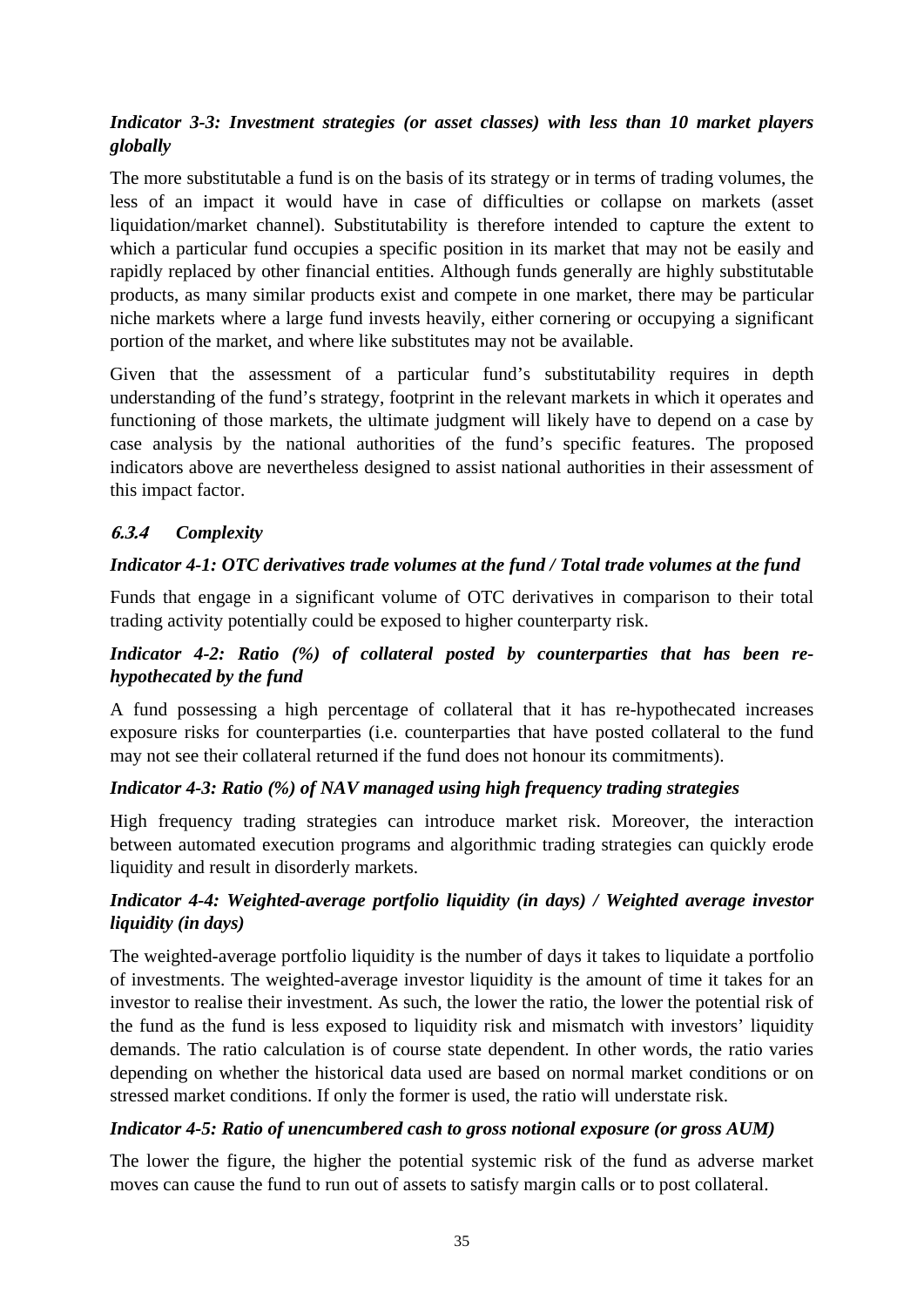The more complex a fund's operations and strategy, the harder it is to unwind in an orderly manner (credit and market channels). A fund's complexity is particularly difficult to measure given the challenges of the availability and consistency of data, among other things. Therefore, the above proposed indicators have focused on areas where data may be available, although further study is necessary to fully consider the appropriateness and availability of the data. These indicators attempt to measure a fund's use of OTC derivatives, its use of high frequent trading strategies, and whether its liquidity profile aligns with those of its investors, for example by looking at the availability of unencumbered cash (or cash-like instruments) as a % of gross notional exposure that may be promptly sold to mitigate redemption pressures.

## **6.3.5** *Cross-jurisdictional activities (Global activity)*

#### *Indicator 5-1: Number of jurisdictions in which a fund invests*

Funds that invest globally may have a larger global impact than funds that invest in the securities of only a few jurisdictions.

#### *Indicator 5-2: Number of jurisdictions in which the fund is sold / listed*

Funds that are sold or listed in many jurisdictions may have a larger global impact with respect to their operations than funds that are sold or listed in one or a few jurisdictions.

#### *Indicator 5-3: Counterparties established in different jurisdictions*

Contract and bankruptcy laws can vary across jurisdictions. The higher the number of different jurisdictions faced by a fund through its trading counterparties, the potentially more complex the situation if the fund had to be liquidated.

The greater the number of markets a fund invests in or has interaction with, the greater its global footprint and its importance for global financial stability. The proposed indicators set out above attempt to measure a fund's global activities. Where managers invest significant amounts of investors' funds in one or more foreign jurisdictions (indicator 5-1), or are authorised to market and sell shares of their funds within these (indicator 5-2), or have operations with counterparties based in different jurisdictions (indicator 5-3), the occurrence of a fund failure may create contagion that would transmit across borders via the market channel or counterparty channel. Such vulnerabilities may appear in particular when looking at master/feeder structures, where investors in one or multiple feeder funds may suffer losses as a result of the failure of the master fund in a different jurisdiction.

Determining the global impact of the entity is an essential aspect of the methodology since the overall objective is to identify globally systemic entities.

*Q6-5. Are the proposed indicators appropriate for assessing the relevant impact factors? If not, please provide alternative indicators and the reasons why such measures are more appropriate.* 

*Q6-6. For "cross-jurisdictional activities", should "the fund's use of service providers in other jurisdictions (e.g. custody assets with service providers in jurisdictions other than where its primary regulator is based)" be used?*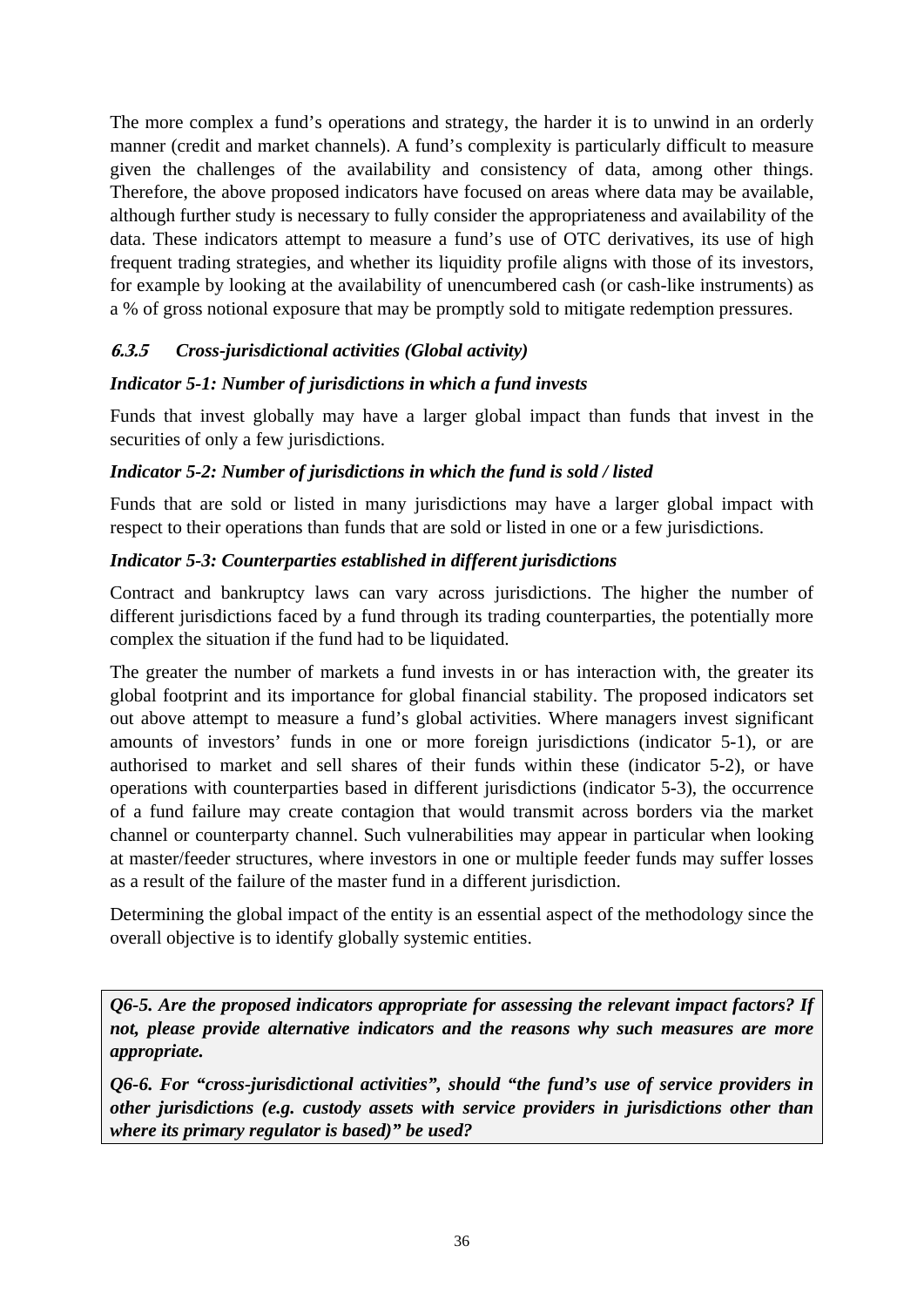*Q6-7. Is the definition of "net AUM" and "GNE" appropriate for assessing the "size" (indicators 1-1 and 1-2)?*

*Q6-8. Is the definition of "investment strategies" sufficiently clear for assessing the "substitutability" (indicator 3-3)?*

*Q6-9. Would collecting or providing any of the information included in the indicators present any practical problems? If so, please clarify which items, the practical problems, and possible proxies that could be collected or provided instead.*

*Q6-10. Are there additional indicators that should be considered for assessing the relevant impact factors? For example, should "the fund's dominance in a particular strategy (as measured by its percentage of net AUM as compared to the total AUM" also be considered for "substitutability"? Similarly, should "leverage" or "structure" of a fund also be considered for assessing "complexity"? Please explain the possible indicators and the reasons why they should be considered.* 

*Q6-11. Should certain indicators (or impact factors) be prioritised in assessing the systemic importance of investment funds? If so, please explain which indicator(s) and the reasons for prioritisation.*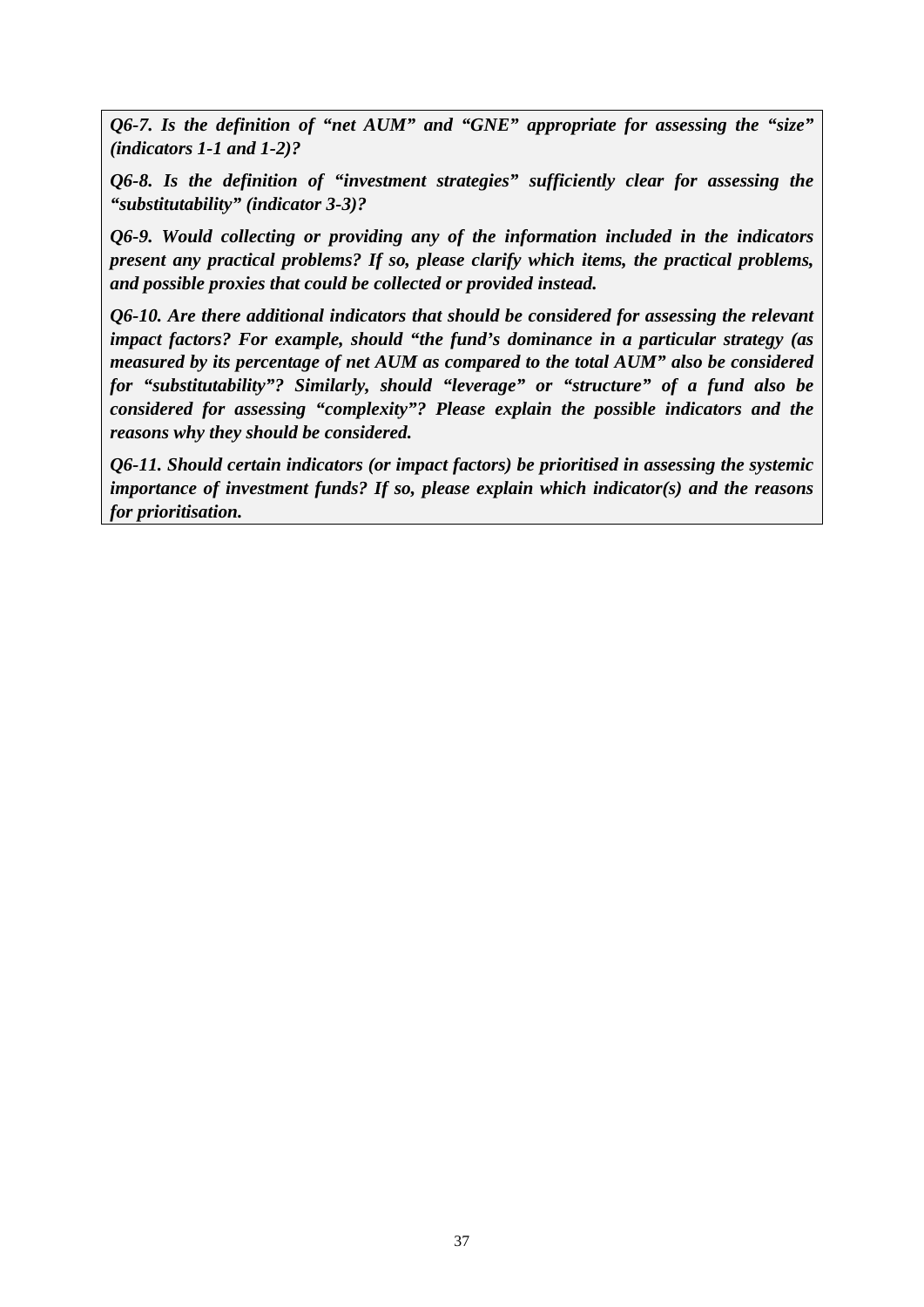## <span id="page-40-0"></span>**7. Guiding methodology for all other NBNI financial entities**

As stated earlier in Section 2.2, specific sector methodologies developed for finance companies, market intermediaries and investment funds should be seen as a first stage in the elaboration of concrete indicators, and does not preclude further work by the FSB to develop indicators for other entity types. The following is a guidance for authorities in assessing the global systemic importance of all other NBNI financial entities (or entity types) until such a need arises. To this end, the guiding methodology should be considered as a "backstop" to identify any potential G-SIFIs not captured by the sector-specific methodologies set out in Sections 4-6 above.

## **7.1 Definition[45](#page-40-1)**

<u>.</u>

Other NBNI financial entities include any corporation, partnership or other legal entity structure that is primarily engaged in financial intermediation or in related auxiliary financial activities, and that is not explicitly assessed by sector-specific methodologies for finance companies, market intermediaries, or investment funds (as set out in Sections 4-6), or by the G-SIB/G-SII methodologies.[46](#page-40-2)

Financial intermediation may be defined as an activity in which an institution raises funds by incurring liabilities on its own account for the purpose of channelling these funds to other entities by lending or otherwise acquiring financial assets. NBNI financial intermediaries include deposit-taking institutions other than banks, as well as finance companies, investment funds, and specialised vehicle companies. Financial auxiliaries are closely related to financial intermediation, but these activities are by their nature separate from intermediation activities. Activities that are auxiliary to intermediation may be performed, on a secondary basis, by traditional financial intermediaries or by separate, specialised financial auxiliaries that do not, as a main business activity, raise funds or extend credit on their own account.

#### **7.2 Systemic importance of other NBNI entities**

Risk profiles, and any potential systemic importance, of other NBNI financial entities vary widely given the wide variety of entities included in this category. NBNI financial entities that rely on short-term wholesale funding markets could pose systemic risks to the global financial system assuming the entities are large in size, as other large financial entities may be exposed to these NBNI financial entities via direct equity investments or via lending and derivative transactions. Furthermore, certain NBNI financial entities may pose a risk to the financial system due to their role in performing a critical function where the entity also has substantial market share. Finally, there may be certain circumstances where an NBNI financial entity may pose a risk to the financial system due to fire sales of assets in times of market distress, assuming this entity to be extraordinary size relative to its served market.

<span id="page-40-1"></span><sup>&</sup>lt;sup>45</sup> In developing the definition, the FSB has referred to the definitions in the IMF Monetary and Statistics Manual [\(http://www.imf.org/external/pubs/ft/mfs/manual/\)](http://www.imf.org/external/pubs/ft/mfs/manual/).

<span id="page-40-2"></span>As stated in footnote 2, NBNI financial entities in this document exclude FMIs.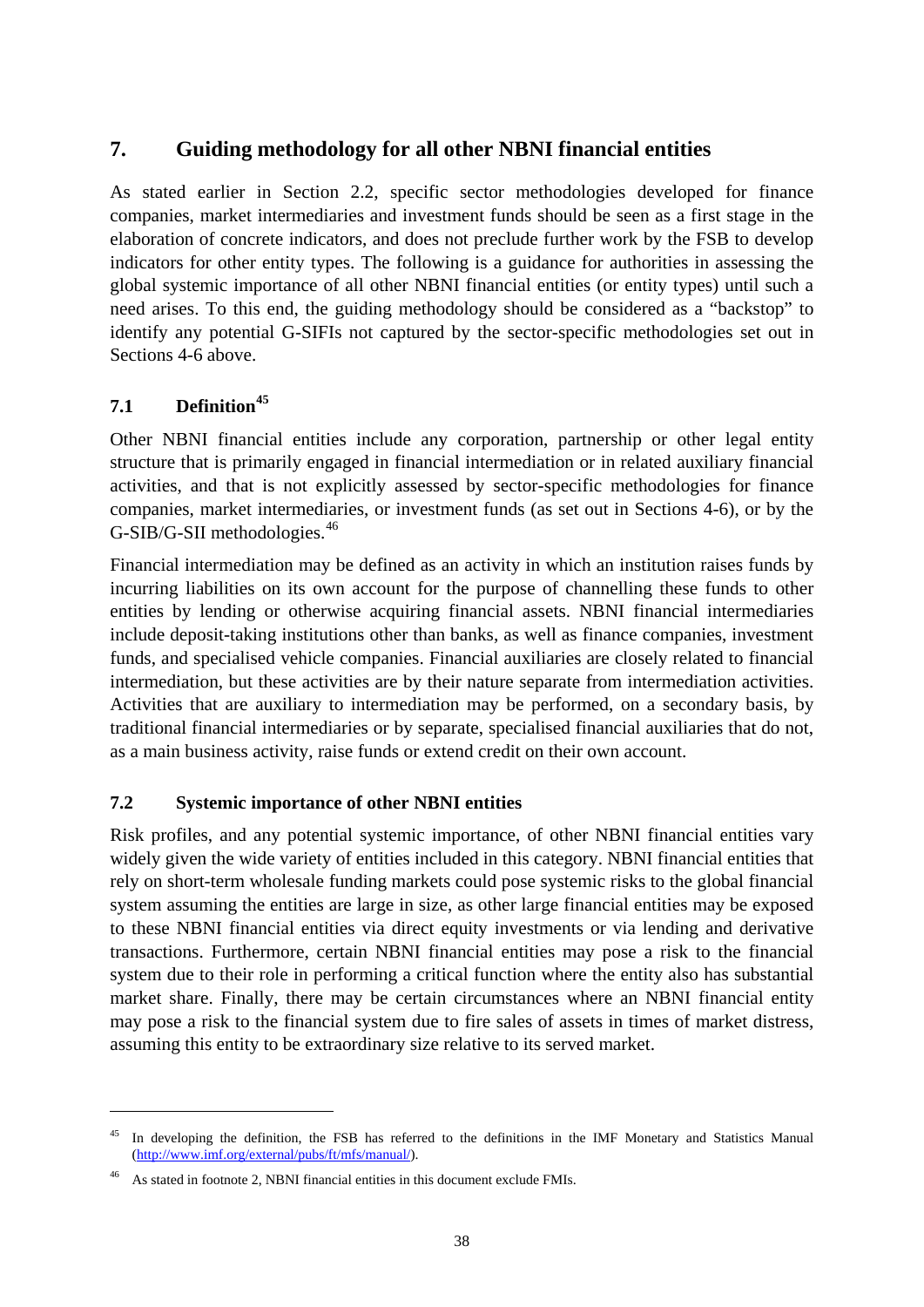#### **7.3 Indicators for assessing systemic importance**

The criteria and indicators for assessing the systemic importance of other NBNI financial entities should be based on the same five impact factors as set in the high-level framework for identifying NBNI G-SIFIs (i.e. size, interconnectedness, substitutability, complexity and global activities). In many cases, these criteria and indicators are the same as those used in assessing the global systemic importance of finance companies and market intermediaries. However, additional indicators may need to be developed by the FSB, in consultation with the relevant international standard-setting bodies, in order to better assess certain other NBNI financial entity types should the need arise.

*Q7-1. In your view, does the approach set out in this section adequately identify as a "backstop" any potential G-SIFIs not captured by the sector-specific methodologies?*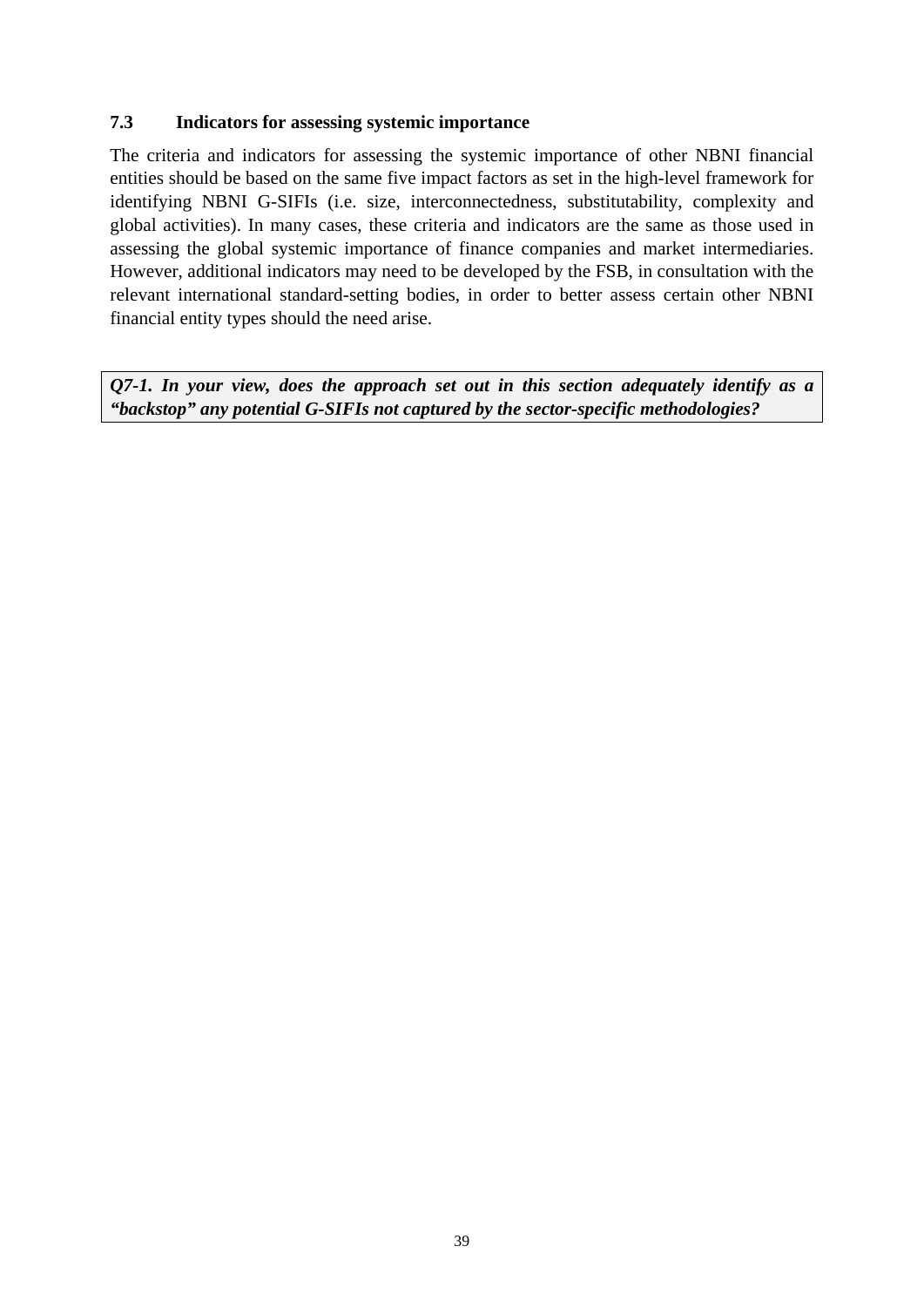## **Attachment 1: Proposed indicators for assessing systemic importance of NBNI financial entities**

<span id="page-42-0"></span>

|                                                                 | <b>Finance Companies</b>                                                                                                                                                                                                                                          | <b>Market Intermediaries (Securities Broker-Dealers)</b>                                                                                                                                                                                                                                                                  | <b>Investment Funds</b>                                                                                                                                                                                                                                                                                                                                                                                                                          |
|-----------------------------------------------------------------|-------------------------------------------------------------------------------------------------------------------------------------------------------------------------------------------------------------------------------------------------------------------|---------------------------------------------------------------------------------------------------------------------------------------------------------------------------------------------------------------------------------------------------------------------------------------------------------------------------|--------------------------------------------------------------------------------------------------------------------------------------------------------------------------------------------------------------------------------------------------------------------------------------------------------------------------------------------------------------------------------------------------------------------------------------------------|
| <b>Categories for Determining</b><br><b>Systemic Importance</b> | Materiality Criteria: \$100 billion in balance sheet total assets.                                                                                                                                                                                                | Materiality Criteria: \$100 billion in balance sheet total assets.                                                                                                                                                                                                                                                        | Materiality Criteria: \$100 billion in net AUM for individual investment<br>funds. Hedge funds have an alternative threshold at a value between<br>\$400-\$600 billion in GNE.                                                                                                                                                                                                                                                                   |
|                                                                 | <b>Individual Indicators</b>                                                                                                                                                                                                                                      | <b>Individual Indicators</b>                                                                                                                                                                                                                                                                                              | <b>Individual Indicators</b>                                                                                                                                                                                                                                                                                                                                                                                                                     |
| <b>Size</b>                                                     | 1. Total globally consolidated balance sheet assets, 2. Total globally<br>consolidated off-balance sheet exposures                                                                                                                                                | 1. Total globally consolidated balance sheet assets, 2. Total globally<br>consolidated off-balance sheet exposures, 3. Client assets<br>outstanding                                                                                                                                                                       | 1. Net assets under management (AUM or NAV) for the fund, 2. For<br>hedge funds, gross notional exposure (GNE) as an alternative<br>indicator                                                                                                                                                                                                                                                                                                    |
| <b>Interconnectedness</b>                                       | 1. Intra-financial system assets, 2. Intra-financial system liabilities, 3.<br>Borrowings split by type, 4. Leverage ratio                                                                                                                                        | 1. Intra-financial system assets, 2. Intra-financial system liabilities, 3.<br>Leverage ratio, 4. Short-term debt ratio, 5. OTC derivatives assets and 1. Leverage ratio, 2. Counterparty exposure ratio, 3. Intra-financial<br>liabilities, 6. Amount of margin required at clearing houses or central<br>counterparties | system liabilities                                                                                                                                                                                                                                                                                                                                                                                                                               |
| <b>Substitutability</b>                                         | 1. Qualitative assessment of "substitutability", which takes into<br>account the firm's market share in various financing markets and ease measured by (i) trading as a percentage of daily market volume on<br>of substitability by other provider(s) of funding | 1. Qualitative assessment of reliance of the market on the services of<br>the intermediary (for a critical function or service), 2. Market share,<br>domestic exchanges, and (ii) if available, global market transaction<br>volume in securities (including equities, bonds and futures)                                 | 1. Turnover of the fund related to a specific asset / daily volume<br>traded regarding the same asset, 2. Total fund turnover vs. total<br>turnover of funds in the same category/classification, 3. Investment<br>strategies (or asset classes) with less than 10 market players globally                                                                                                                                                       |
| Complexity                                                      | 1. OTC derivatives notional amount, 2. Difficulty in resolving a firm                                                                                                                                                                                             | 1. Structural complexity, measured by number of legal entities that<br>are consolidated, 2. Operational complexity, measured by Level 3<br>assets                                                                                                                                                                         | 1. OTC derivatives trade volumes at the fund / Total trade volumes at<br>the fund, 2. Ratio (%) of collateral posted by counterparties that has<br>been re-hypothecated by the fund, 3. Ratio (%) of NAV managed<br>using high frequency trading strategies, 4. Weighted-average<br>portfolio liquidity (in days) / Weighted average investor liquidity (in<br>days), 5. Ratio of unencumbered cash to gross notional exposure (or<br>gross AUM) |
| <b>Cross-jurisdictional presence</b>                            | 1. Size of cross-jurisdictional claims, 2. Size of cross-jurisdictional<br>liabilities, 3. Number of jurisdictions in which the finance company<br>conducts operations, 4. Assets or revenues in foreign jurisdictions                                            | 1. Number of jurisdictions in which the market intermediary and/or<br>its affiliates conduct operations, 2. Cross-jurisdictional daims and<br><b>liabilities</b>                                                                                                                                                          | 1. Number of jurisdictions in which a fund invests, 2. Number of<br>jurisdictions in which the fund is sold/listed, 3. Counterparties<br>established in different jurisdictions                                                                                                                                                                                                                                                                  |